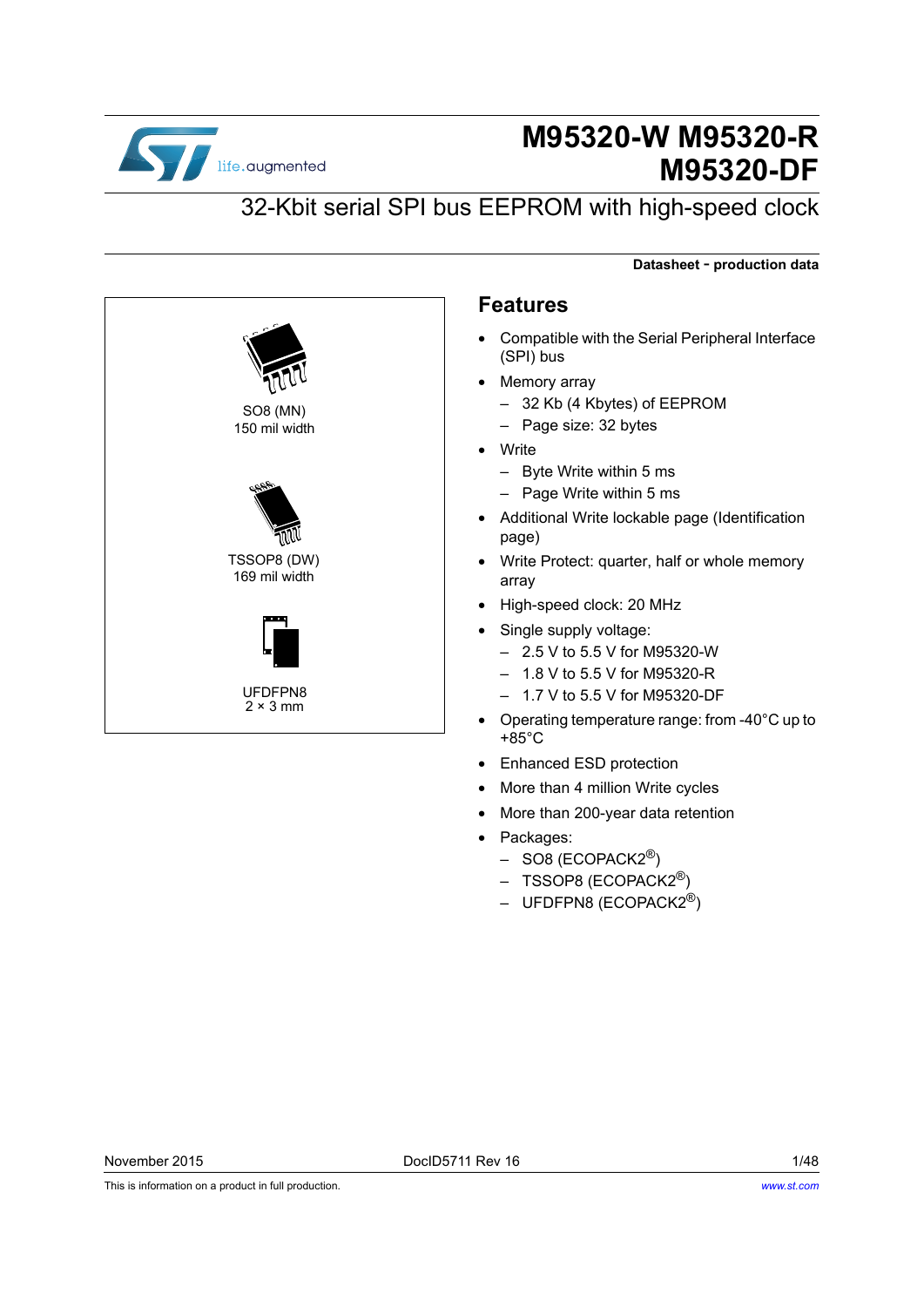# **Contents**

| 1            |     |       |
|--------------|-----|-------|
| $\mathbf{2}$ |     |       |
| 3            |     |       |
|              | 3.1 |       |
|              | 3.2 |       |
|              | 3.3 |       |
|              | 3.4 |       |
|              | 3.5 |       |
|              | 3.6 |       |
|              | 3.7 |       |
|              | 3.8 |       |
| 4            |     |       |
|              | 4.1 |       |
| 5            |     |       |
|              | 5.1 |       |
|              |     | 5.1.1 |
|              |     | 5.1.2 |
|              |     | 5.1.3 |
|              |     | 5.1.4 |
|              | 5.2 |       |
|              | 5.3 |       |
|              | 5.4 |       |
|              | 5.5 |       |
| 6            |     |       |
|              | 6.1 |       |
|              | 6.2 |       |
|              | 6.3 |       |
|              |     | 6.3.1 |

2/48 DocID5711 Rev 16

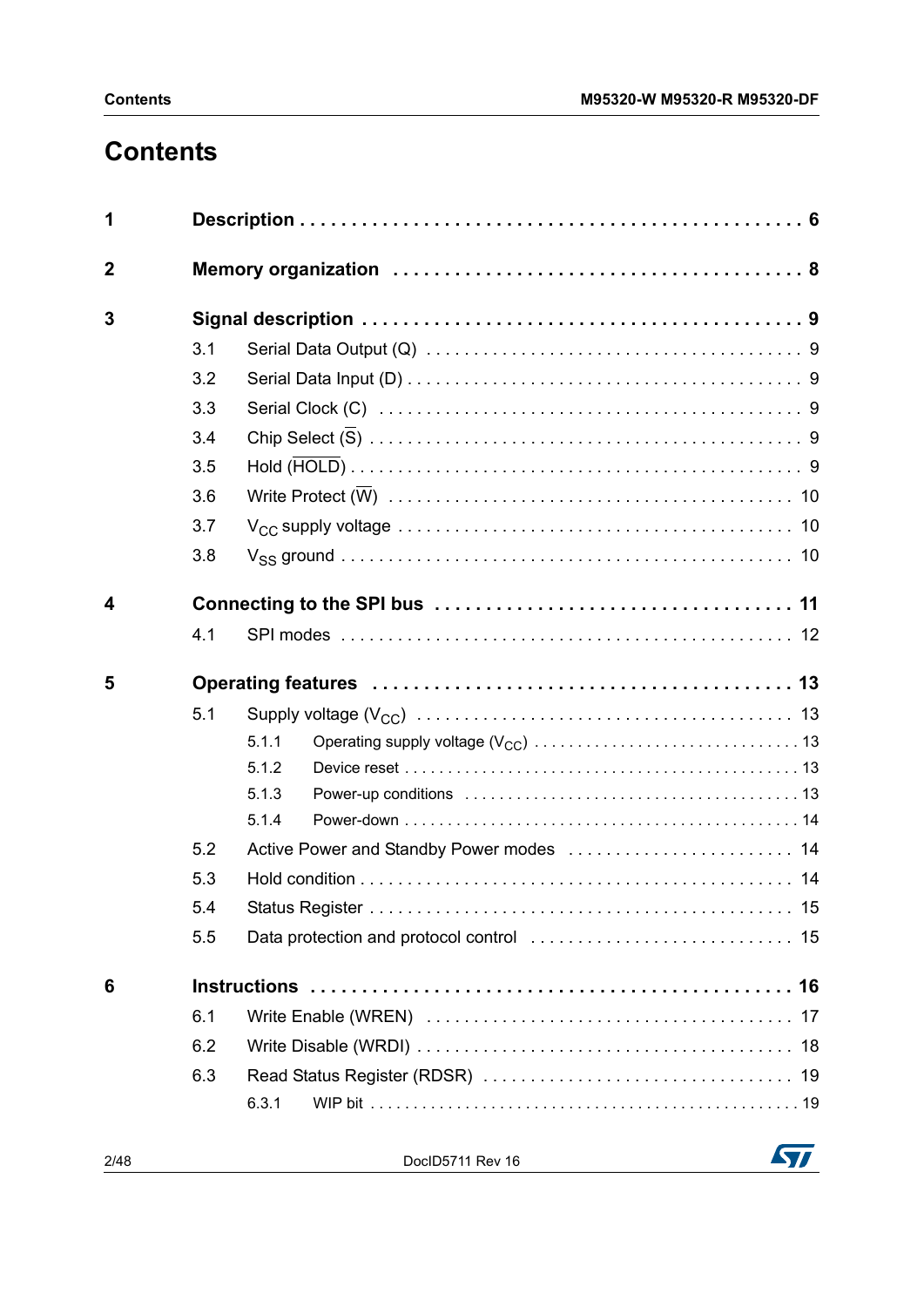|                |      | 6.3.2 |                                                                    |  |
|----------------|------|-------|--------------------------------------------------------------------|--|
|                |      | 6.3.3 |                                                                    |  |
|                |      | 6.3.4 |                                                                    |  |
|                | 6.4  |       |                                                                    |  |
|                | 6.5  |       |                                                                    |  |
|                | 6.6  |       |                                                                    |  |
|                |      | 6.6.1 |                                                                    |  |
|                | 6.7  |       | Read Identification Page (available only in M95320-D devices)  27  |  |
|                | 6.8  |       | Write Identification Page (available only in M95320-D devices)  28 |  |
|                | 6.9  |       | Read Lock Status (available only in M95320-D devices)  29          |  |
|                | 6.10 |       |                                                                    |  |
| $\overline{7}$ |      |       |                                                                    |  |
|                | 7.1  |       |                                                                    |  |
|                | 7.2  |       |                                                                    |  |
| 8              |      |       |                                                                    |  |
| 9              |      |       |                                                                    |  |
| 10             |      |       |                                                                    |  |
|                | 10.1 |       |                                                                    |  |
|                | 10.2 |       |                                                                    |  |
|                | 10.3 |       |                                                                    |  |
| 11             |      |       |                                                                    |  |
| 12             |      |       |                                                                    |  |

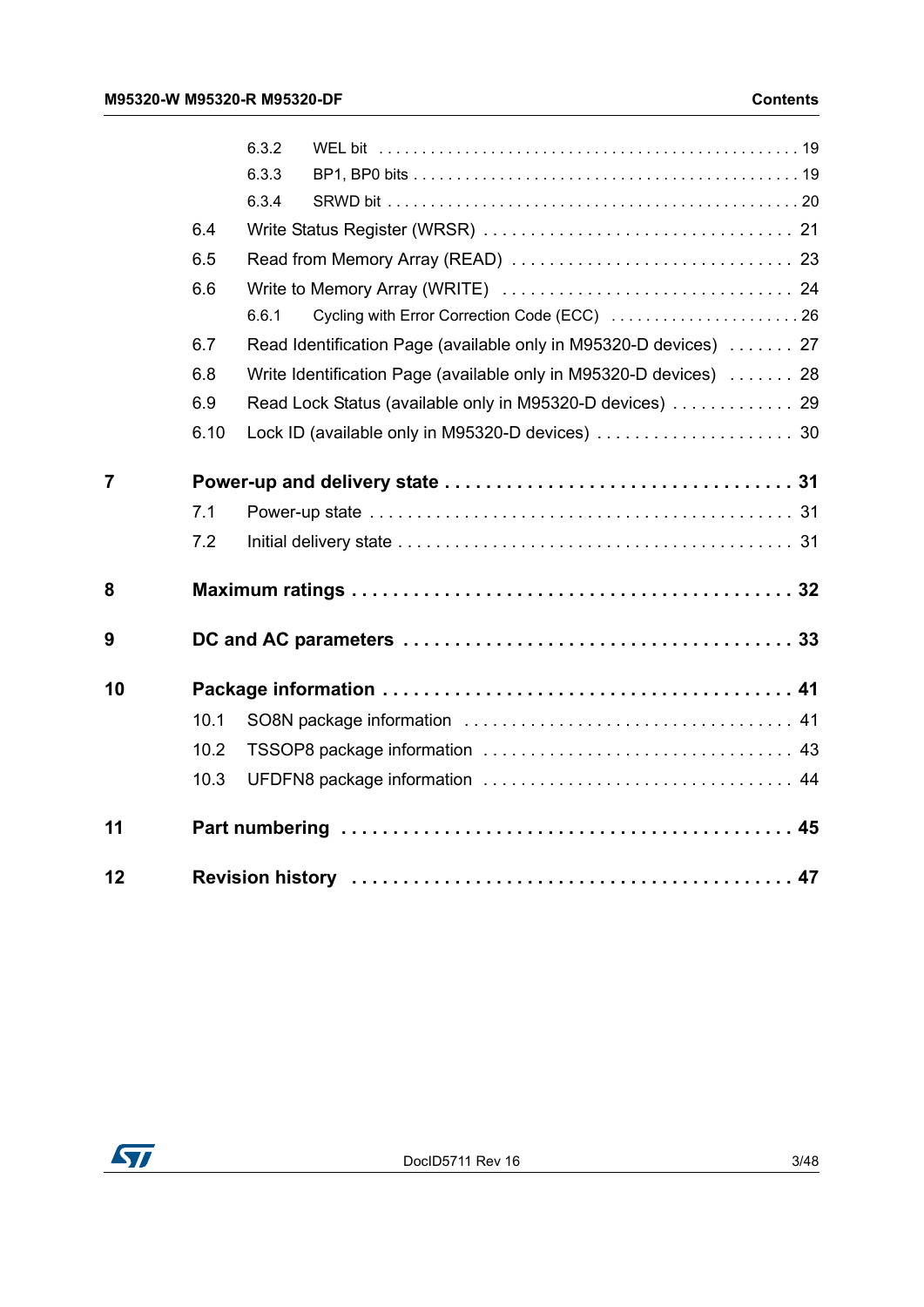# **List of tables**

| Table 1.  |                                                                         |
|-----------|-------------------------------------------------------------------------|
| Table 2.  |                                                                         |
| Table 3.  |                                                                         |
| Table 4.  |                                                                         |
| Table 5.  |                                                                         |
| Table 6.  |                                                                         |
| Table 7.  |                                                                         |
| Table 8.  | Operating conditions (M95320-W, device grade 6) 33                      |
| Table 9.  |                                                                         |
| Table 10. |                                                                         |
| Table 11. |                                                                         |
| Table 12. |                                                                         |
| Table 13. |                                                                         |
| Table 14. |                                                                         |
| Table 15. |                                                                         |
| Table 16. |                                                                         |
| Table 17. |                                                                         |
| Table 18. |                                                                         |
| Table 19. | AC characteristics (M95320-R, M95320-DF, device grade 6) 39             |
| Table 20. | SO8N - 8-lead plastic small outline, 150 mils body width,               |
|           |                                                                         |
| Table 21. | TSSOP8 - 8-lead thin shrink small outline, 3 x 4.4 mm, 0.5 mm pitch,    |
|           |                                                                         |
| Table 22. | UFDFPN8 (MLP8) - 8-lead ultra thin fine pitch dual flat package no lead |
|           |                                                                         |
| Table 23. |                                                                         |
| Table 24. |                                                                         |
|           |                                                                         |

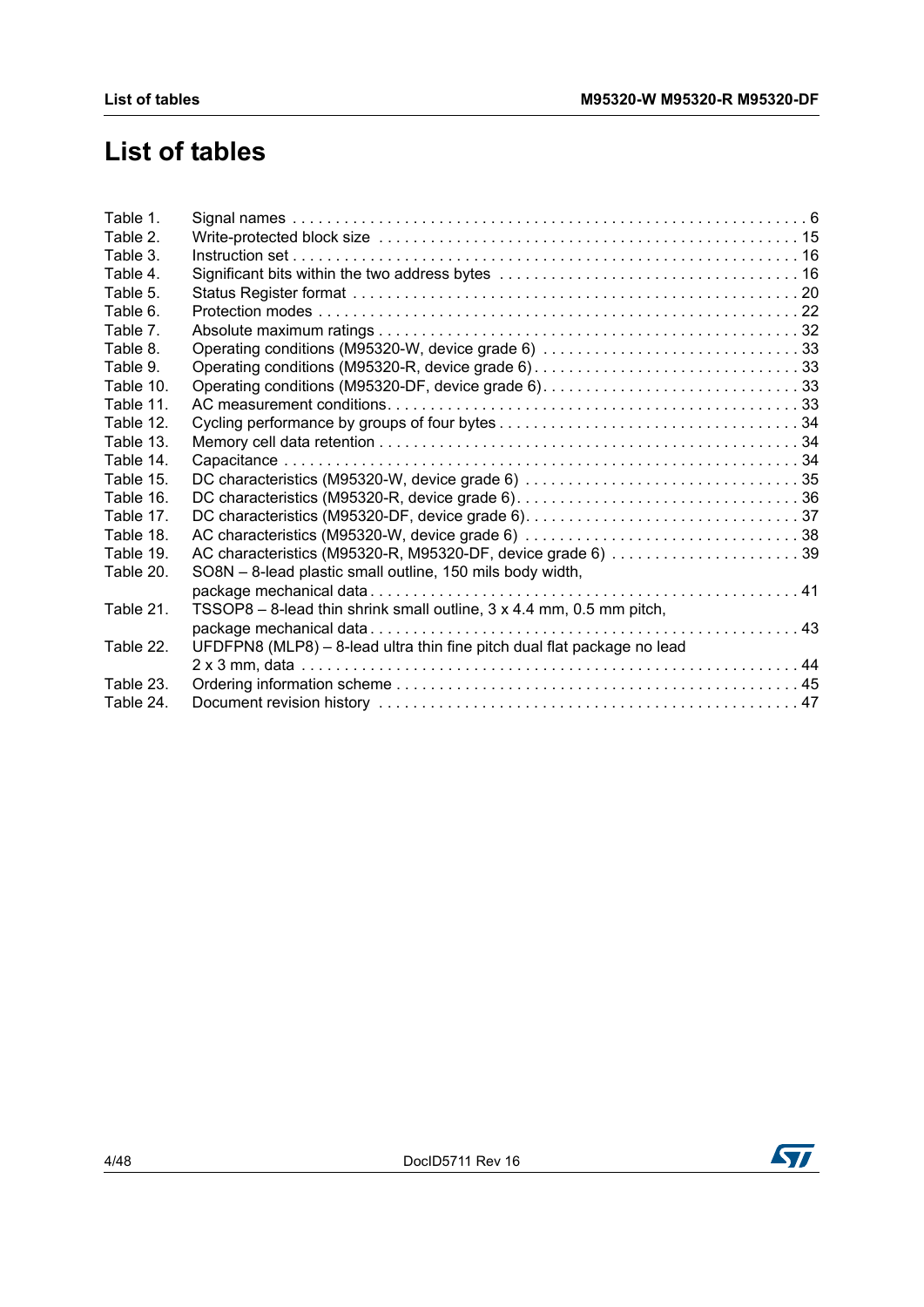# **List of figures**

| Figure 1.  |                                                                                     |
|------------|-------------------------------------------------------------------------------------|
| Figure 2.  |                                                                                     |
| Figure 3.  |                                                                                     |
| Figure 4.  |                                                                                     |
| Figure 5.  |                                                                                     |
| Figure 6.  |                                                                                     |
| Figure 7.  |                                                                                     |
| Figure 8.  |                                                                                     |
| Figure 9.  |                                                                                     |
| Figure 10. |                                                                                     |
| Figure 11. |                                                                                     |
| Figure 12. |                                                                                     |
| Figure 13. |                                                                                     |
| Figure 14. |                                                                                     |
| Figure 15. |                                                                                     |
| Figure 16. |                                                                                     |
| Figure 17. |                                                                                     |
| Figure 18. |                                                                                     |
| Figure 19. |                                                                                     |
| Figure 20. |                                                                                     |
| Figure 21. |                                                                                     |
| Figure 22. | SO8N - 8-lead plastic small outline, 150 mils body width, package outline 41        |
| Figure 23. | SO8N - 8-lead plastic small outline, 150 mils body width,                           |
|            |                                                                                     |
| Figure 24. | TSSOP8 – 8-lead thin shrink small outline, 3 x 4.4 mm, 0.5 mm pitch,                |
|            |                                                                                     |
| Figure 25. | UFDFPN8 (MLP8) - 8-lead ultra thin fine pitch dual flat no lead, package outline 44 |
|            |                                                                                     |

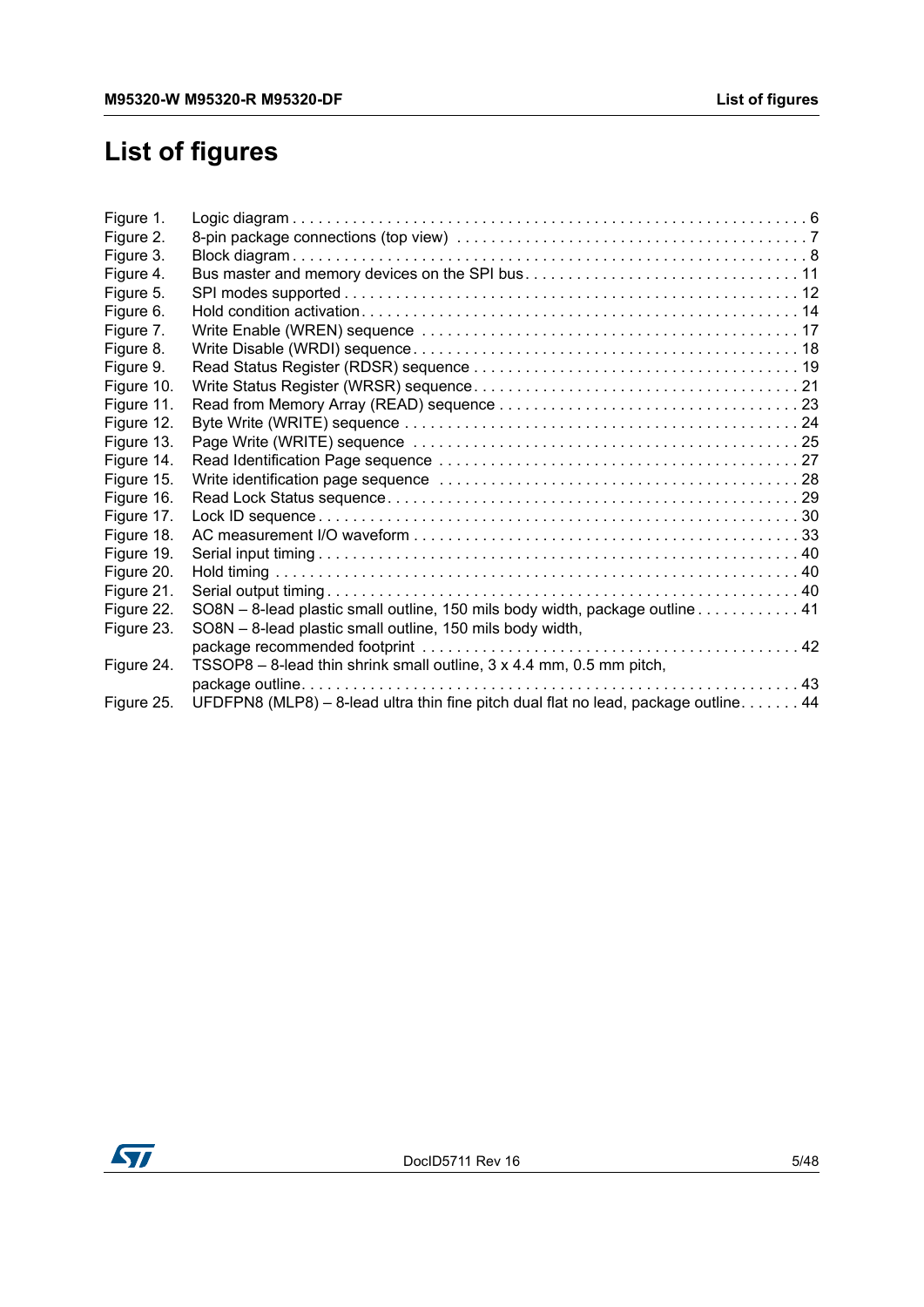# <span id="page-5-0"></span>**1 Description**

The M95320 devices are Electrically Erasable PROgrammable Memories (EEPROMs) organized as 4096 x 8 bits, accessed through the SPI bus.

The M95320 devices can operate with a supply range from 1.7 V to 5.5 V, and are guaranteed over the -40 °C/+85 °C temperature range.

The M95320-D offers an additional page, named the Identification Page (32 bytes). The Identification Page can be used to store sensitive application parameters which can be (later) permanently locked in Read-only mode.

<span id="page-5-2"></span>



The SPI bus signals are C, D and Q, as shown in *[Figure](#page-5-2) 1* and *[Table](#page-5-1) 1*. The device is selected when Chip Select  $(\overline{S})$  is driven low. Communications with the device can be interrupted when the HOLD is driven low.

|  |  |  | Table 1. Signal names |
|--|--|--|-----------------------|
|--|--|--|-----------------------|

<span id="page-5-1"></span>

| Signal name    | <b>Function</b>      | <b>Direction</b> |
|----------------|----------------------|------------------|
| $\overline{C}$ | Serial Clock         | Input            |
| l D            | Serial Data Input    | Input            |
| Q              | Serial Data Output   | Output           |
| $\overline{s}$ | Chip Select          | Input            |
| <b>W</b>       | <b>Write Protect</b> | Input            |
| <b>HOLD</b>    | Hold                 | Input            |
| $V_{CC}$       | Supply voltage       |                  |
| $V_{SS}$       | Ground               |                  |

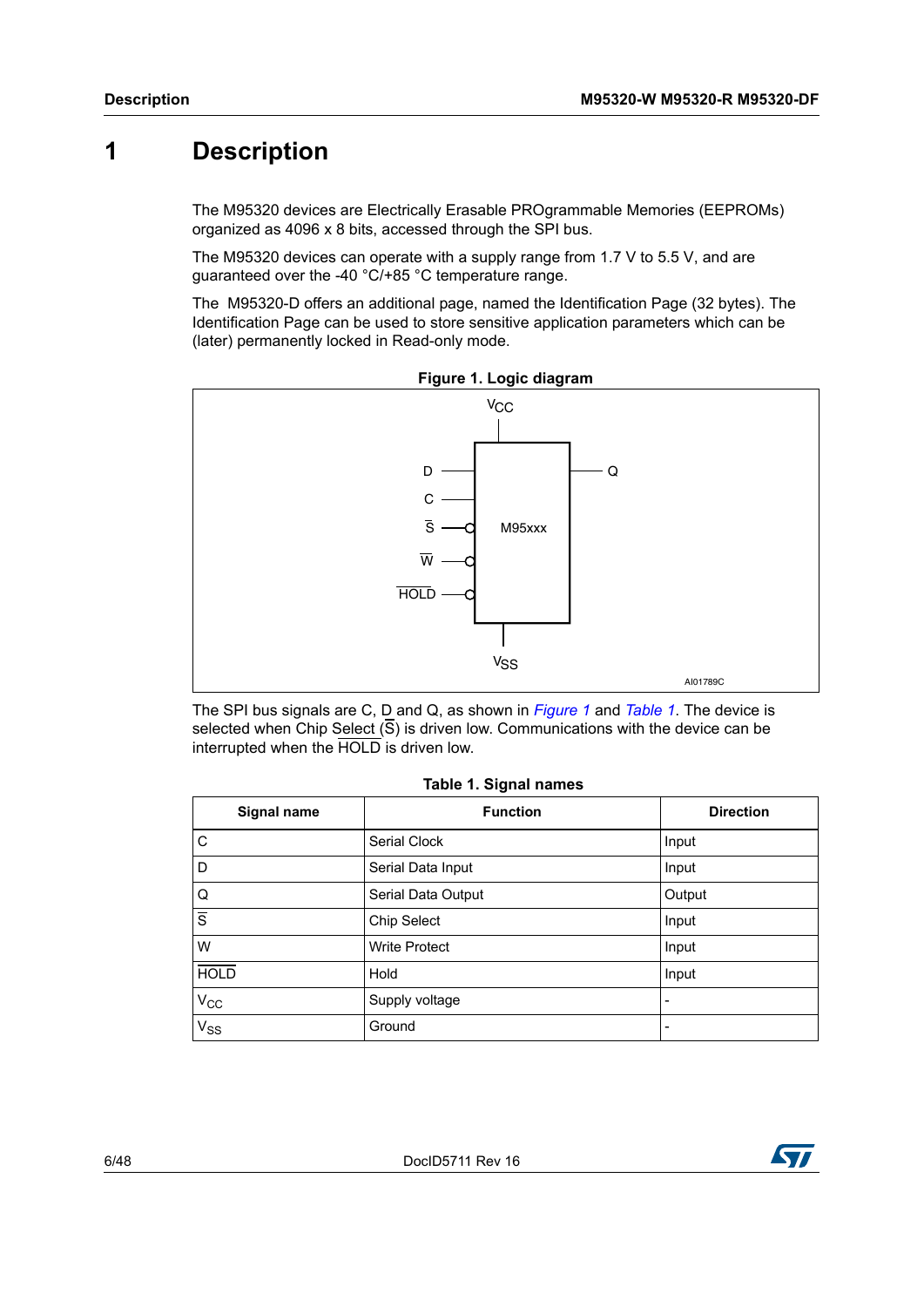<span id="page-6-0"></span>

| ັ    | ັ                                                                                                   |          |
|------|-----------------------------------------------------------------------------------------------------|----------|
|      | M95xxx                                                                                              |          |
| Vssl | V <sub>CC</sub><br>8<br>SI<br>u<br>7 D HOLD<br>$\frac{Q}{W}$ $\frac{Q}{3}$<br>6 ∐ C<br>$5$ $D$<br>4 | AI01790D |

#### **Figure 2. 8-pin package connections (top view)**

1. See *[Section 10: Package information](#page-40-4)* for package dimensions, and how to identify pin-1.

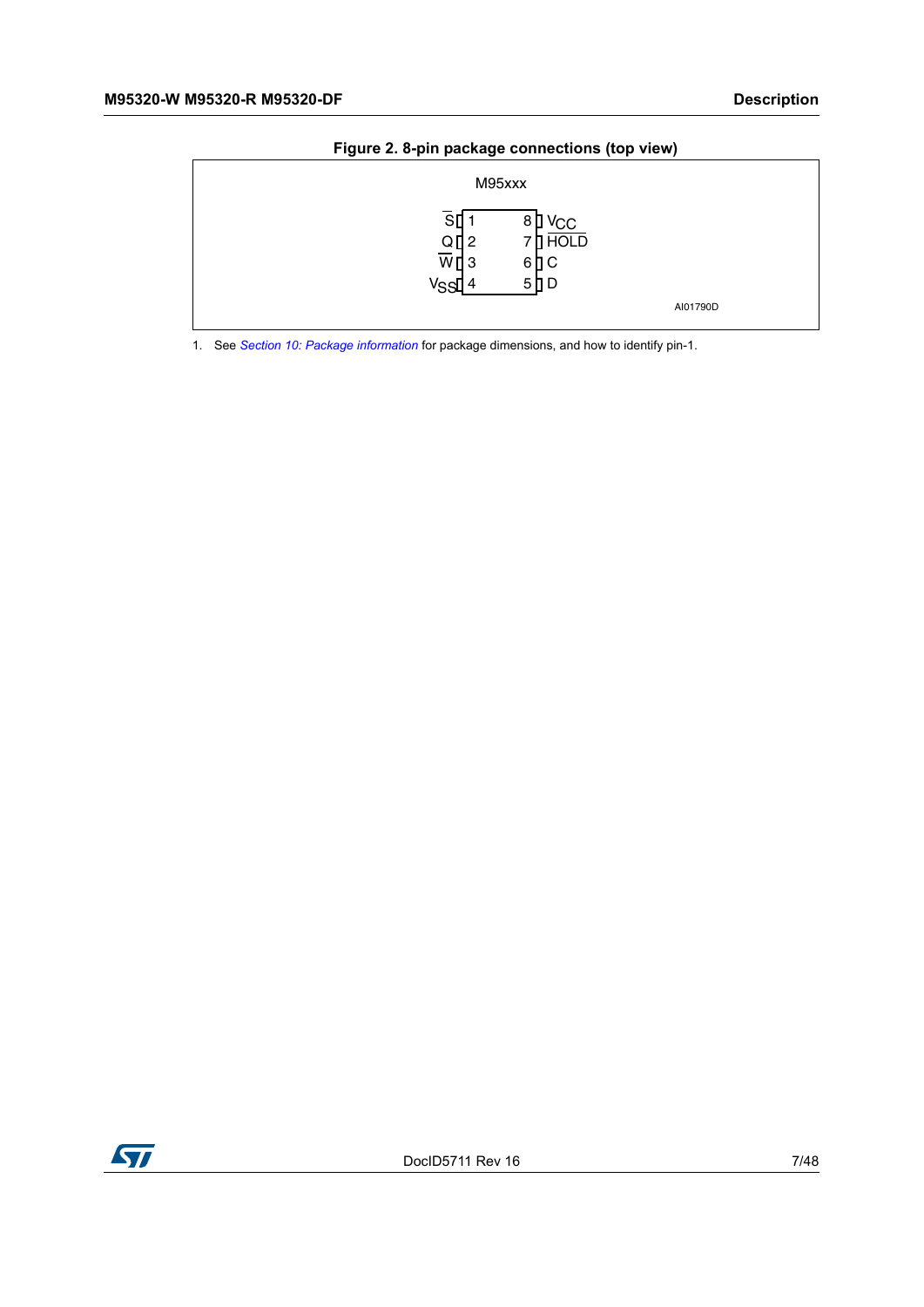# <span id="page-7-0"></span>**2 Memory organization**

The memory is organized as shown in the following figure.

<span id="page-7-1"></span>

<span id="page-7-2"></span>![](_page_7_Figure_5.jpeg)

![](_page_7_Picture_6.jpeg)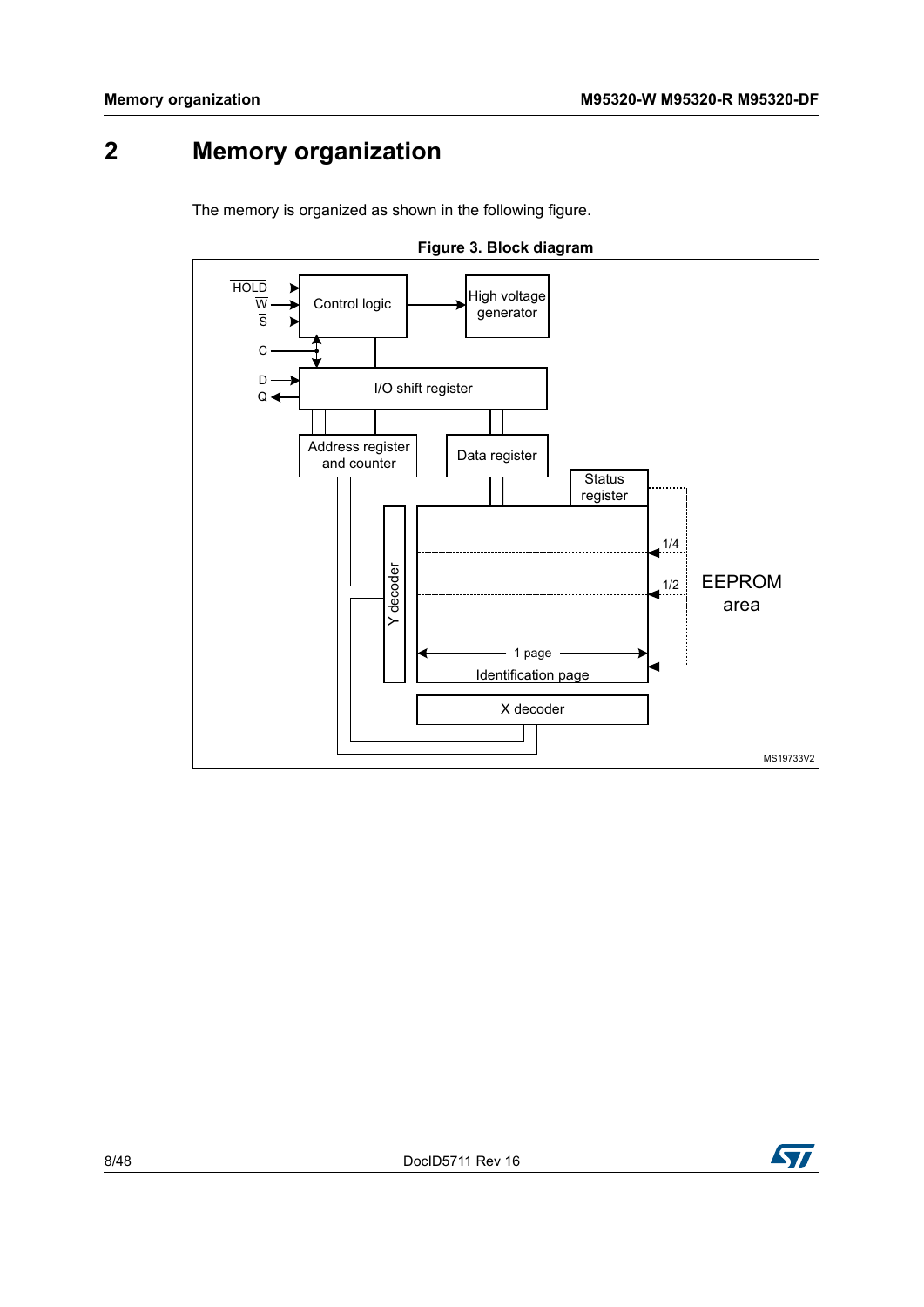# <span id="page-8-0"></span>**3 Signal description**

During all operations,  $V_{CC}$  must be held stable and within the specified valid range:  $V_{CC}(min)$  to  $V_{CC}(max)$ .

All of the input and output signals must be held high or low (according to voltages of  $V_{H}$ , V<sub>OH</sub>, V<sub>IL</sub> or V<sub>OL</sub>, as specified in *Section [9: DC and AC parameters](#page-32-0)*). These signals are described next.

# <span id="page-8-1"></span>**3.1 Serial Data Output (Q)**

This output signal is used to transfer data serially out of the device. Data is shifted out on the falling edge of Serial Clock (C).

# <span id="page-8-2"></span>**3.2 Serial Data Input (D)**

This input signal is used to transfer data serially into the device. It receives instructions, addresses, and the data to be written. Values are latched on the rising edge of Serial Clock (C).

# <span id="page-8-3"></span>**3.3 Serial Clock (C)**

This input signal provides the timing of the serial interface. Instructions, addresses, or data present at Serial Data Input (D) are latched on the rising edge of Serial Clock (C). Data on Serial Data Output (Q) change from the falling edge of Serial Clock (C).

# <span id="page-8-4"></span>**3.4 Chip Select (S)**

When this input signal is high, the device is deselected and Serial Data Output  $(Q)$  is at high impedance. The device is in the Standby Power mode, unless an internal Write cycle is in progress. Driving Chip Select (S) low selects the device, placing it in the Active Power mode.

After power-up, a falling edge on Chip Select  $(S)$  is required prior to the start of any instruction.

# <span id="page-8-5"></span>**3.5 Hold (HOLD)**

The Hold (HOLD) signal is used to pause any serial communications with the device without deselecting the device.

During the Hold condition, the Serial Data Output (Q) is high impedance, and Serial Data Input (D) and Serial Clock (C) are Don't Care.

To start the Hold condition, the device must be selected, with Chip Select  $(\overline{S})$  driven low.

![](_page_8_Picture_18.jpeg)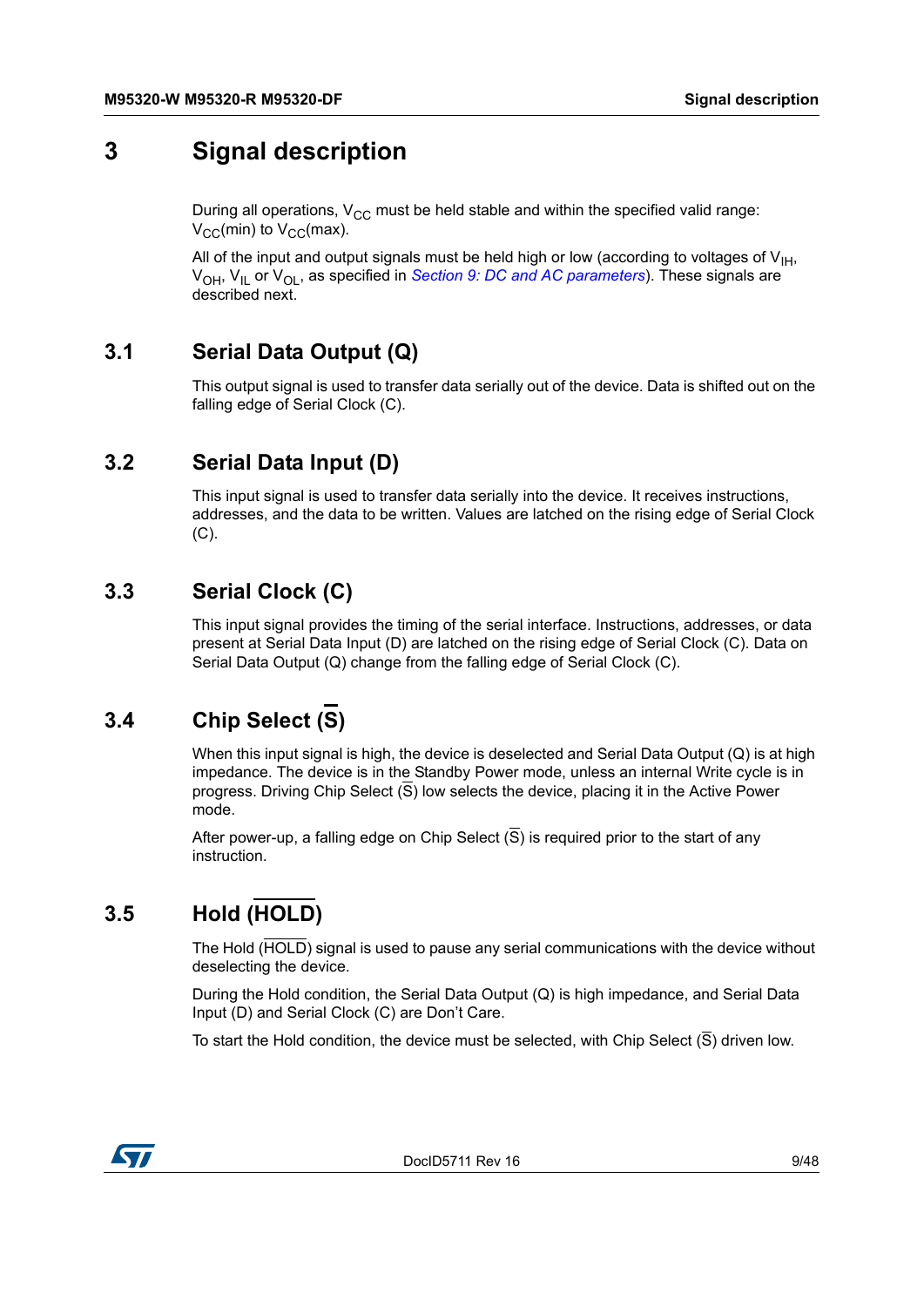# <span id="page-9-0"></span>**3.6 Write Protect (W)**

The main purpose of this input signal is to freeze the size of the area of memory that is protected against Write instructions (as specified by the values in the BP1 and BP0 bits of the Status Register).

This pin must be driven either high or low, and must be stable during all Write instructions.

# <span id="page-9-1"></span>**3.7** V<sub>CC</sub> supply voltage

 $V_{CC}$  is the supply voltage.

# <span id="page-9-2"></span>3.8 V<sub>SS</sub> ground

 $V_{SS}$  is the reference for all signals, including the  $V_{CC}$  supply voltage.

![](_page_9_Picture_9.jpeg)

![](_page_9_Picture_11.jpeg)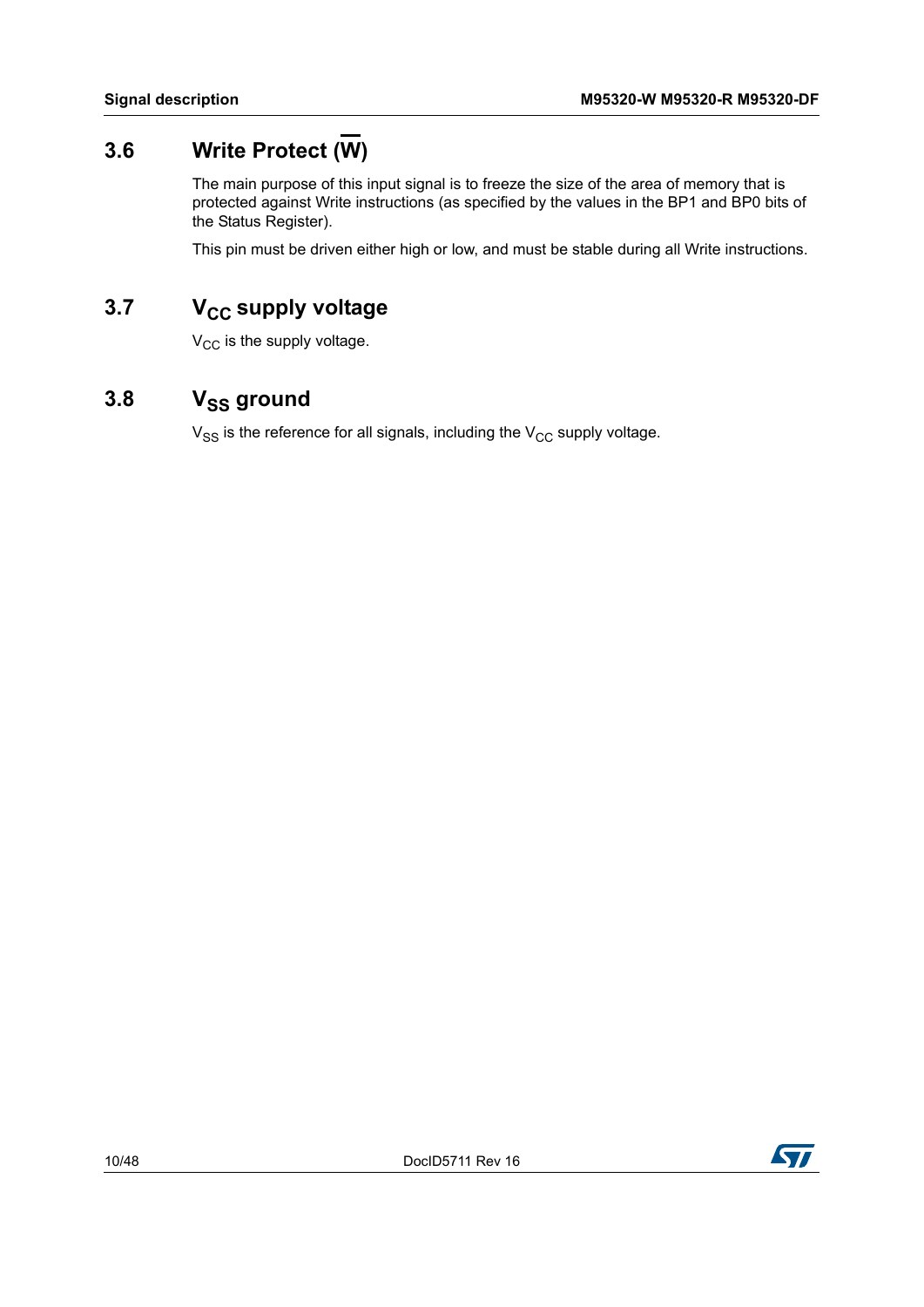# <span id="page-10-0"></span>**4 Connecting to the SPI bus**

All instructions, addresses and input data bytes are shifted in to the device, most significant bit first. The Serial Data Input (D) is sampled on the first rising edge of the Serial Clock (C) after Chip Select (S) goes low.

All output data bytes are shifted out of the device, most significant bit first. The Serial Data Output (Q) is latched on the first falling edge of the Serial Clock (C) after the instruction (such as the Read from Memory Array and Read Status Register instructions) have been clocked into the device.

<span id="page-10-1"></span>![](_page_10_Figure_5.jpeg)

#### **Figure 4. Bus master and memory devices on the SPI bus**

1. The Write Protect  $(\overline{W})$  and Hold ( $\overline{HOLD}$ ) signals should be driven, high or low as appropriate.

*[Figure](#page-10-1) 4* shows an example of three memory devices connected to an SPI bus master. Only one memory device is selected at a time, so only one memory device drives the Serial Data Output (Q) line at a time. The other memory devices are high impedance.

The pull-up resistor R (represented in *[Figure](#page-10-1) 4*) ensures that a device is not selected if the Bus Master leaves the  $\overline{S}$  line in the high impedance state.

In applications where the Bus Master may leave all SPI bus lines in high impedance at the same time (for example, if the Bus Master is reset during the transmission of an instruction), the clock line (C) must be connected to an external pull-down resistor so that, if all inputs/outputs become high impedance, the C line is pulled low (while the  $\overline{S}$  line is pulled high): this ensures that S and C do not become high at the same time, and so, that the  $t_{\text{SHCH}}$  requirement is met. The typical value of R is 100 kΩ.

![](_page_10_Picture_11.jpeg)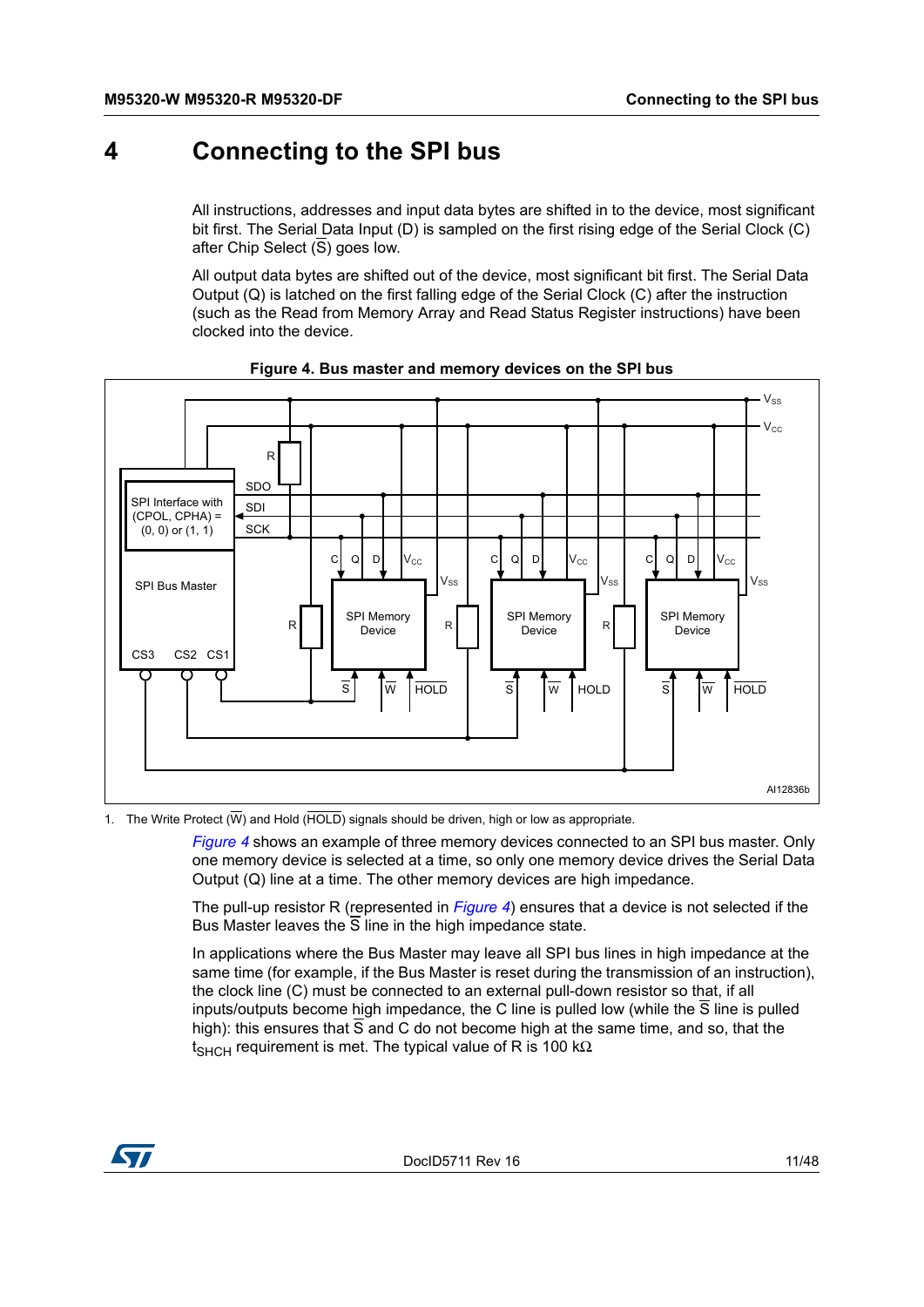### <span id="page-11-0"></span>**4.1 SPI modes**

These devices can be driven by a microcontroller with its SPI peripheral running in either of the following two modes:

- CPOL=0, CPHA=0
- CPOL=1, CPHA=1

For these two modes, input data is latched in on the rising edge of Serial Clock (C), and output data is available from the falling edge of Serial Clock (C).

The difference between the two modes, as shown in *[Figure](#page-11-1) 5*, is the clock polarity when the bus master is in Stand-by mode and not transferring data:

- C remains at 0 for (CPOL=0, CPHA=0)
- C remains at 1 for (CPOL=1, CPHA=1)

<span id="page-11-1"></span>![](_page_11_Figure_10.jpeg)

![](_page_11_Figure_11.jpeg)

![](_page_11_Picture_12.jpeg)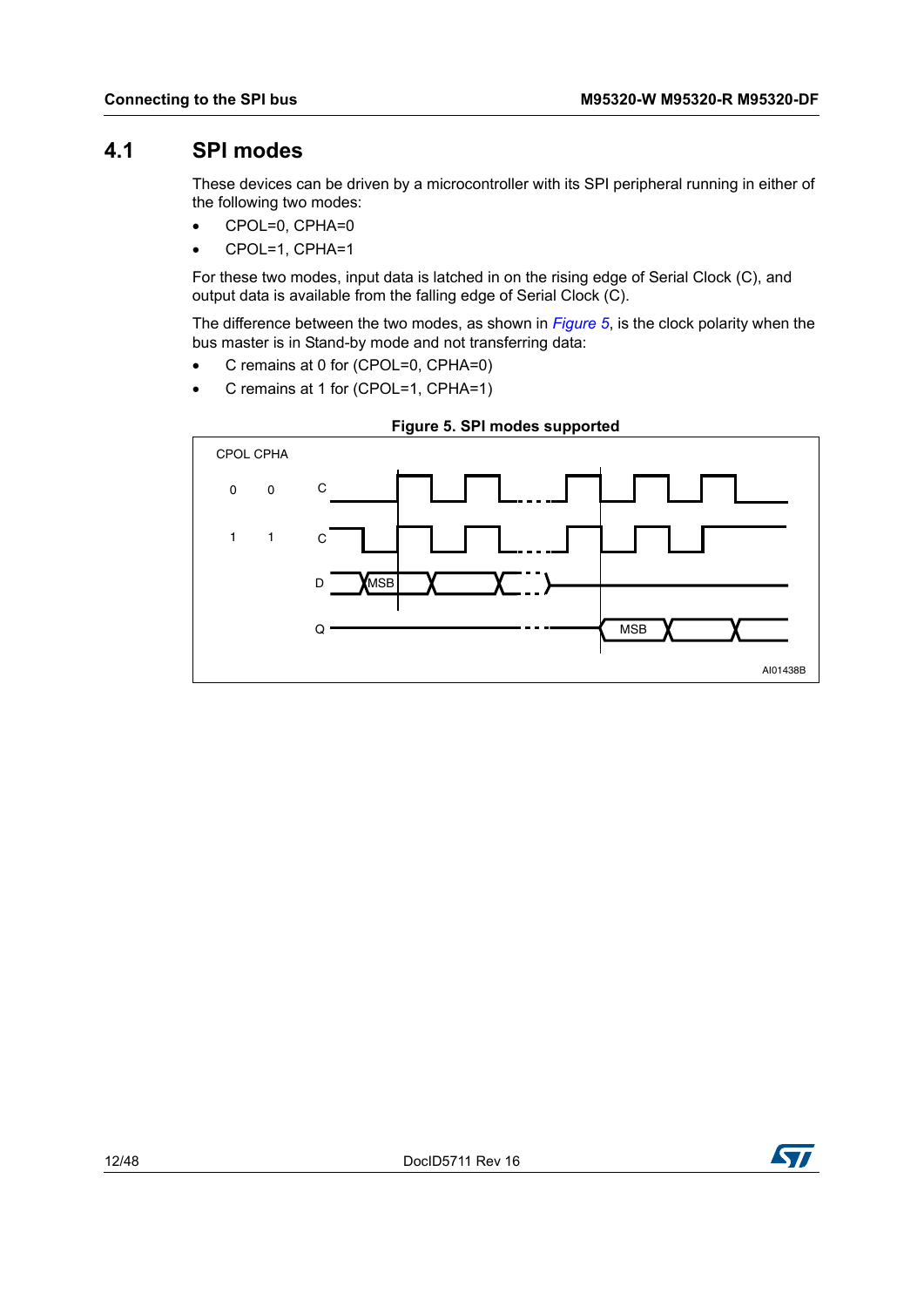# <span id="page-12-0"></span>**5 Operating features**

# <span id="page-12-1"></span>**5.1** Supply voltage (V<sub>CC</sub>)

### <span id="page-12-2"></span>**5.1.1** Operating supply voltage (V<sub>CC</sub>)

Prior to selecting the memory and issuing instructions to it, a valid and stable  $V_{CC}$  voltage within the specified  $[V_{CC}(min), V_{CC}(max)]$  range must be applied (see Operating conditions in *Section [9: DC and AC parameters](#page-32-0)*). This voltage must remain stable and valid until the end of the transmission of the instruction and, for a Write instruction, until the completion of the internal write cycle  $(t_W)$ . In order to secure a stable DC supply voltage, it is recommended to decouple the  $V_{CC}$  line with a suitable capacitor (usually of the order of 10 nF to 100 nF) close to the  $V_{CC}/V_{SS}$  device pins.

#### <span id="page-12-3"></span>**5.1.2 Device reset**

In order to prevent erroneous instruction decoding and inadvertent Write operations during power-up, a power-on-reset (POR) circuit is included. At power-up, the device does not respond to any instruction until VCC reaches the POR threshold voltage. This threshold is lower than the minimum V<sub>CC</sub> operating voltage (see Operating conditions in *[Section](#page-32-0) 9*).

At power-up, when  $V_{CC}$  passes over the POR threshold, the device is reset and is in the following state:

- in Standby Power mode,
- deselected.
- Status Register values:
	- The Write Enable Latch (WEL) bit is reset to 0.
	- The Write In Progress (WIP) bit is reset to 0.
	- The SRWD, BP1 and BP0 bits remain unchanged (non-volatile bits).

It is important to note that the device must not be accessed until  $V_{CC}$  reaches a valid and stable level within the specified  $[V_{CC}(min), V_{CC}(max)]$  range, as defined under Operating conditions in *[Section](#page-32-0) 9*.

#### <span id="page-12-4"></span>**5.1.3 Power-up conditions**

When the power supply is turned on,  $V_{CC}$  rises continuously from  $V_{SS}$  to  $V_{CC}$ . During this time, the Chip Select  $(\overline{S})$  line is not allowed to float but should follow the V<sub>CC</sub> voltage. It is therefore recommended to connect the S line to  $V_{CC}$  via a suitable pull-up resistor (see *[Figure](#page-10-1) 4*).

In addition, the Chip Select  $(\overline{S})$  input offers a built-in safety feature, as the  $\overline{S}$  input is edgesensitive as well as level-sensitive: after power-up, the device does not become selected until a falling edge has first been detected on Chip Select (S). This ensures that Chip Select (S) must have been high, prior to going low to start the first operation.

The  $V_{CC}$  voltage has to rise continuously from 0 V up to the minimum  $V_{CC}$  operating voltage defined under Operating conditions in *[Section](#page-32-0) 9*.

![](_page_12_Picture_20.jpeg)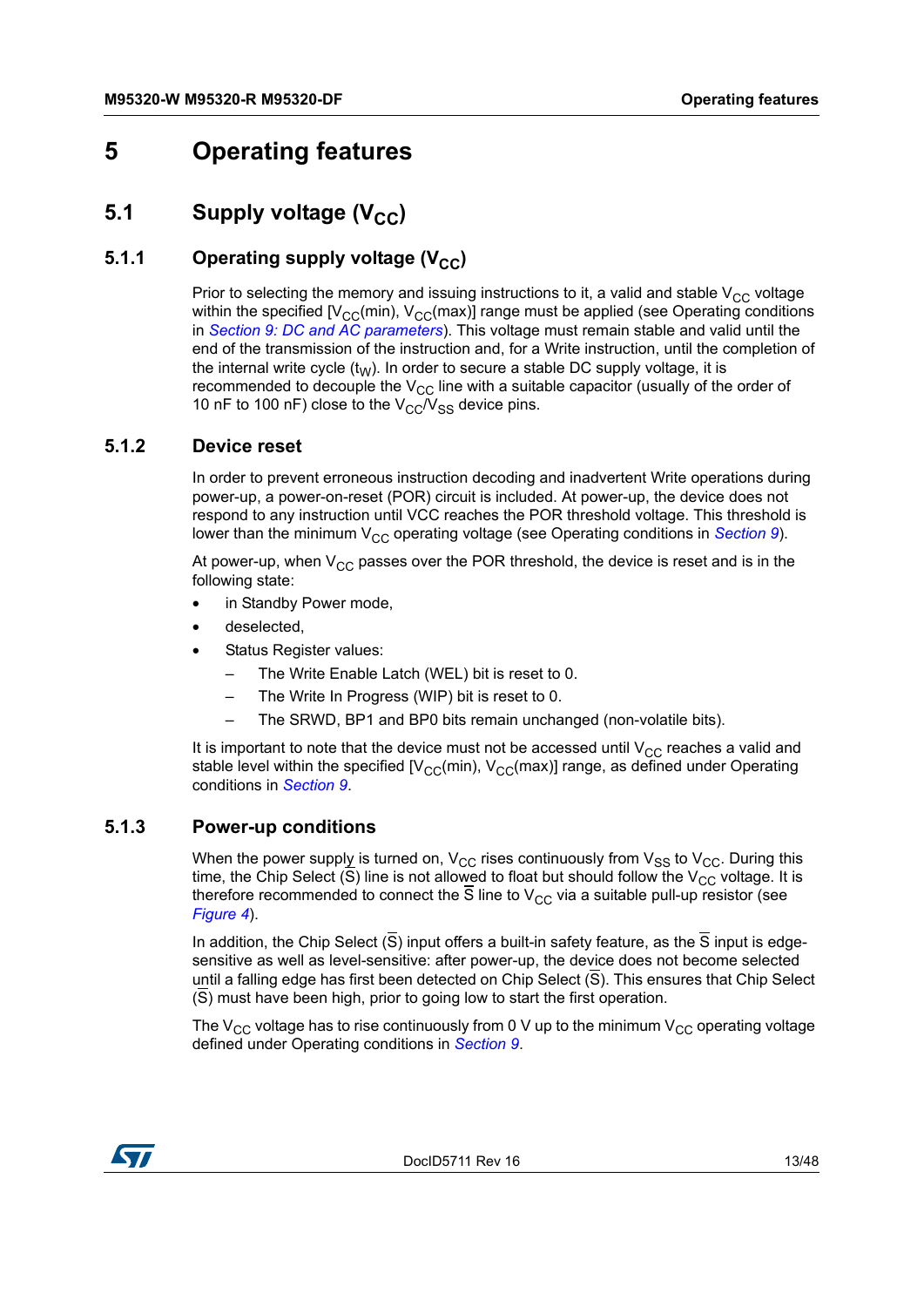#### <span id="page-13-0"></span>**5.1.4 Power-down**

During power-down (continuous decrease of the  $V_{CC}$  supply voltage below the minimum V<sub>CC</sub> operating voltage defined under Operating conditions in *[Section](#page-32-0) 9*), the device must be:

- deselected (Chip Select  $\overline{S}$  should be allowed to follow the voltage applied on  $V_{CC}$ ),
- in Standby Power mode (there should not be any internal write cycle in progress).

### <span id="page-13-1"></span>**5.2 Active Power and Standby Power modes**

When Chip Select  $(\overline{S})$  is low, the device is selected, and in the Active Power mode. The device consumes  $I_{CC}$ .

When Chip Select  $(\overline{S})$  is high, the device is deselected. If a Write cycle is not currently in progress, the device then goes into the Standby Power mode, and the device consumption drops to I<sub>CC1</sub>, as specified in DC characteristics (see *[Section](#page-32-0) 9*).

### <span id="page-13-2"></span>**5.3 Hold condition**

The Hold (HOLD) signal is used to pause any serial communications with the device without resetting the clocking sequence.

To enter the Hold condition, the device must be selected, with Chip Select (S) low.

During the Hold condition, the Serial Data Output (Q) is high impedance, and the Serial Data Input (D) and the Serial Clock (C) are Don't Care.

Normally, the device is kept selected for the whole duration of the Hold condition. Deselecting the device while it is in the Hold condition has the effect of resetting the state of the device, and this mechanism can be used if required to reset any processes that had been in progress.<sup>(a)</sup> (b)

<span id="page-13-3"></span>![](_page_13_Figure_14.jpeg)

**Figure 6. Hold condition activation**

b. In the specific case where the device has shifted in a Write command (Inst + Address + data bytes, each data byte being exactly 8 bits), deselecting the device also triggers the Write cycle of this decoded command.

![](_page_13_Picture_18.jpeg)

a. This resets the internal logic, except the WEL and WIP bits of the Status Register.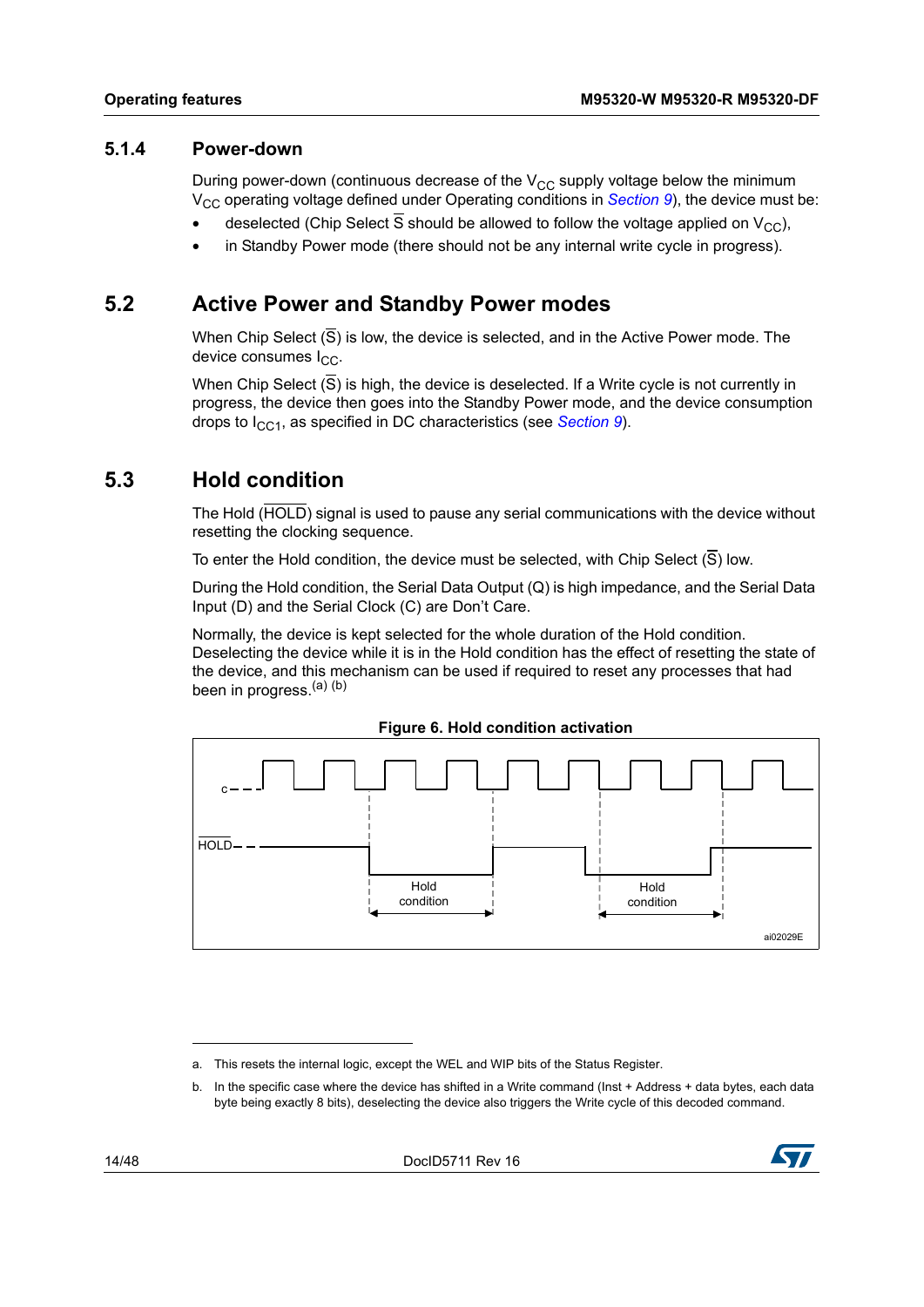The Hold condition starts when the Hold (HOLD) signal is driven low when Serial Clock (C) is already low (as shown in *[Figure](#page-13-3) 6*).

The Hold condition ends when the Hold (HOLD) signal is driven high when Serial Clock (C) is already low.

*[Figure](#page-13-3) 6* also shows what happens if the rising and falling edges are not timed to coincide with Serial Clock (C) being low.

### <span id="page-14-0"></span>**5.4 Status Register**

The Status Register contains a number of status and control bits that can be read or set (as appropriate) by specific instructions. See *Section [6.3: Read Status Register \(RDSR\)](#page-18-0)* for a detailed description of the Status Register bits.

### <span id="page-14-1"></span>**5.5 Data protection and protocol control**

The device features the following data protection mechanisms:

- Before accepting the execution of the Write and Write Status Register instructions, the device checks whether the number of clock pulses comprised in the instructions is a multiple of eight.
- All instructions that modify data must be preceded by a Write Enable (WREN) instruction to set the Write Enable Latch (WEL) bit.
- The Block Protect (BP1, BP0) bits in the Status Register are used to configure part of the memory as read-only.
- The Write Protect (W) signal is used to protect the Block Protect (BP1, BP0) bits in the Status Register.

For any instruction to be accepted, and executed, Chip Select (S) must be driven high after the rising edge of Serial Clock (C) for the last bit of the instruction, and before the next rising edge of Serial Clock (C).

Two points should be noted in the previous sentence:

- The "last bit of the instruction" can be the eighth bit of the instruction code, or the eighth bit of a data byte, depending on the instruction (except for Read Status Register (RDSR) and Read (READ) instructions).
- The "next rising edge of Serial Clock (C)" might (or might not) be the next bus transaction for some other device on the SPI bus.

<span id="page-14-2"></span>

| <b>Status Register bits</b> |                 | <b>Protected block</b> |                                  |
|-----------------------------|-----------------|------------------------|----------------------------------|
| BP <sub>1</sub>             | BP <sub>0</sub> |                        | <b>Protected array addresses</b> |
| 0                           | 0               | None                   | None                             |
| 0                           |                 | Upper quarter          | 0C00h - OFFFh                    |
|                             | 0               | Upper half             | 0800h - 0FFFh                    |
|                             |                 | Whole memory           | 0000h - 0FFFh                    |

#### **Table 2. Write-protected block size**

![](_page_14_Picture_19.jpeg)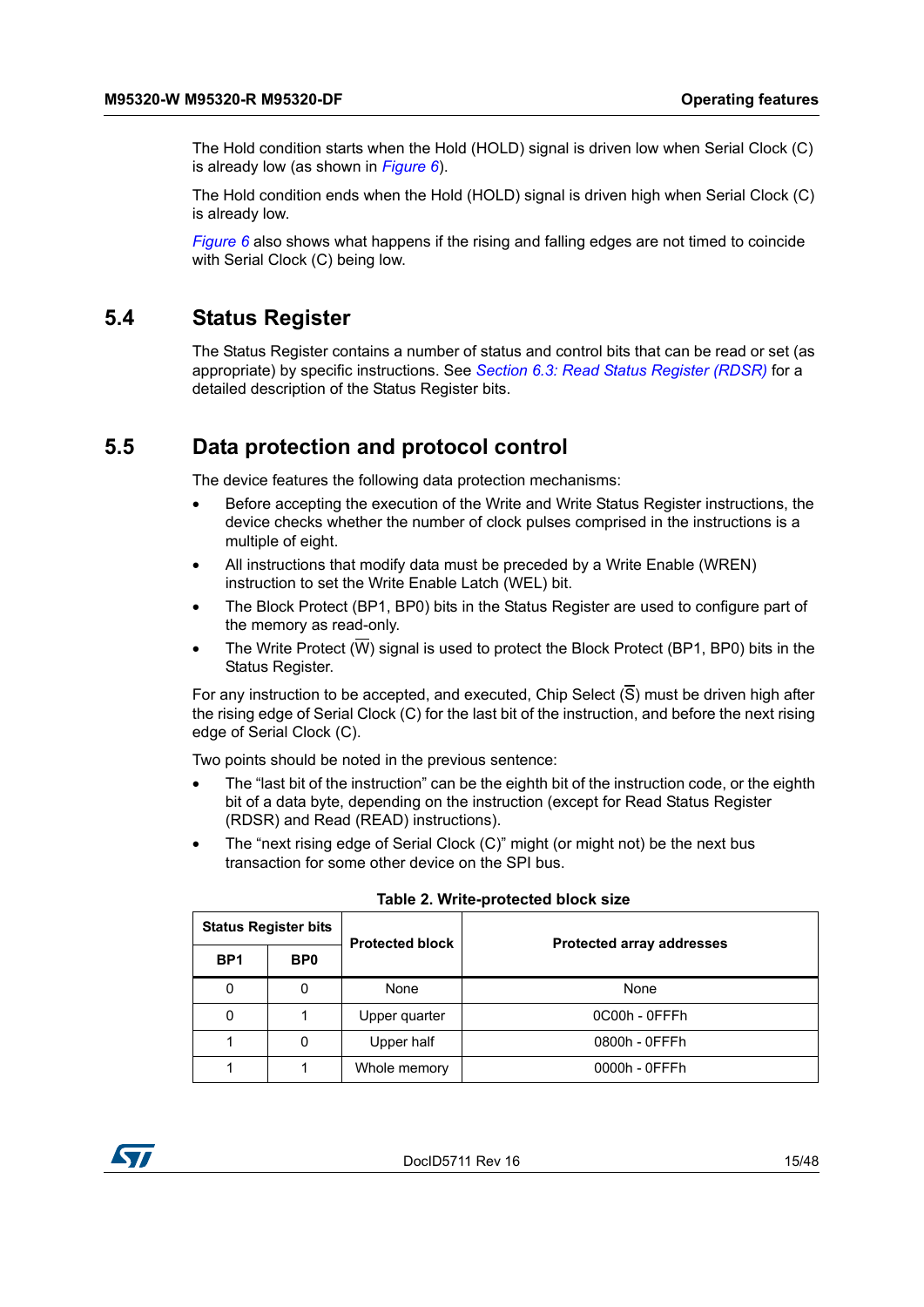# <span id="page-15-0"></span>**6 Instructions**

<span id="page-15-3"></span>Each command is composed of bytes (MSBit transmitted first), initiated with the instruction byte, as summarized in *[Table](#page-15-1) 3*.

If an invalid instruction is sent (one not contained in *[Table](#page-15-1) 3*), the device automatically enters a Wait state until deselected.

<span id="page-15-1"></span>

| <b>Instruction</b>  | <b>Description</b>                              | <b>Instruction</b><br>format |
|---------------------|-------------------------------------------------|------------------------------|
| <b>WRFN</b>         | <b>Write Enable</b>                             | 0000 0110                    |
| <b>WRDI</b>         | Write Disable                                   | 0000 0100                    |
| <b>RDSR</b>         | <b>Read Status Register</b>                     | 0000 0101                    |
| <b>WRSR</b>         | <b>Write Status Register</b>                    | 0000 0001                    |
| <b>READ</b>         | Read from Memory Array                          | 0000 0011                    |
| <b>WRITE</b>        | Write to Memory Array                           | 0000 0010                    |
| RDID <sup>(1)</sup> | Read Identification Page                        | 1000 0011                    |
| WRID <sup>(1)</sup> | Write Identification Page                       | 1000 0010                    |
| RDLS <sup>(1)</sup> | Reads the Identification Page lock status       | 1000 0011                    |
| LID <sup>(1)</sup>  | Locks the Identification page in read-only mode | 1000 0010                    |

|  |  | <b>Table 3. Instruction set</b> |  |
|--|--|---------------------------------|--|
|--|--|---------------------------------|--|

1. Instruction available only for the M95320-D device.

For read and write commands to memory array and Identification Page the address is defined by two bytes as explained in *[Table](#page-15-2) 4*.

<span id="page-15-2"></span>

| <b>Instructions</b>         | <b>MSB Address byte</b> |            |     |     |     |     |                |                | <b>LSB Address byte</b> |                |                |    |                |                |                |                |
|-----------------------------|-------------------------|------------|-----|-----|-----|-----|----------------|----------------|-------------------------|----------------|----------------|----|----------------|----------------|----------------|----------------|
|                             | <b>b15</b>              | <b>b14</b> | b13 | b12 | b11 | b10 | b <sub>9</sub> | b <sub>8</sub> | b7                      | b <sub>6</sub> | b <sub>5</sub> | b4 | b3             | b2             | b <sub>1</sub> | b <sub>0</sub> |
| READ or<br><b>WRITE</b>     | x                       | x          | x   | x   | A11 | A10 | A9             | A8             | A7                      | A <sub>6</sub> | A <sub>5</sub> | A4 | A <sub>3</sub> | A <sub>2</sub> | A <sub>1</sub> | A <sub>0</sub> |
| RDID or<br><b>WRID</b>      | 0                       | 0          | 0   | 0   | 0   | 0   | 0              | 0              | 0                       | 0              | 0              | A4 | A <sub>3</sub> | A2             | A <sub>1</sub> | A <sub>0</sub> |
| RDLS or<br>LID <sup>1</sup> | 0                       | 0          | 0   | 0   | 0   | 1   | 0              | 0              | 0                       | 0              | 0              | 0  | 0              | 0              | 0              | 0              |

| Table 4. Significant bits within the two address bytes $^{(1)(2)}$ |  |  |
|--------------------------------------------------------------------|--|--|
|                                                                    |  |  |

1. A: Significant address bit.

2. x: bit is Don't Care.

![](_page_15_Picture_14.jpeg)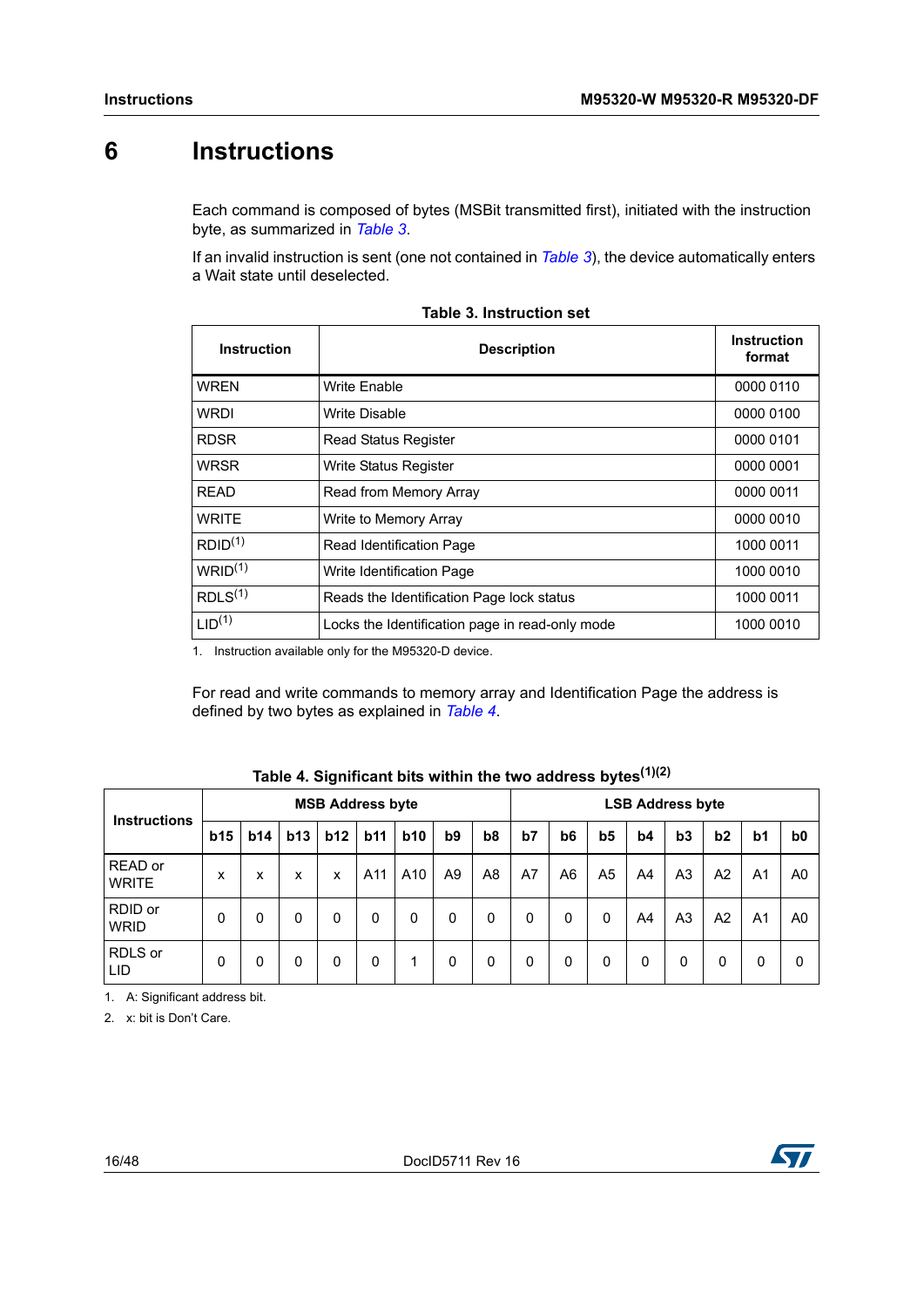# <span id="page-16-0"></span>**6.1 Write Enable (WREN)**

The Write Enable Latch (WEL) bit must be set prior to each WRITE and WRSR instruction. The only way to do this is to send a Write Enable instruction to the device.

As shown in *[Figure](#page-16-1)* 7, to send this instruction to the device, Chip Select  $(\overline{S})$  is driven low, and the bits of the instruction byte are shifted in, on Serial Data Input (D). The device then enters a wait state. It waits for the device to be deselected, by Chip Select  $(\overline{S})$  being driven high.

<span id="page-16-1"></span>![](_page_16_Figure_5.jpeg)

![](_page_16_Figure_6.jpeg)

![](_page_16_Picture_7.jpeg)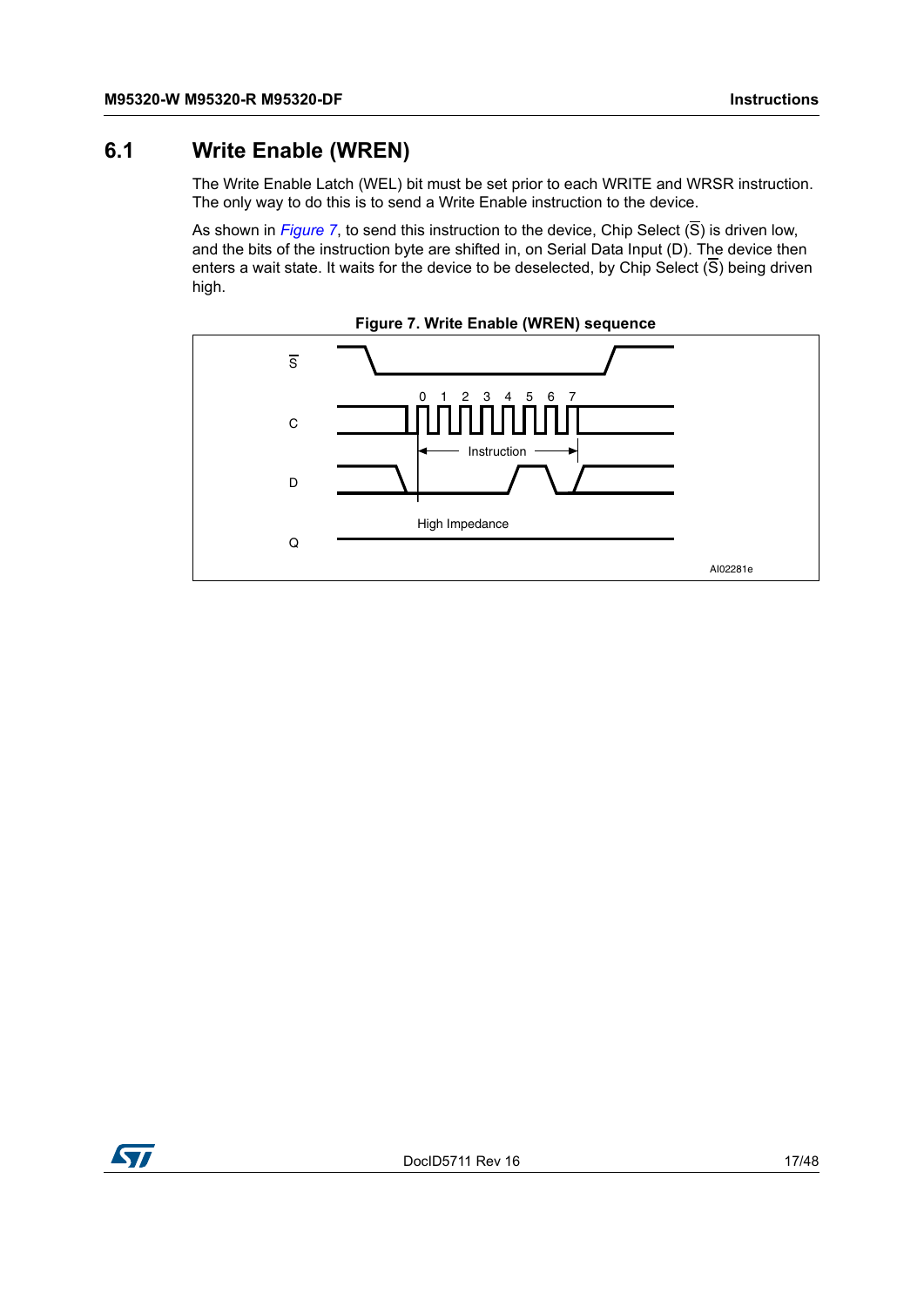# <span id="page-17-0"></span>**6.2 Write Disable (WRDI)**

One way of resetting the Write Enable Latch (WEL) bit is to send a Write Disable instruction to the device.

As shown in *[Figure](#page-17-1) 8*, to send this instruction to the device, Chip Select (S) is driven low, and the bits of the instruction byte are shifted in, on Serial Data Input (D).

The device then enters a wait state. It waits for a the device to be deselected, by Chip Select  $(\overline{S})$  being driven high.

The Write Enable Latch (WEL) bit, in fact, becomes reset by any of the following events:

- Power-up
- WRDI instruction execution
- WRSR instruction completion
- WRITE instruction completion.

<span id="page-17-1"></span>![](_page_17_Figure_11.jpeg)

#### **Figure 8. Write Disable (WRDI) sequence**

![](_page_17_Picture_13.jpeg)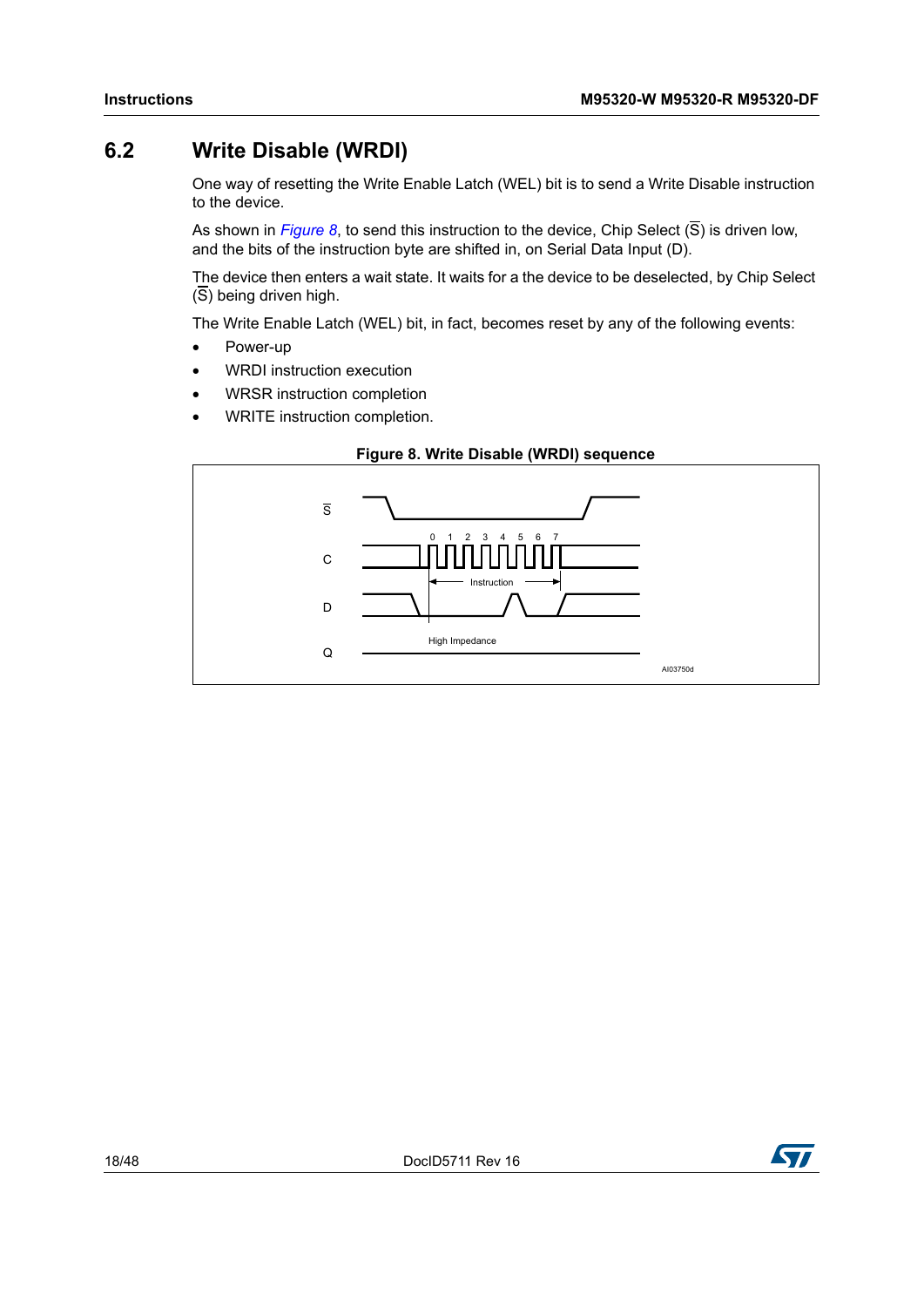# <span id="page-18-0"></span>**6.3 Read Status Register (RDSR)**

The Read Status Register (RDSR) instruction is used to read the Status Register. The Status Register may be read at any time, even while a Write or Write Status Register cycle is in progress. When one of these cycles is in progress, it is recommended to check the Write In Progress (WIP) bit before sending a new instruction to the device. It is also possible to read the Status Register continuously, as shown in *[Figure](#page-18-4) 9*.

<span id="page-18-4"></span>![](_page_18_Figure_4.jpeg)

![](_page_18_Figure_5.jpeg)

The status and control bits of the Status Register are as follows:

#### <span id="page-18-1"></span>**6.3.1 WIP bit**

The Write In Progress (WIP) bit indicates whether the memory is busy with a Write or Write Status Register cycle. When set to 1, such a cycle is in progress, when reset to 0, no such cycle is in progress.

#### <span id="page-18-2"></span>**6.3.2 WEL bit**

The Write Enable Latch (WEL) bit indicates the status of the internal Write Enable Latch. When set to 1, the internal Write Enable Latch is set. When set to 0, the internal Write Enable Latch is reset, and no Write or Write Status Register instruction is accepted.

The WEL bit is returned to its reset state by the following events:

- Power-up
- Write Disable (WRDI) instruction completion
- Write Status Register (WRSR) instruction completion
- Write (WRITE) instruction completion

#### <span id="page-18-3"></span>**6.3.3 BP1, BP0 bits**

The Block Protect (BP1, BP0) bits are non volatile. They define the size of the area to be software-protected against Write instructions. These bits are written with the Write Status Register (WRSR) instruction. When one or both of the Block Protect (BP1, BP0) bits is set to 1, the relevant memory area (as defined in *[Table](#page-14-2) 2*) becomes protected against Write (WRITE) instructions. The Block Protect (BP1, BP0) bits can be written provided that the Hardware Protected mode has not been set.

![](_page_18_Picture_18.jpeg)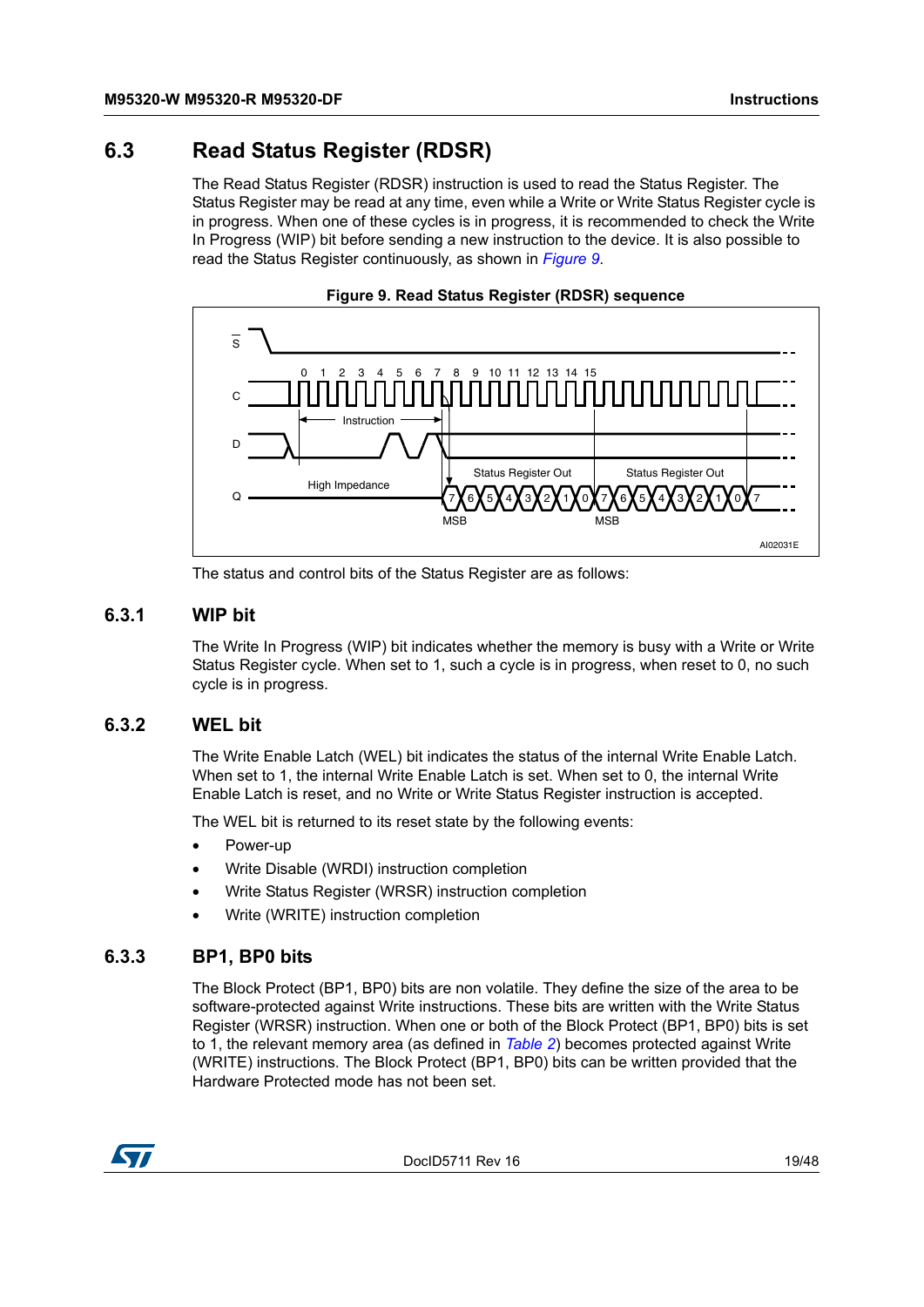#### <span id="page-19-0"></span>**6.3.4 SRWD bit**

The Status Register Write Disable (SRWD) bit is operated in conjunction with the Write Protect ( $\overline{W}$ ) signal. The Status Register Write Disable (SRWD) bit and Write Protect ( $\overline{W}$ ) signal enable the device to be put in the Hardware Protected mode (when the Status Register Write Disable (SRWD) bit is set to 1, and Write Protect  $(\overline{W})$  is driven low). In this mode, the non-volatile bits of the Status Register (SRWD, BP1, BP0) become read-only bits and the Write Status Register (WRSR) instruction is no longer accepted for execution.

![](_page_19_Figure_4.jpeg)

<span id="page-19-1"></span>![](_page_19_Figure_5.jpeg)

Write In Progress bit

![](_page_19_Picture_9.jpeg)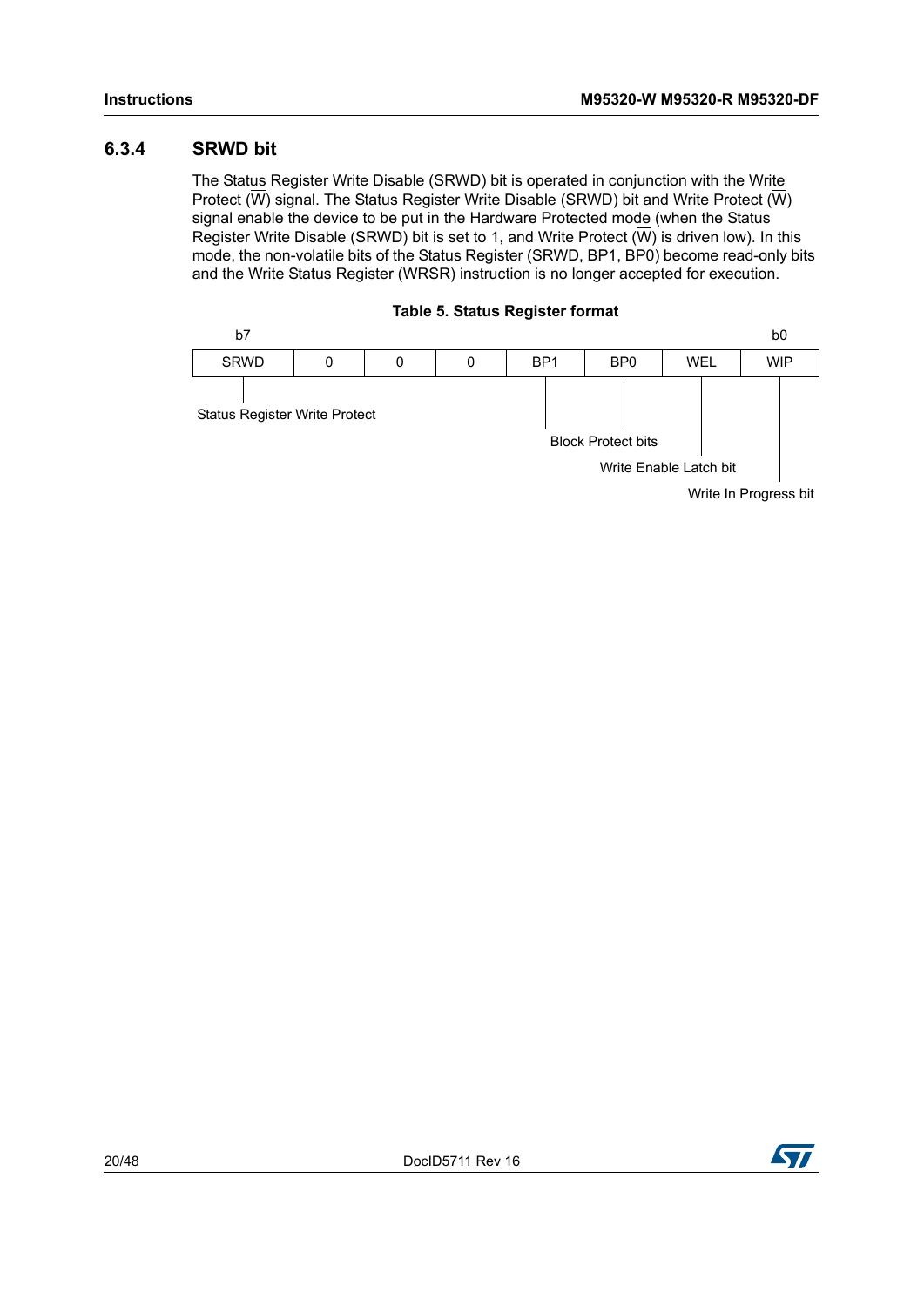### <span id="page-20-0"></span>**6.4 Write Status Register (WRSR)**

The Write Status Register (WRSR) instruction is used to write new values to the Status Register. Before it can be accepted, a Write Enable (WREN) instruction must have been previously executed.

The Write Status Register (WRSR) instruction is entered by driving Chip Select  $(\overline{S})$  low, followed by the instruction code, the data byte on Serial Data input (D) and Chip Select  $(S)$ driven high. Chip Select (S) must be driven high after the rising edge of Serial Clock (C) that latches in the eighth bit of the data byte, and before the next rising edge of Serial Clock (C). Otherwise, the Write Status Register (WRSR) instruction is not executed.

The instruction sequence is shown in *[Figure](#page-20-1) 10*.

<span id="page-20-1"></span>![](_page_20_Figure_6.jpeg)

**Figure 10. Write Status Register (WRSR) sequence**

Driving the Chip Select  $(\overline{S})$  signal high at a byte boundary of the input data triggers the selftimed Write cycle that takes  $t_W$  to complete (as specified in AC tables under *[Section](#page-32-0) 9: DC [and AC parameters](#page-32-0)*).

While the Write Status Register cycle is in progress, the Status Register may still be read to check the value of the Write in progress (WIP) bit: the WIP bit is 1 during the self-timed Write cycle  $t_W$ , and 0 when the Write cycle is complete. The WEL bit (Write Enable Latch) is also reset at the end of the Write cycle  $t_{W}$ .

The Write Status Register (WRSR) instruction enables the user to change the values of the BP1, BP0 and SRWD bits:

- The Block Protect (BP1, BP0) bits define the size of the area that is to be treated as read-only, as defined in *[Table 2](#page-14-2)*.
- The SRWD (Status Register Write Disable) bit, in accordance with the signal read on the Write Protect pin (W), enables the user to set or reset the Write protection mode of the Status Register itself, as defined in *[Table 6](#page-21-0)*. When in Write-protected mode, the Write Status Register (WRSR) instruction is not executed.

The contents of the SRWD and BP1, BP0 bits are updated after the completion of the WRSR instruction, including the  $t_W$  Write cycle.

The Write Status Register (WRSR) instruction has no effect on the b6, b5, b4, b1, b0 bits in the Status Register. Bits b6, b5, b4 are always read as 0.

![](_page_20_Picture_15.jpeg)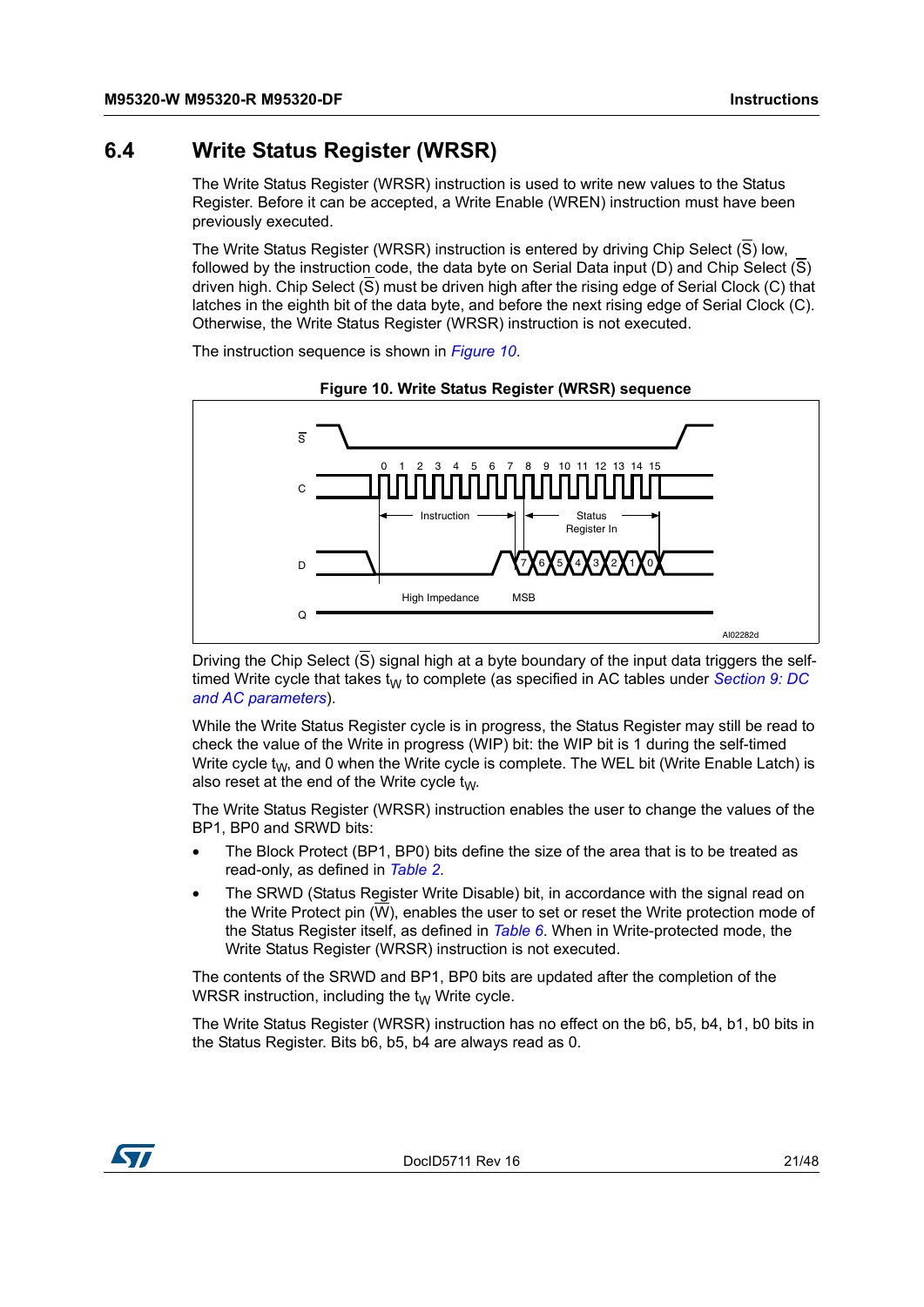<span id="page-21-0"></span>

| W<br>signal |          | <b>SRWD</b> | <b>Mode</b>                     | Write protection of the                                                                                            | <b>Memory content</b>         |                                       |  |
|-------------|----------|-------------|---------------------------------|--------------------------------------------------------------------------------------------------------------------|-------------------------------|---------------------------------------|--|
|             |          | bit         |                                 | <b>Status Register</b>                                                                                             | Protected area <sup>(1)</sup> | Unprotected area <sup>(1)</sup>       |  |
|             | 1        | $\mathbf 0$ |                                 | Status Register is writable                                                                                        |                               |                                       |  |
|             | $\Omega$ | $\Omega$    | Software-                       | (if the WREN instruction<br>has set the WEL bit).<br>The values in the BP1<br>and BP0 bits can be<br>changed.      |                               | Ready to accept<br>Write instructions |  |
|             | 1        |             | protected<br>(SPM)              |                                                                                                                    | Write-protected               |                                       |  |
|             | 0        |             | Hardware-<br>protected<br>(HPM) | Status Register is<br>Hardware write-<br>protected.<br>The values in the BP1<br>and BP0 bits cannot be<br>changed. | Write-protected               | Ready to accept<br>Write instructions |  |

**Table 6. Protection modes**

1. As defined by the values in the Block Protect (BP1, BP0) bits of the Status Register. See *[Table 2](#page-14-2)*.

The protection features of the device are summarized in *[Table](#page-21-0) 6*.

When the Status Register Write Disable (SRWD) bit in the Status Register is 0 (its initial delivery state), it is possible to write to the Status Register (provided that the WEL bit has previously been set by a WREN instruction), regardless of the logic level applied on the Write Protect  $(\overline{W})$  input pin.

When the Status Register Write Disable (SRWD) bit in the Status Register is set to 1, two cases should be considered, depending on the state of the Write Protect  $(\overline{W})$  input pin:

- If Write Protect  $(\overline{W})$  is driven high, it is possible to write to the Status Register (provided that the WEL bit has previously been set by a WREN instruction).
- If Write Protect  $(\overline{W})$  is driven low, it is not possible to write to the Status Register even if the WEL bit has previously been set by a WREN instruction. (Attempts to write to the Status Register are rejected, and are not accepted for execution). As a consequence, all the data bytes in the memory area, which are Software-protected (SPM) by the Block Protect (BP1, BP0) bits in the Status Register, are also hardware-protected against data modification.

Regardless of the order of the two events, the Hardware-protected mode (HPM) can be entered by:

- either setting the SRWD bit after driving the Write Protect  $(\overline{W})$  input pin low,
- or driving the Write Protect  $(\overline{W})$  input pin low after setting the SRWD bit.

Once the Hardware-protected mode (HPM) has been entered, the only way of exiting it is to pull high the Write Protect  $(\overline{W})$  input pin.

If the Write Protect  $(\overline{W})$  input pin is permanently tied high, the Hardware-protected mode (HPM) can never be activated, and only the Software-protected mode (SPM), using the Block Protect (BP1, BP0) bits in the Status Register, can be used.

![](_page_21_Picture_16.jpeg)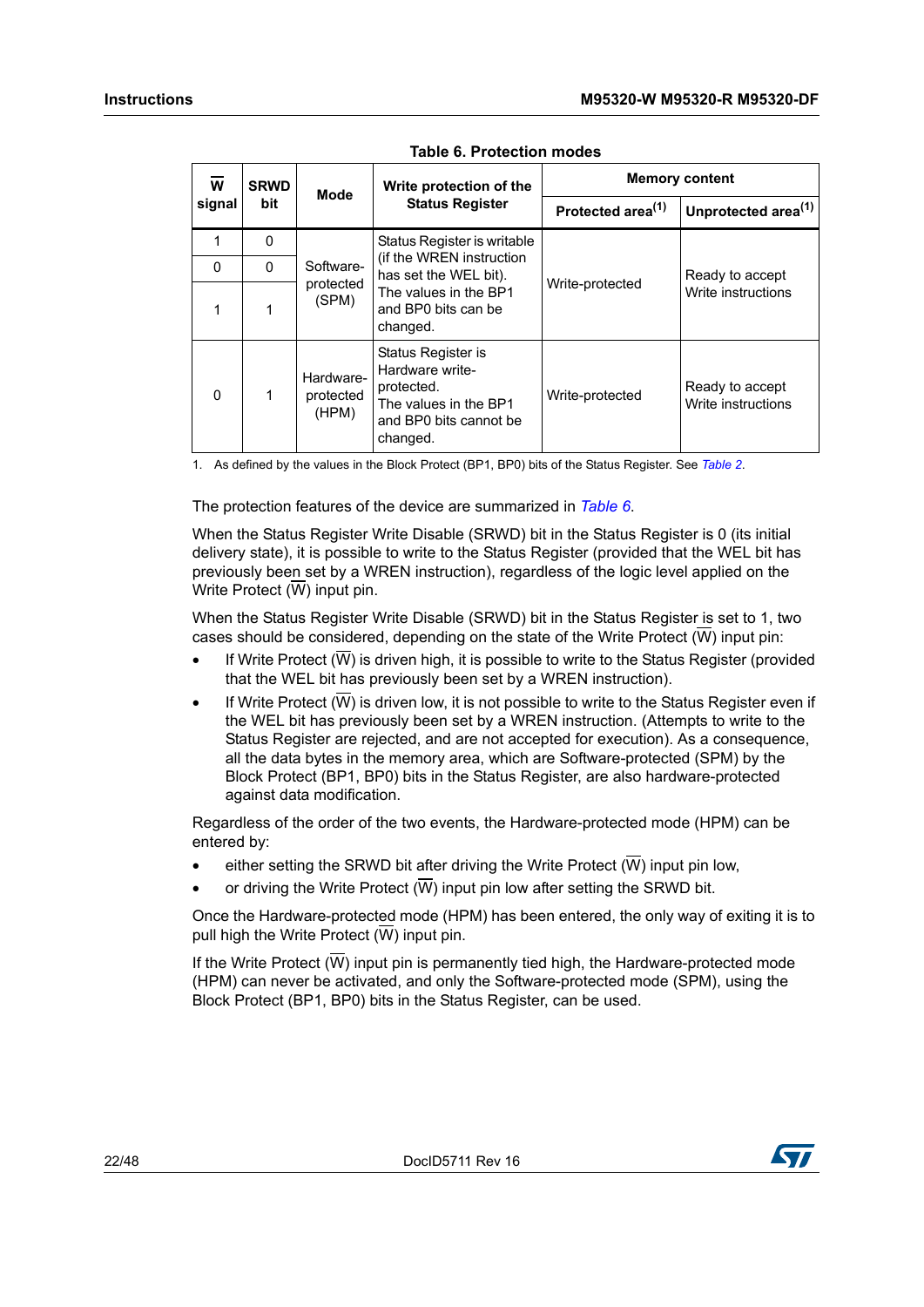### <span id="page-22-0"></span>**6.5 Read from Memory Array (READ)**

As shown in *[Figure](#page-22-1) 11*, to send this instruction to the device, Chip Select (S) is first driven low. The bits of the instruction byte and address bytes are then shifted in, on Serial Data Input (D). The address is loaded into an internal address register, and the byte of data at that address is shifted out, on Serial Data Output (Q).

<span id="page-22-1"></span>![](_page_22_Figure_4.jpeg)

![](_page_22_Figure_5.jpeg)

1. Depending on the memory size, as shown in *[Table 4](#page-15-2)*, the most significant address bits are Don't Care.

If Chip Select  $(\overline{S})$  continues to be driven low, the internal address register is incremented automatically, and the byte of data at the new address is shifted out.

When the highest address is reached, the address counter rolls over to zero, allowing the Read cycle to be continued indefinitely. The whole memory can, therefore, be read with a single READ instruction.

The Read cycle is terminated by driving Chip Select  $(\overline{S})$  high. The rising edge of the Chip Select  $(\overline{S})$  signal can occur at any time during the cycle.

The instruction is not accepted, and is not executed, if a Write cycle is currently in progress.

![](_page_22_Picture_11.jpeg)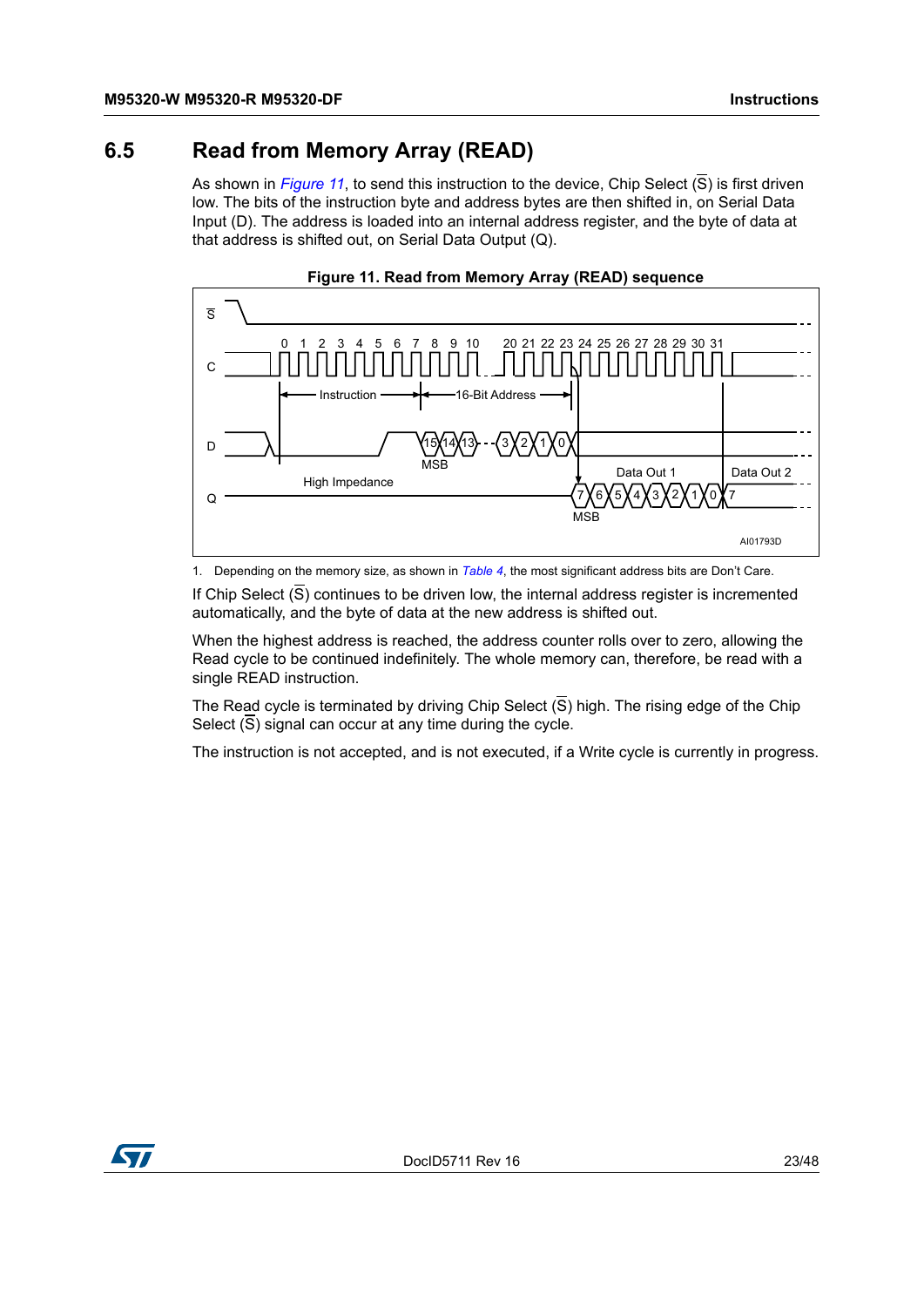### <span id="page-23-0"></span>**6.6 Write to Memory Array (WRITE)**

As shown in *[Figure](#page-23-1) 12*, to send this instruction to the device, Chip Select (S) is first driven low. The bits of the instruction byte, address byte, and at least one data byte are then shifted in, on Serial Data Input (D).

The instruction is terminated by driving Chip Select  $(\overline{S})$  high at a byte boundary of the input data. The self-timed Write cycle, triggered by the Chip Select  $(\overline{S})$  rising edge, continues for a period  $t_{W}$  (as specified in AC characteristics in *Section [9: DC and AC parameters](#page-32-0)*), at the end of which the Write in Progress (WIP) bit is reset to 0.

<span id="page-23-1"></span>![](_page_23_Figure_5.jpeg)

![](_page_23_Figure_6.jpeg)

1. Depending on the memory size, as shown in *[Table 4](#page-15-2)*, the most significant address bits are Don't Care.

In the case of *[Figure](#page-23-1) 12*, Chip Select (S) is driven high after the eighth bit of the data byte has been latched in, indicating that the instruction is being used to write a single byte. However, if Chip Select (S) continues to be driven low, as shown in *[Figure](#page-24-0) 13*, the next byte of input data is shifted in, so that more than a single byte, starting from the given address towards the end of the same page, can be written in a single internal Write cycle.

Each time a new data byte is shifted in, the least significant bits of the internal address counter are incremented. If more bytes are sent than will fit up to the end of the page, a condition known as "roll-over" occurs. In case of roll-over, the bytes exceeding the page size are overwritten from location 0 of the same page.

The instruction is not accepted, and is not executed, under the following conditions:

- if the Write Enable Latch (WEL) bit has not been set to 1 (by executing a Write Enable instruction just before),
- if a Write cycle is already in progress,
- if the device has not been deselected, by driving high Chip Select  $(\overline{S})$ , at a byte boundary (after the eighth bit, b0, of the last data byte that has been latched in),
- if the addressed page is in the region protected by the Block Protect (BP1 and BP0) bits.

![](_page_23_Picture_16.jpeg)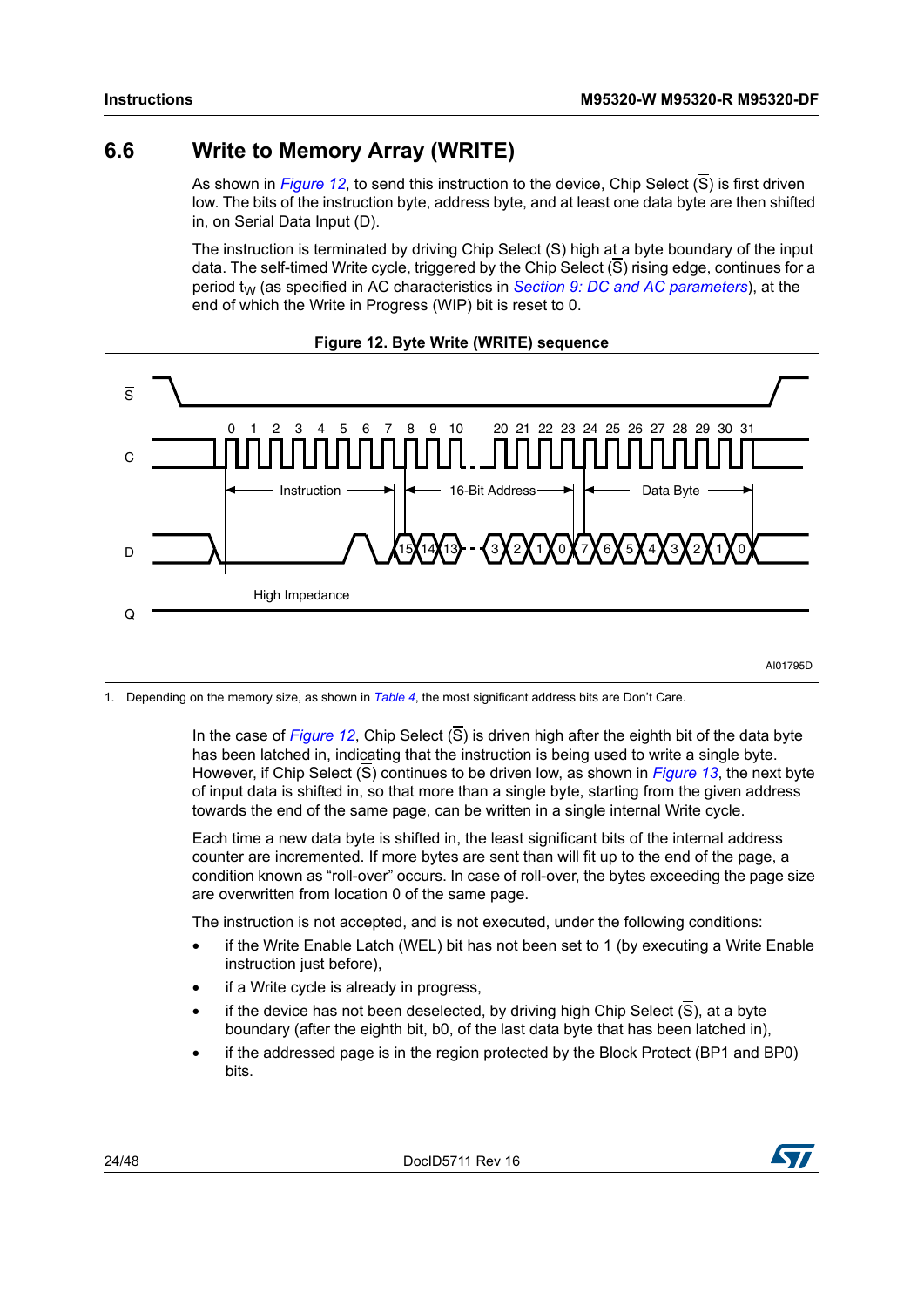*Note:* The self-timed write cycle  $t_W$  is internally executed as a sequence of two consecutive *events: [Erase addressed byte(s)], followed by [Program addressed byte(s)]. An erased bit is read as "0" and a programmed bit is read as "1".*

<span id="page-24-0"></span>![](_page_24_Figure_3.jpeg)

![](_page_24_Figure_4.jpeg)

1. Depending on the memory size, as shown in *[Table 4](#page-15-2)*, the most significant address bits are Don't Care.

![](_page_24_Picture_6.jpeg)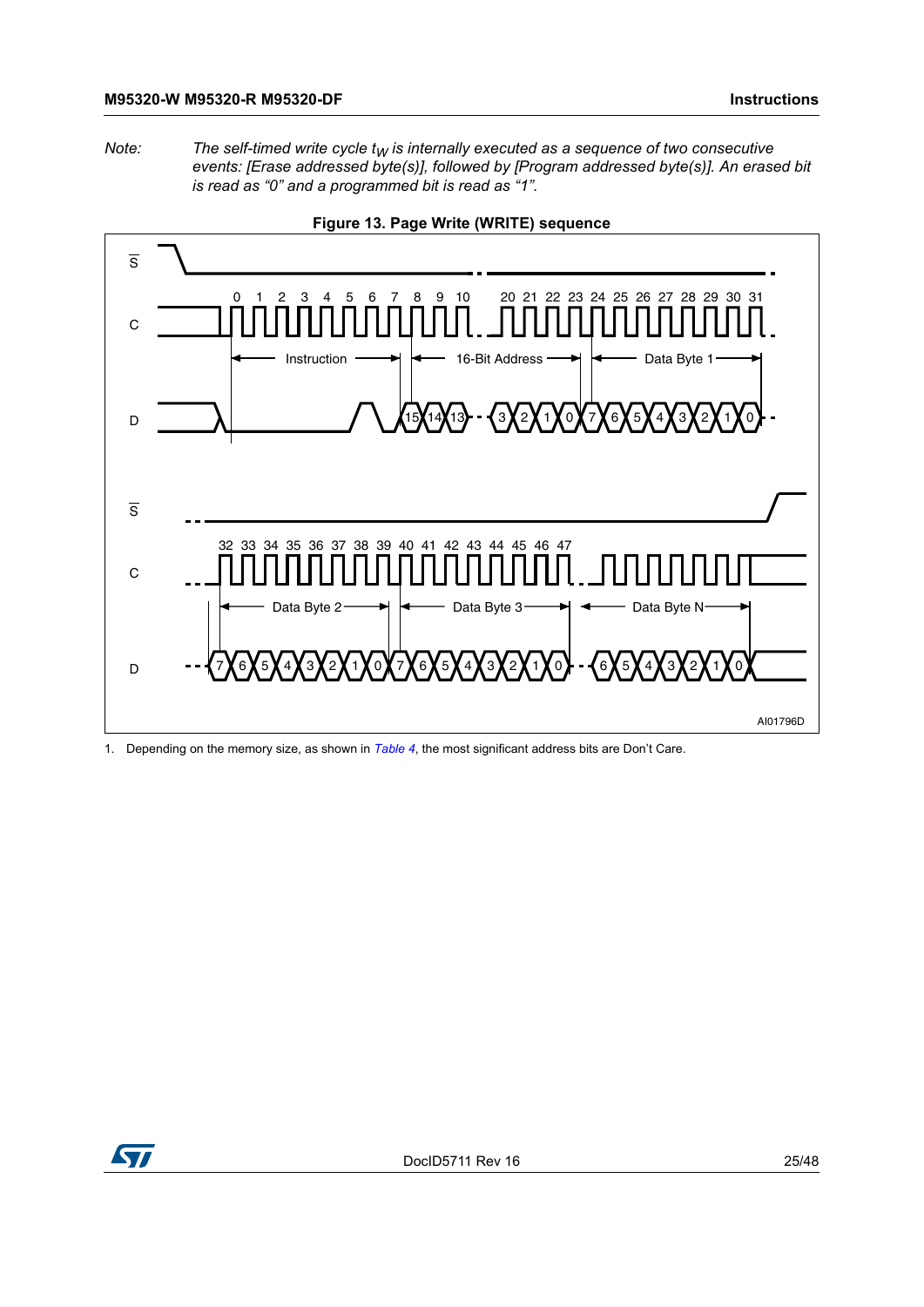### <span id="page-25-0"></span>**6.6.1 Cycling with Error Correction Code (ECC)**

M95320 devices identified by the process letter K offer an Error Correction Code (ECC) logic. The ECC is an internal logic function which is transparent for the SPI communication protocol.

The ECC logic is implemented on each group of four EEPROM bytes<sup>(c)</sup>. Inside a group, if a single bit out of the four bytes happens to be erroneous during a Read operation, the ECC detects this bit and replaces it with the correct value. The read reliability is therefore much improved.

Even if the ECC function is performed on groups of four bytes, a single byte can be written/cycled independently. In this case, the ECC function also writes/cycles the three other bytes located in the same group<sup>(c)</sup>. As a consequence, the maximum cycling budget is defined at group level and the cycling can be distributed over the four bytes of the group: the sum of the cycles seen by byte0, byte1, byte2 and byte3 of the same group must remain below the maximum value defined in *[Table](#page-33-0) 12*.

![](_page_25_Picture_9.jpeg)

c. A group of four bytes is located at addresses [4\*N, 4\*N+1, 4\*N+2, 4\*N+3], where N is an integer.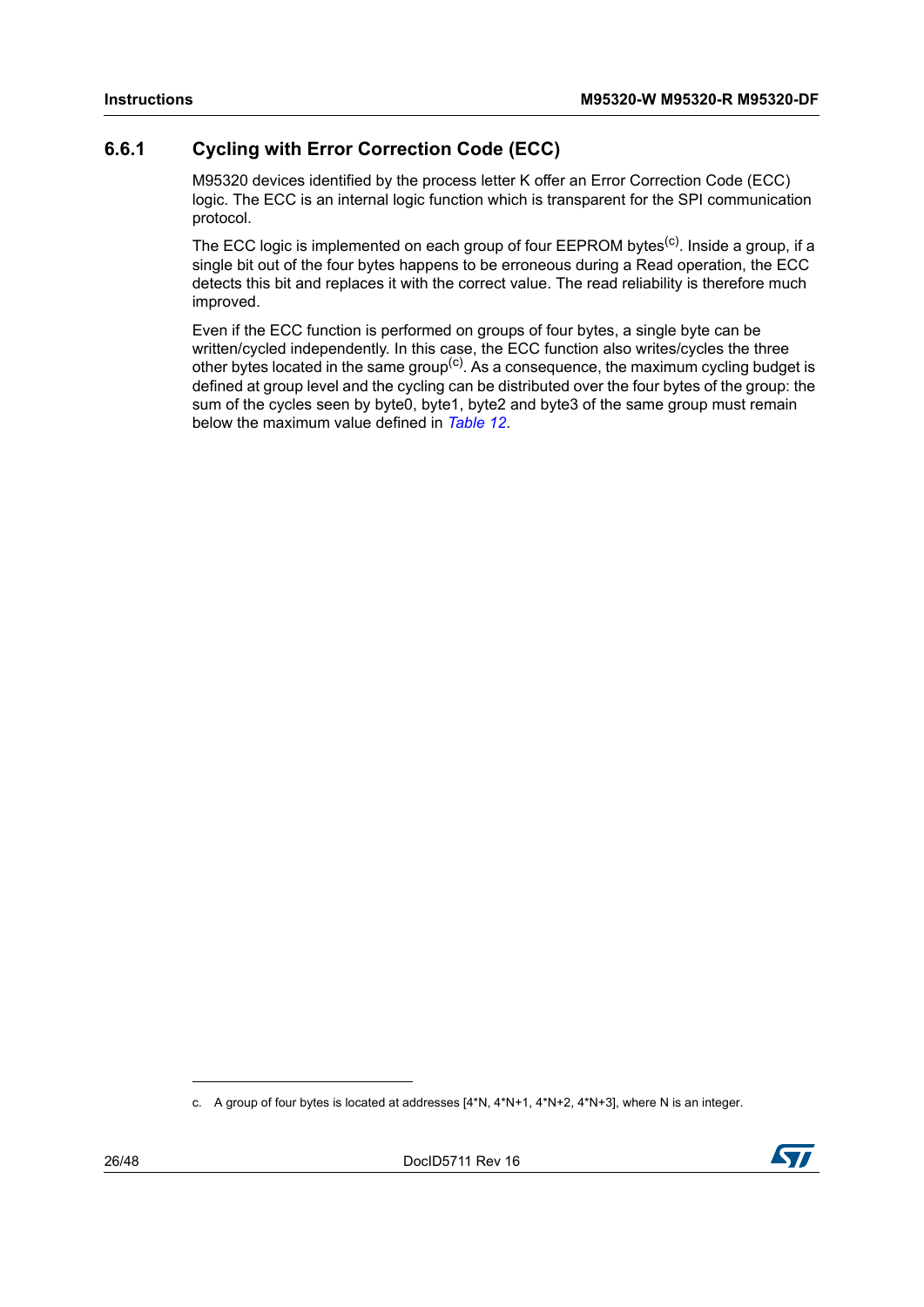### <span id="page-26-0"></span>**6.7 Read Identification Page (available only in M95320-D devices)**

The Identification Page (32 bytes) is an additional page which can be written and (later) permanently locked in Read-only mode.

Reading this page is achieved with the Read Identification Page instruction (see *[Table](#page-15-1) 3*). The Chip Select signal  $(\overline{S})$  is first driven low, the bits of the instruction byte and address bytes are then shifted in, on Serial Data Input (D). Address bit A10 must be 0, upper address bits are Don't Care, and the data byte pointed to by the lower address bits [A4:A0] is shifted out on Serial Data Output (Q). If Chip Select  $(S)$  continues to be driven low, the internal address register is automatically incremented, and the byte of data at the new address is shifted out.

The number of bytes to read in the ID page must not exceed the page boundary, otherwise unexpected data is read (e.g.: when reading the ID page from location 10d, the number of bytes should be less than or equal to 22d, as the ID page boundary is 32 bytes).

The read cycle is terminated by driving Chip Select  $(S)$  high. The rising edge of the Chip Select  $(\overline{S})$  signal can occur at any time during the cycle. The first byte addressed can be any byte within any page.

The instruction is not accepted, and is not executed, if a write cycle is currently in progress.

<span id="page-26-1"></span>![](_page_26_Figure_8.jpeg)

#### **Figure 14. Read Identification Page sequence**

![](_page_26_Picture_10.jpeg)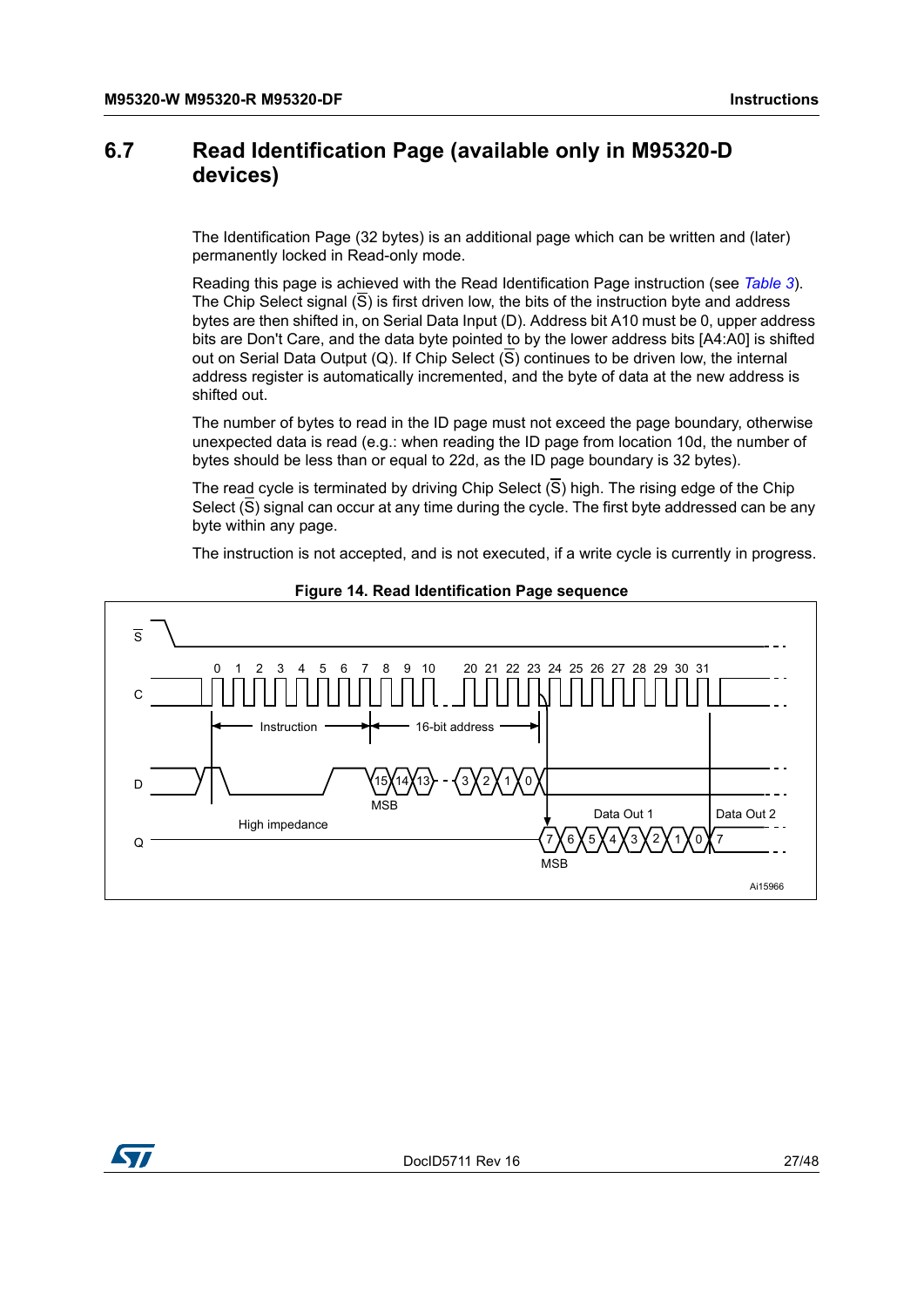### <span id="page-27-0"></span>**6.8 Write Identification Page (available only in M95320-D devices)**

The Identification Page (32 bytes) is an additional page which can be written and (later) permanently locked in Read-only mode.

Writing this page is achieved with the Write Identification Page instruction (see *[Table](#page-15-1) 3*). The Chip Select signal  $(\overline{S})$  is first driven low. The bits of the instruction byte, address bytes, and at least one data byte are then shifted in on Serial Data Input (D). Address bit A10 must be 0, upper address bits are Don't Care, the lower address bits [A4:A0] address bits define the byte address inside the identification page. The instruction sequence is shown in *[Figure](#page-27-1) 15*.

<span id="page-27-1"></span>![](_page_27_Figure_5.jpeg)

![](_page_27_Figure_6.jpeg)

![](_page_27_Picture_9.jpeg)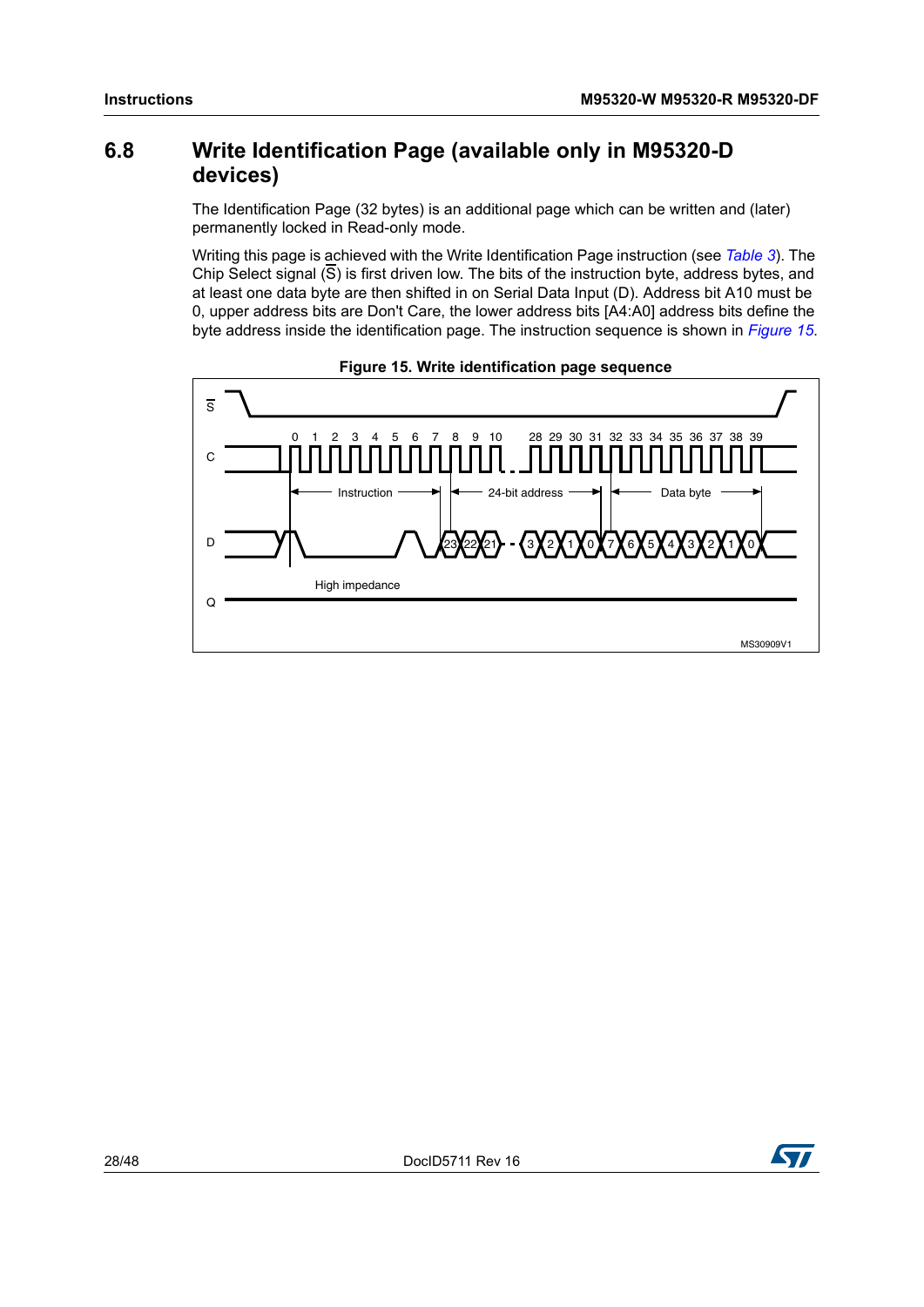### <span id="page-28-0"></span>**6.9 Read Lock Status (available only in M95320-D devices)**

The Read Lock Status instruction (see *[Table](#page-15-1) 3*) is used to check whether the Identification Page is locked or not in Read-only mode. The Read Lock Status sequence is defined with the Chip Select  $(S)$  first driven low. The bits of the instruction byte and address bytes are then shifted in on Serial Data Input (D). Address bit A10 must be 1, all other address bits are Don't Care. The Lock bit is the LSB (least significant bit) of the byte read on Serial Data Output (Q). It is at "1" when the lock is active and at "0" when the lock is not active. If Chip Select  $(\overline{S})$  continues to be driven low, the same data byte is shifted out. The read cycle is terminated by driving Chip Select  $(\overline{S})$  high.

<span id="page-28-1"></span>![](_page_28_Figure_4.jpeg)

The instruction sequence is shown in *[Figure](#page-28-1) 16*.

![](_page_28_Figure_6.jpeg)

![](_page_28_Picture_7.jpeg)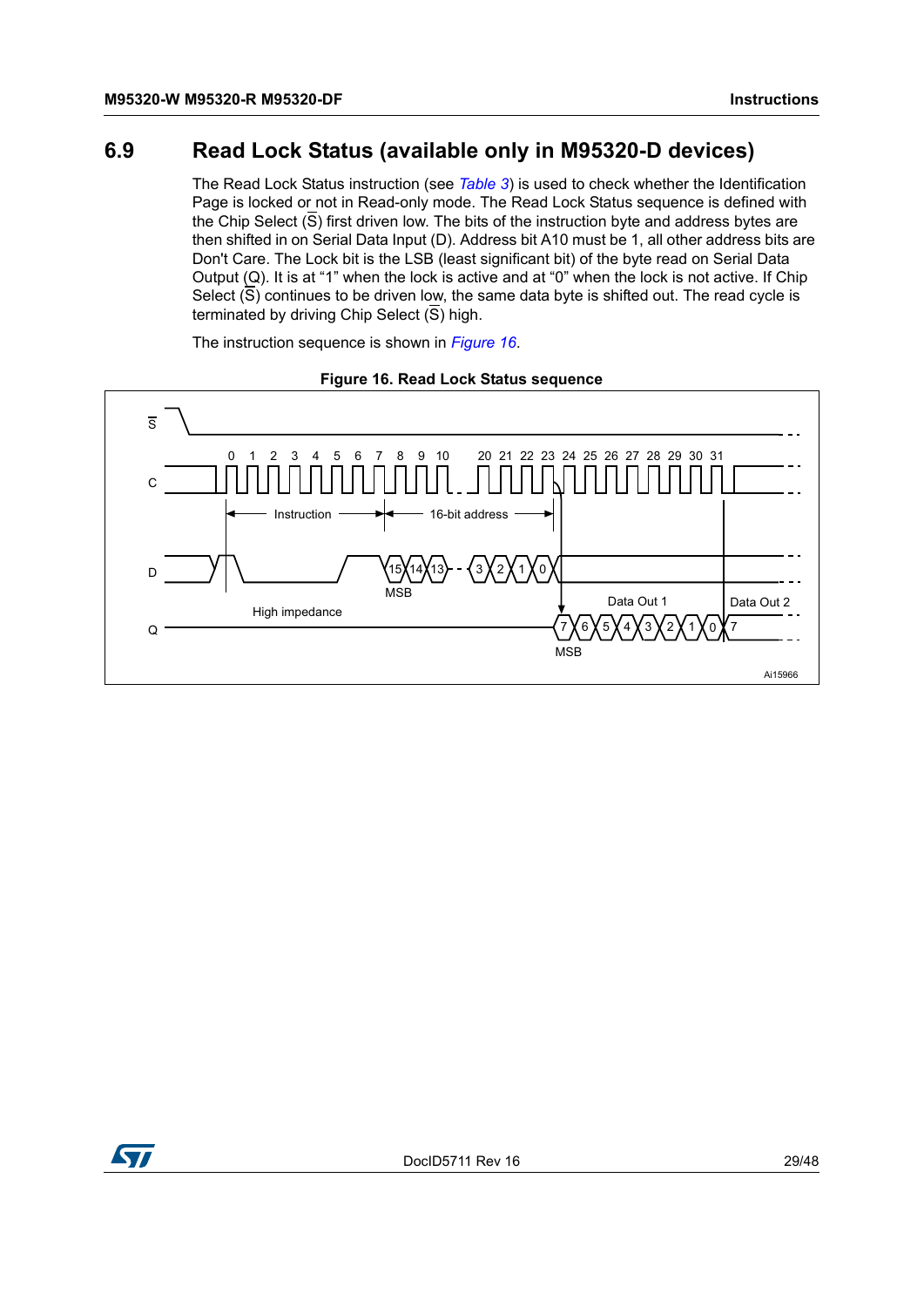# <span id="page-29-0"></span>**6.10 Lock ID (available only in M95320-D devices)**

The Lock ID instruction permanently locks the Identification Page in read-only mode. Before this instruction can be accepted, a Write Enable (WREN) instruction must have been executed.

The Lock ID instruction is issued by driving Chip Select  $(\overline{S})$  low, sending the instruction code, the address and a data byte on Serial Data Input (D), and driving Chip Select  $(\overline{S})$  high. In the address sent, A10 must be equal to 1, all other address bits are Don't Care. The data byte sent must be equal to the binary value xxxx  $xx1x$ , where  $x = Don't Care$ .

Chip Select  $(\overline{S})$  must be driven high after the rising edge of Serial Clock (C) that latches in the eighth bit of the data byte, and before the next rising edge of Serial Clock (C). Otherwise, the Lock ID instruction is not executed.

Driving Chip Select (S) high at a byte boundary of the input data triggers the self-timed write cycle whose duration is t<sub>W</sub> (as specified in AC characteristics in *Section 9: DC and AC [parameters](#page-32-0)*). The instruction sequence is shown in *[Figure](#page-29-1) 17*.

The instruction is discarded, and is not executed, under the following conditions:

- If a Write cycle is already in progress,
- If the Block Protect bits  $(BP1,BP0) = (1,1)$ ,
- If a rising edge on Chip Select  $(\overline{S})$  happens outside of a byte boundary.

<span id="page-29-1"></span>![](_page_29_Figure_11.jpeg)

#### **Figure 17. Lock ID sequence**

![](_page_29_Picture_13.jpeg)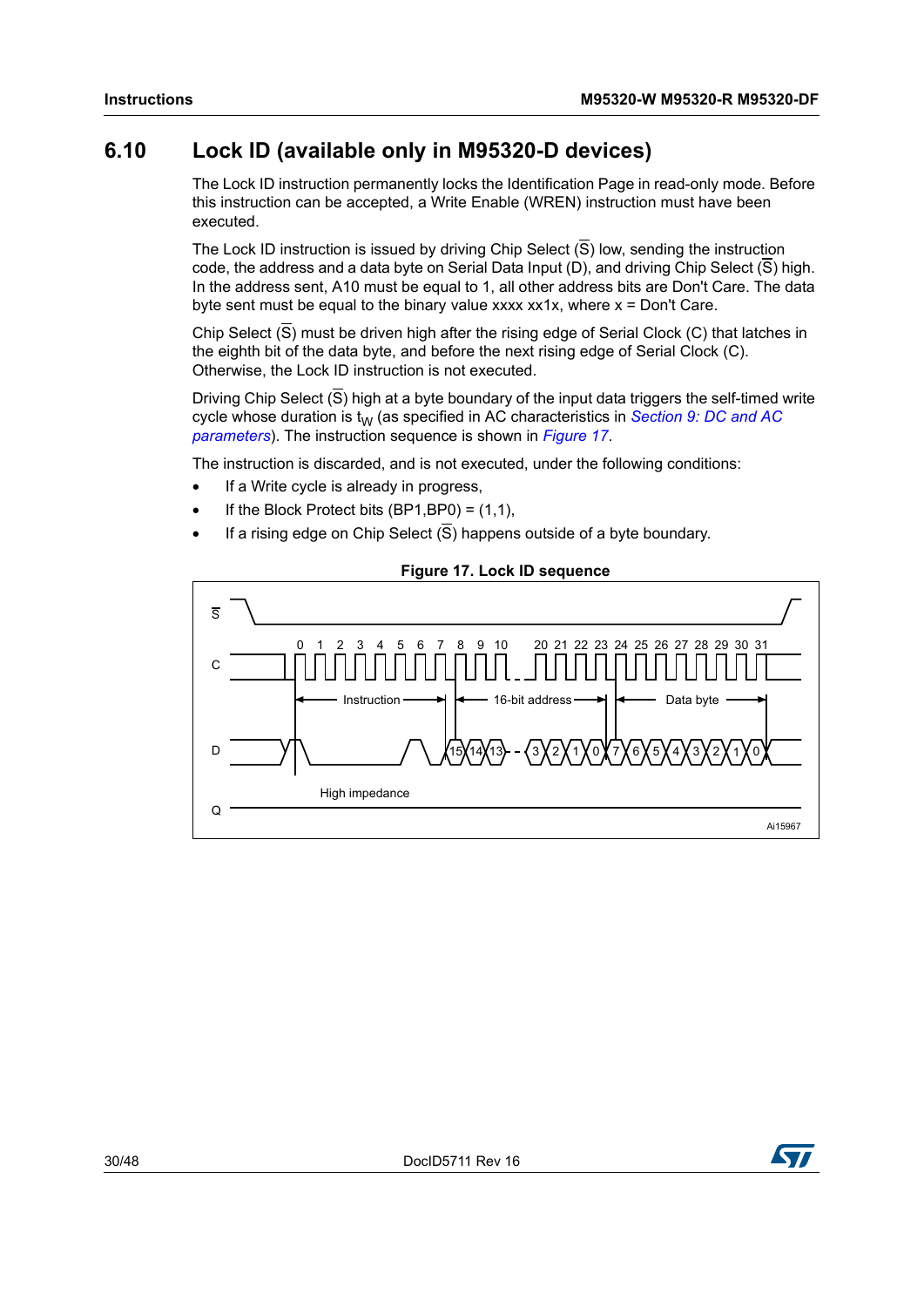# <span id="page-30-0"></span>**7 Power-up and delivery state**

#### <span id="page-30-1"></span>**7.1 Power-up state**

After power-up, the device is in the following state:

- Standby power mode,
- deselected (after power-up, a falling edge is required on Chip Select  $(\overline{S})$  before any instructions can be started),
- not in the Hold condition,
- the Write Enable Latch (WEL) is reset to 0,
- Write In Progress (WIP) is reset to 0.

The SRWD, BP1 and BP0 bits of the Status Register are unchanged from the previous power-down (they are non-volatile bits).

# <span id="page-30-2"></span>**7.2 Initial delivery state**

<span id="page-30-3"></span>The device is delivered with the memory array bits and identification page bits set to all 1s (each byte = FFh). The Status Register Write Disable (SRWD) and Block Protect (BP1 and BP0) bits are initialized to 0.

![](_page_30_Picture_13.jpeg)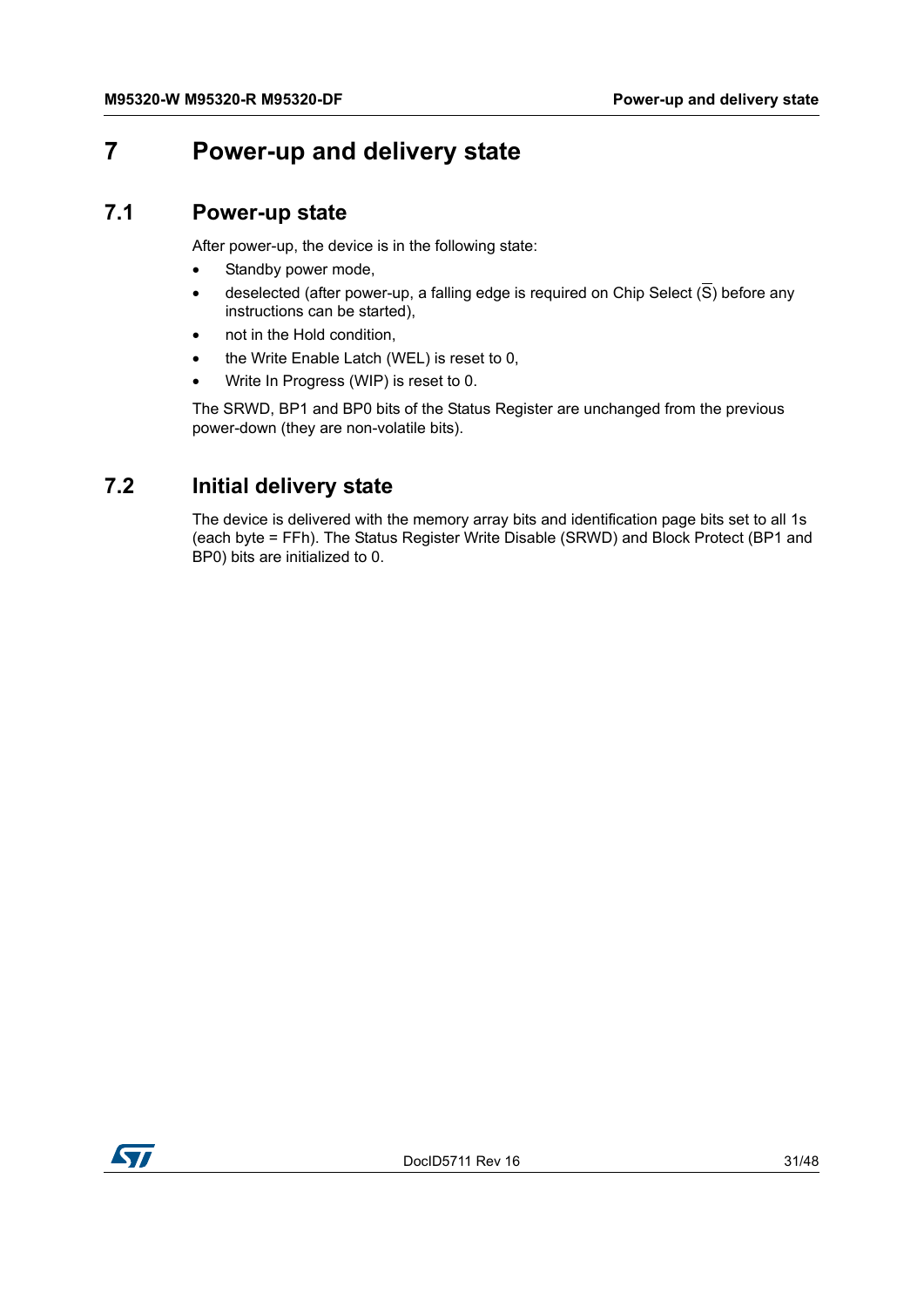# <span id="page-31-0"></span>**8 Maximum ratings**

Stressing the device outside the ratings listed in *[Table](#page-31-1) 7* may cause permanent damage to the device. These are stress ratings only, and operation of the device at these, or any other conditions outside those indicated in the operating sections of this specification, is not implied. Exposure to absolute maximum rating conditions for extended periods may affect device reliability.

<span id="page-31-1"></span>

| <b>Symbol</b>                | <b>Parameter</b>                                                  | Min.    | Max.          | Unit        |
|------------------------------|-------------------------------------------------------------------|---------|---------------|-------------|
|                              | Ambient operating temperature                                     | $-40$   | 130           | °C          |
| $\mathsf{T}_{\text{STG}}$    | Storage temperature                                               | $-65$   | 150           | $^{\circ}C$ |
| $\mathsf{T}_{\mathsf{LEAD}}$ | Lead temperature during soldering                                 |         | See note (1)  | $^{\circ}C$ |
| $V_{\rm O}$                  | Output voltage                                                    | $-0.50$ | $V_{CC}$ +0.6 | V           |
| $V_{\parallel}$              | Input voltage                                                     | $-0.50$ | 6.5           | V           |
| $V_{\rm CC}$                 | Supply voltage                                                    | $-0.50$ | 6.5           | V           |
| $I_{OL}$                     | DC output current $(Q = 0)$                                       |         | 5             | mA          |
| $I_{OH}$                     | DC output current $(Q = 1)$                                       |         | 5             | mA          |
| V <sub>ESD</sub>             | Electrostatic discharge voltage (human body model) <sup>(2)</sup> |         | 4000          | V           |

<span id="page-31-4"></span>

<span id="page-31-2"></span>1. Compliant with JEDEC standard J-STD-020D (for small-body, Sn-Pb or Pb free assembly), the ST<br>ECOPACK<sup>®</sup> 7191395 specification, and the European directive on Restrictions on Hazardous Substances<br>(RoHS directive 2011/65/E

<span id="page-31-3"></span>2. Positive and negative pulses applied on different combinations of pin connections, according to AEC-Q100-002 (compliant with ANSI/ESDA/JEDEC JS-001-2012, C1=100 pF, R1=1500 Ω, R2=500 Ω).

![](_page_31_Picture_8.jpeg)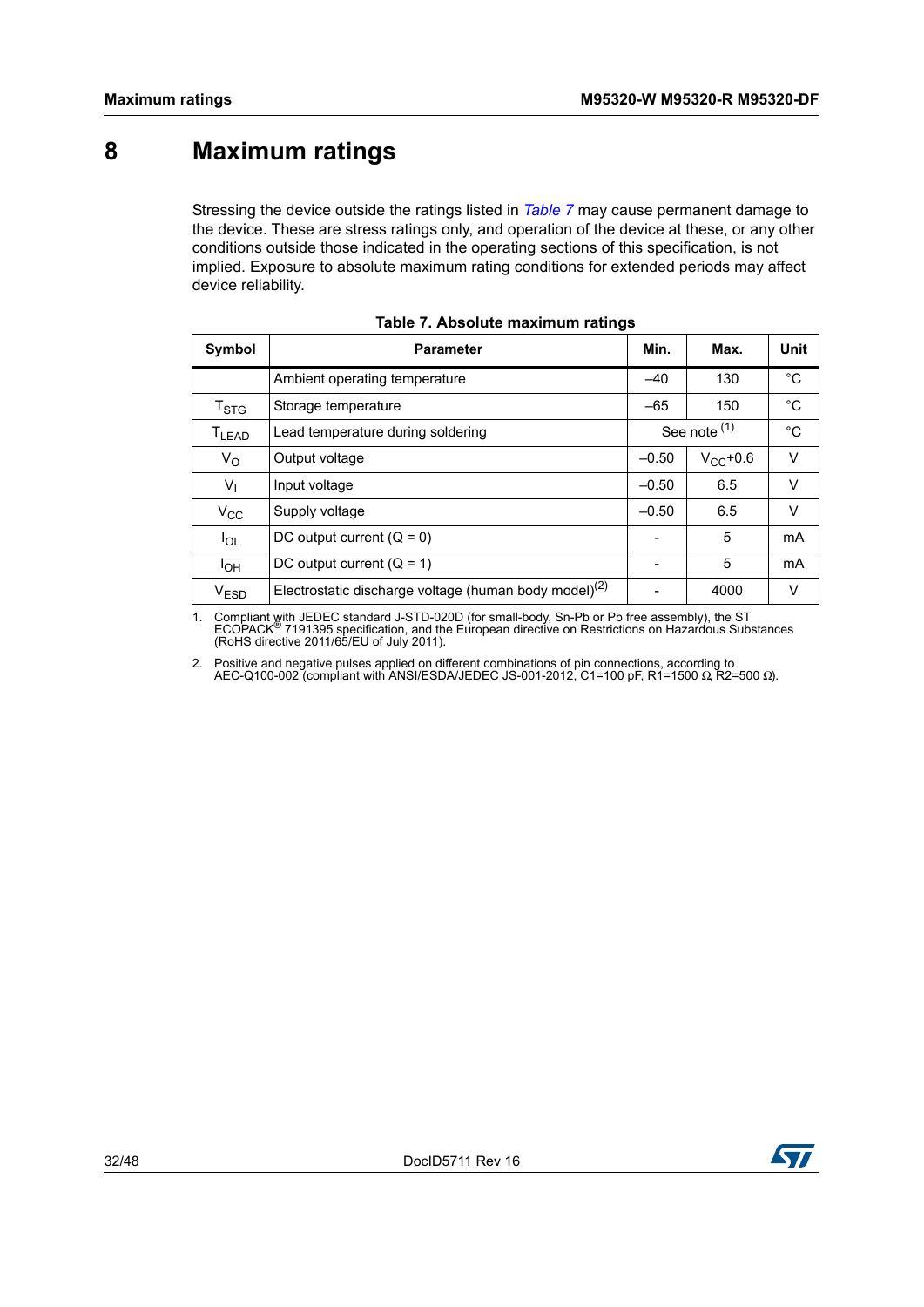# <span id="page-32-0"></span>**9 DC and AC parameters**

This section summarizes the operating conditions and the DC/AC characteristics of the device.

<span id="page-32-1"></span>

| Symbol       | <b>Parameter</b>              | Min. | Max. | Unit |
|--------------|-------------------------------|------|------|------|
| $\rm v_{cc}$ | Supply voltage                | 2.5  | 5.5  |      |
| ١A           | Ambient operating temperature | -40  | 85   | °C   |

#### **Table 8. Operating conditions (M95320-W, device grade 6)**

|  | Table 9. Operating conditions (M95320-R, device grade 6) |  |  |
|--|----------------------------------------------------------|--|--|
|  |                                                          |  |  |

<span id="page-32-2"></span>

| Symbol       | <b>Parameter</b>              | Min.  | Max. | Unit |
|--------------|-------------------------------|-------|------|------|
| $\rm v_{cc}$ | Supply voltage                | 1.8   | 5.5  |      |
| ١A           | Ambient operating temperature | $-40$ | 85   | °C   |

#### **Table 10. Operating conditions (M95320-DF, device grade 6)**

<span id="page-32-3"></span>

| Symbol         | <b>Parameter</b>              | Min. | Max. | Unit   |
|----------------|-------------------------------|------|------|--------|
| $\rm v_{cc}$   | Supply voltage                | 1.7  | 5.5  |        |
| T <sub>A</sub> | Ambient operating temperature | -40  | 85   | $\sim$ |

#### **Table 11. AC measurement conditions**

<span id="page-32-4"></span>

| Symbol  | <b>Parameter</b>                           |    | Max.                                       | Unit |
|---------|--------------------------------------------|----|--------------------------------------------|------|
| $C_{L}$ | Load capacitance                           | 30 |                                            | рF   |
|         | Input rise and fall times                  |    | 25                                         | ns   |
|         | Input pulse voltages                       |    | 0.2 V <sub>CC</sub> to 0.8 V <sub>CC</sub> |      |
|         | Input and output timing reference voltages |    | 0.3 $V_{CC}$ to 0.7 $V_{CC}$               |      |

#### **Figure 18. AC measurement I/O waveform**

<span id="page-32-5"></span>![](_page_32_Figure_13.jpeg)

![](_page_32_Picture_14.jpeg)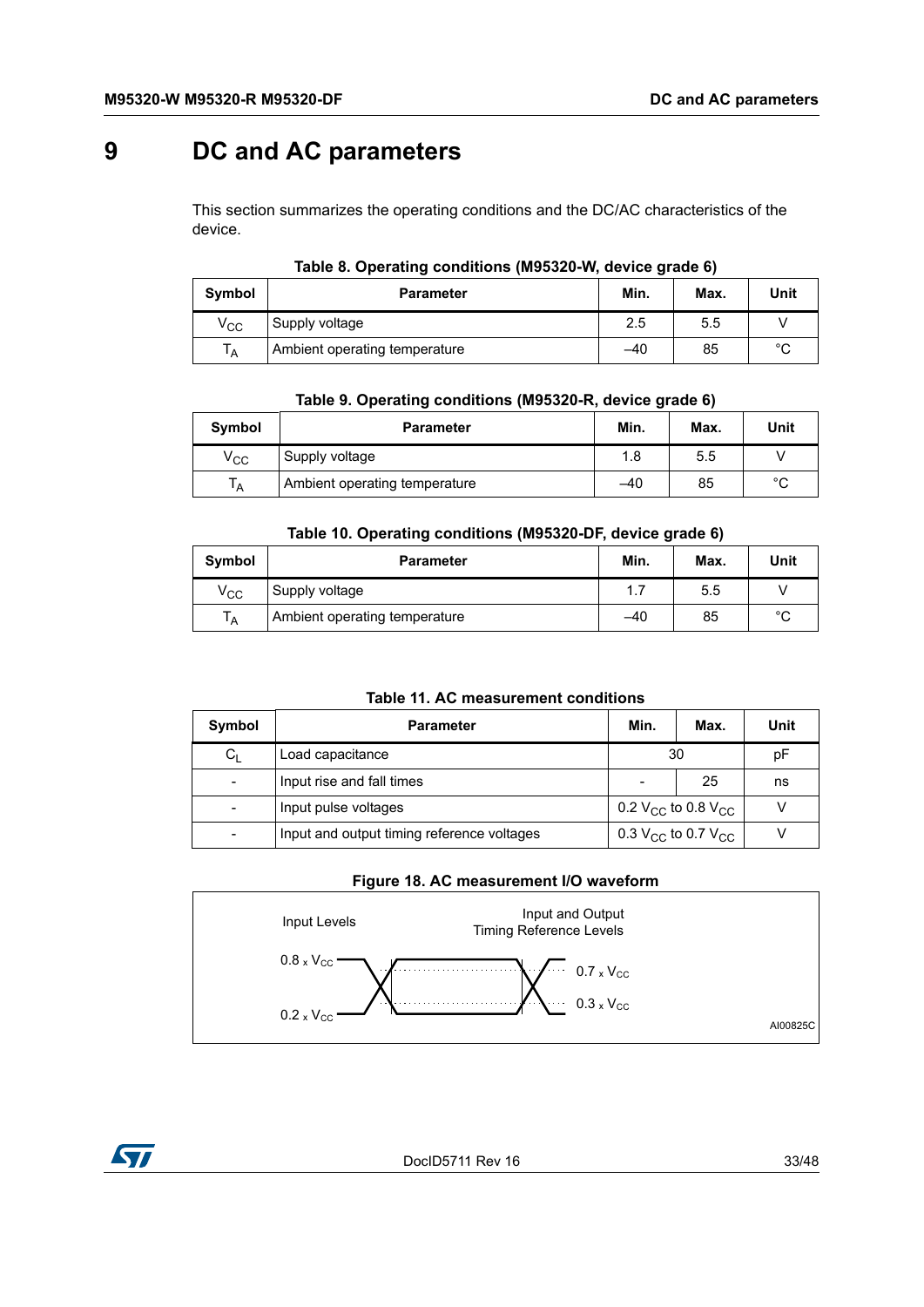<span id="page-33-0"></span>

| Symbol | Parameter <sup>(1)</sup>             | <b>Test conditions</b>                                    | Min. | Max.      | Unit                       |
|--------|--------------------------------------|-----------------------------------------------------------|------|-----------|----------------------------|
|        |                                      |                                                           |      |           |                            |
|        | Write cycle endurance <sup>(2)</sup> | $T_A \leq 25$ °C,<br>$V_{CC}(min) < V_{CC} < V_{CC}(max)$ |      | 4,000,000 | Write cycle <sup>(3)</sup> |
| Ncycle |                                      | $T_A = 85 °C$ ,<br>$V_{CC}(min) < V_{CC} < V_{CC}(max)$   |      | 1,200,000 |                            |

**Table 12. Cycling performance by groups of four bytes**

1. Cycling performance for products identified by process letter K (previous products were specified with 1 million cycles at 25 °C)

2. The Write cycle endurance is defined for groups of four data bytes located at addresses [4\*N, 4\*N+1, 4\*N+2, 4\*N+3] where N is an integer. The Write cycle endurance is defined by characterization and qualification.

3. A Write cycle is executed when either a Page Write, a Byte Write, a WRSR, a WRID or an LID instruction is decoded. When using the Byte Write, the Page Write or the WRID instruction, refer also to *[Section 6.6.1:](#page-25-0)  [Cycling with Error Correction Code \(ECC\)](#page-25-0)*.

|  |  | Table 13. Memory cell data retention |
|--|--|--------------------------------------|
|  |  |                                      |

<span id="page-33-1"></span>

| <b>Parameter</b>                 | <b>Test conditions</b> | Min. | Unit |
|----------------------------------|------------------------|------|------|
| Data retention <sup>(1)(2)</sup> | $T_A$ = 55 °C          | 200  | Year |

1. The data retention behavior is checked in production, while the 200-year limit is defined from characterization and qualification results.

2. For products identified by process letter K (previous products were specified with a data retention of 40 years at 55°C).

<span id="page-33-2"></span>

| Symbol             | <b>Parameter</b>               | Test conditions <sup>(1)</sup> | Min.                     | Max. | Unit |
|--------------------|--------------------------------|--------------------------------|--------------------------|------|------|
| $\mathtt{C_{OUT}}$ | Output capacitance (Q)         | $V_{OUT} = 0 V$                | -                        |      | рF   |
|                    | Input capacitance (D)          | $V_{IN}$ = 0 V                 | $\overline{\phantom{0}}$ |      | рF   |
| $C_{\text{IN}}$    | Input capacitance (other pins) | $V_{IN}$ = 0 V                 | -                        | 6    | рF   |

#### **Table 14. Capacitance**

1. Sampled only, not 100% tested, at  $T_A = 25 \degree C$  and a frequency of 5 MHz.

![](_page_33_Picture_14.jpeg)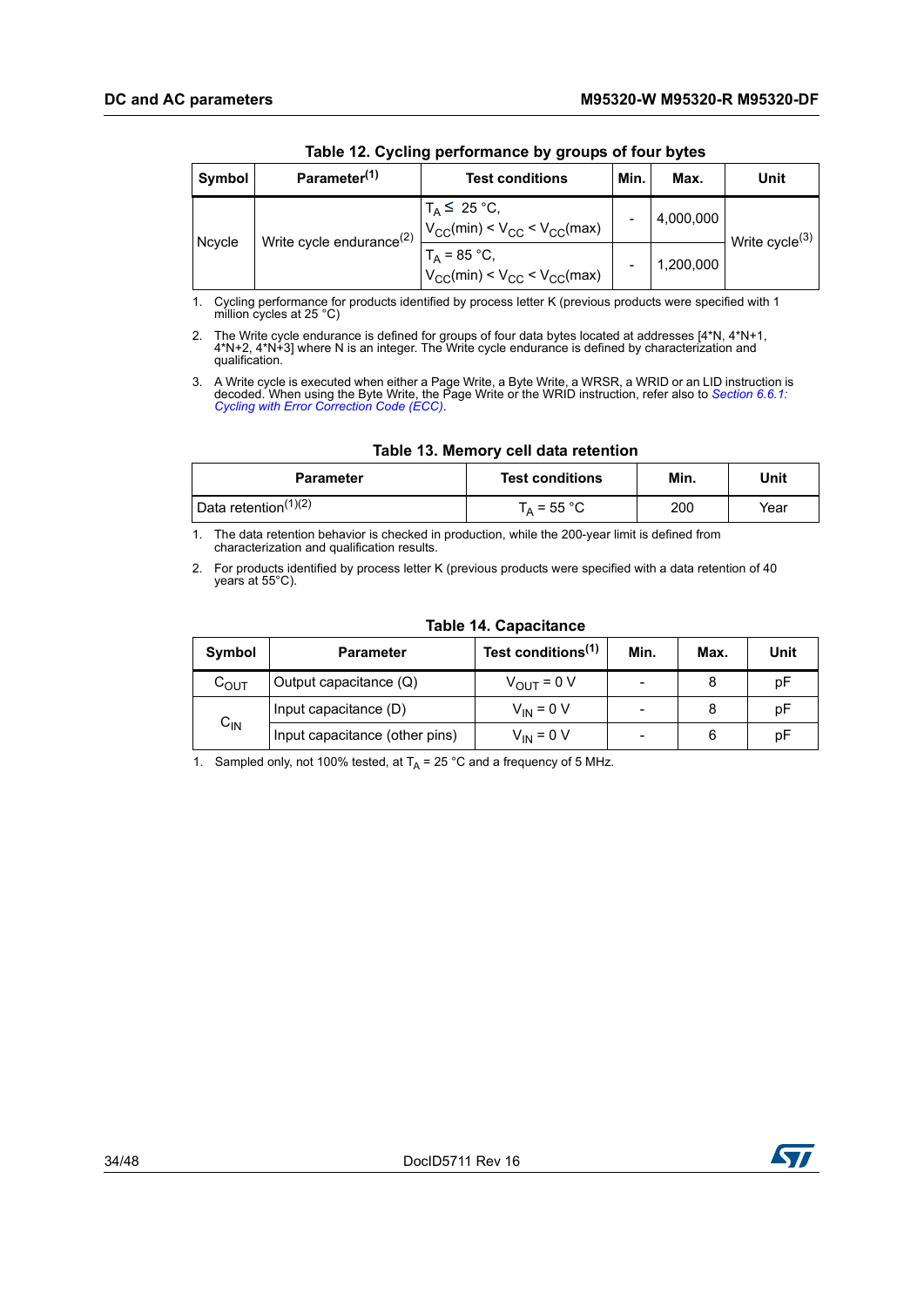<span id="page-34-0"></span>

| Symbol                                   | Parameter                           | Test conditions in addition to those<br>defined in                                              | Min.                | Max.                     | Unit |
|------------------------------------------|-------------------------------------|-------------------------------------------------------------------------------------------------|---------------------|--------------------------|------|
| ĪЦ                                       | Input leakage<br>current            | $V_{IN}$ = $V_{SS}$ or $V_{CC}$                                                                 |                     | ± 2                      | μA   |
| $I_{LO}$                                 | Output leakage<br>current           | $\overline{S}$ = V <sub>CC</sub> , V <sub>OUT</sub> = V <sub>SS</sub> or V <sub>CC</sub>        |                     | ± 2                      | μA   |
|                                          |                                     | $V_{CC}$ = 2.5 V, f <sub>C</sub> = 5 MHz,<br>C = 0.1 $V_{CC}/0.9$ $V_{CC}$ Q = open             |                     | 3                        |      |
|                                          | Supply current                      | $V_{CC}$ = 2.5 V, $f_C$ = 10 MHz,<br>C = 0.1 $V_{CC}/0.9$ $V_{CC}$ , Q = open                   |                     | $2^{(1)}$                |      |
| $I_{\rm CC}$                             | (Read)                              | $V_{\rm CC}$ = 3.0 V, $f_{\rm C}$ = 10 MHz<br>$C = 0.1 V_{CC}/0.9 V_{CC}$ , Q = open            |                     | 4                        | mA   |
|                                          |                                     | $V_{CC}$ = 5.5 V, f <sub>C</sub> = 20 MHz,<br>C = 0.1 $V_{CC}/0.9$ $V_{CC}$ , Q = open          |                     | $5^{(1)}$                |      |
| $I_{CC0}$ <sup>(2)</sup>                 | Supply current<br>(Write)           | During $t_{W}$ , $\overline{S}$ = V <sub>CC</sub> , 2.5 V < V <sub>CC</sub> < 5.5 V             |                     | 5                        | mA   |
|                                          |                                     | $S = V_{CC}$ , $V_{CC} = 5.5 V$<br>$V_{IN}$ = $V_{SS}$ or $V_{CC}$                              |                     | $3^{(1)}$                |      |
| Supply current<br>$I_{CC1}$<br>(Standby) |                                     | $\overline{S}$ = V <sub>CC</sub> , V <sub>CC</sub> = 5.0 V<br>$V_{IN}$ = $V_{SS}$ or $V_{CC}$   |                     | $\overline{2}$           | μA   |
|                                          |                                     | $\overline{S}$ = V <sub>CC</sub> , V <sub>CC</sub> = 2.5 V<br>$V_{IN}$ = $V_{SS}$ or $V_{CC}$   |                     | 1(3)                     |      |
| $V_{\rm II}$                             | Input low voltage                   |                                                                                                 | $-0.45$             | 0.3 V <sub>CC</sub>      | V    |
| V <sub>IH</sub>                          | Input high voltage                  |                                                                                                 | $0.7 V_{CC}$        | $V_{CC}+1$               | V    |
| $V_{OL}$                                 | Output low voltage                  | $I_{OL}$ = 1.5 mA, $V_{CC}$ = 2.5 V                                                             |                     | 0.4                      | V    |
| $V_{OH}$                                 | Output high voltage                 | $V_{\text{CC}}$ = 2.5 V and $I_{\text{OH}}$ = 0.4 mA or<br>$V_{CC}$ = 5.5 V and $I_{OH}$ = 2 mA | 0.8 V <sub>CC</sub> | $\overline{\phantom{a}}$ | V    |
| $V_{RES}^{(2)}$                          | Internal reset<br>threshold voltage |                                                                                                 | $1.0^{(4)}$         | $1.65^{(5)}$             | V    |

**Table 15. DC characteristics (M95320-W, device grade 6)** 

1. Only for the device identified by process letter K.

2. Characterized only, not tested in production.

3. 2 µA with the device identified by process letter K.

4. 0.7 V with the device identified by process letter K.

5. 1.3 V with the device identified by process letter K.

![](_page_34_Picture_9.jpeg)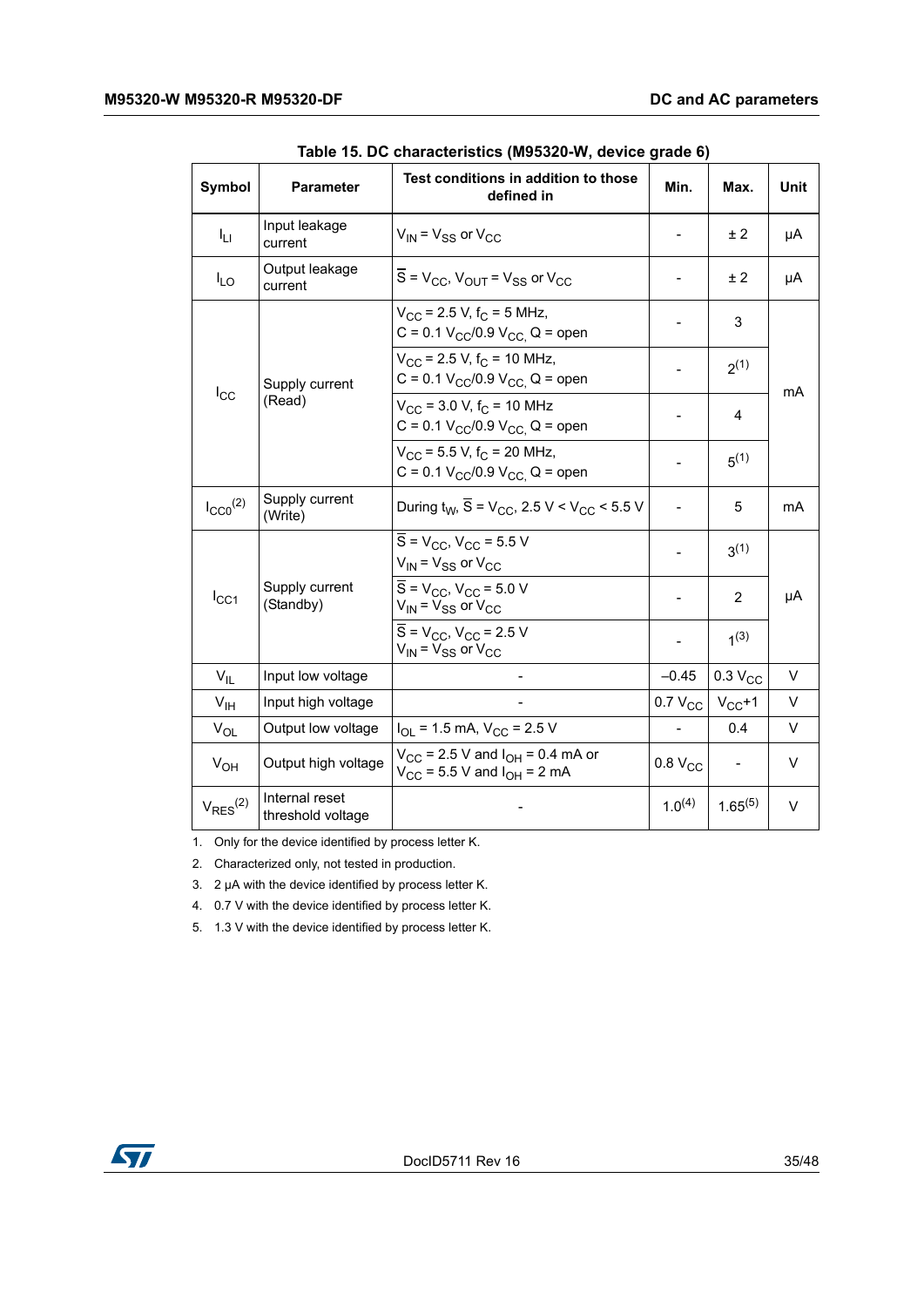<span id="page-35-0"></span>

| Symbol                   | <b>Parameter</b>                    | Test conditions <sup>(1)</sup>                                                                            | Min.                | Max.           | <b>Unit</b> |
|--------------------------|-------------------------------------|-----------------------------------------------------------------------------------------------------------|---------------------|----------------|-------------|
| Iц                       | Input leakage<br>current            | $V_{IN}$ = $V_{SS}$ or $V_{CC}$                                                                           |                     | ± 2            | μA          |
| $I_{LO}$                 | Output leakage<br>current           | $\overline{S}$ = V <sub>CC</sub> , voltage applied on Q = V <sub>SS</sub> or V <sub>CC</sub>              |                     | ± 2            | μA          |
|                          | Supply current                      | $V_{CC}$ = 1.8 V, max clock frequency (f <sub>C</sub> ),<br>$C = 0.1 V_{CC}/0.9 V_{CC}$ , Q = open        |                     | $\overline{2}$ | mA          |
| $I_{\rm CC}$             | (Read)                              | $V_{CC}$ = 1.8 V, f <sub>C</sub> = 5 MHz,<br>$C = 0.1 V_{CC}/0.9 V_{CC}$ , Q = open                       |                     | $2^{(2)}$      |             |
| $I_{CC0}$ <sup>(3)</sup> | Supply current<br>(Write)           | $V_{CC}$ = 1.8 V, during $t_{W}$ , $\overline{S}$ = V <sub>CC</sub>                                       |                     | 5              | mA          |
| $I_{CC1}$                | Supply current<br>(Standby)         | $V_{CC}$ = 1.8 V, $\overline{S}$ = V <sub>CC</sub> , V <sub>IN</sub> = V <sub>SS</sub> or V <sub>CC</sub> |                     | 1              | μA          |
| $V_{IL}$                 | Input low voltage                   | 1.8 V $\leq$ V <sub>CC</sub> < 2.5 V                                                                      | $-0.45$             | $0.25V_{CC}$   | V           |
| $V_{\text{IH}}$          | Input high voltage                  | 1.8 V $\leq$ $\sqrt{C_{CC}}$ < 2.5 V                                                                      | $0.75$ $V_{CC}$     | $V_{CC}+1$     | $\vee$      |
| $V_{OL}$                 | Output low voltage                  | $I_{OL}$ = 0.15 mA, $V_{CC}$ = 1.8 V                                                                      |                     | 0.3            | $\vee$      |
| $V_{OH}$                 | Output high voltage                 | $I_{OH} = -0.1$ mA, $V_{CC} = 1.8$ V                                                                      | 0.8 V <sub>CC</sub> |                | V           |
| $V_{RES}^{(3)}$          | Internal reset<br>threshold voltage |                                                                                                           | $1.0^{(4)}$         | $1.65^{(5)}$   | $\vee$      |

| Table 16. DC characteristics (M95320-R, device grade 6) |  |  |  |  |
|---------------------------------------------------------|--|--|--|--|
|---------------------------------------------------------|--|--|--|--|

1. If the application uses the M95320-R device at 2.5 V < V<sub>CC</sub> < 5.5 V and -40 °C < TA < +85 °C, please refer to *Table 15: DC [characteristics \(M95320-W, device grade 6\)](#page-34-0)*, rather than to the above table.

2. For the device identified by process letter K.

3. Characterized only, not tested in production.

4. 0.7 V with the device identified by process letter K.

5. 1.3 V with the device identified by process letter K.

![](_page_35_Picture_9.jpeg)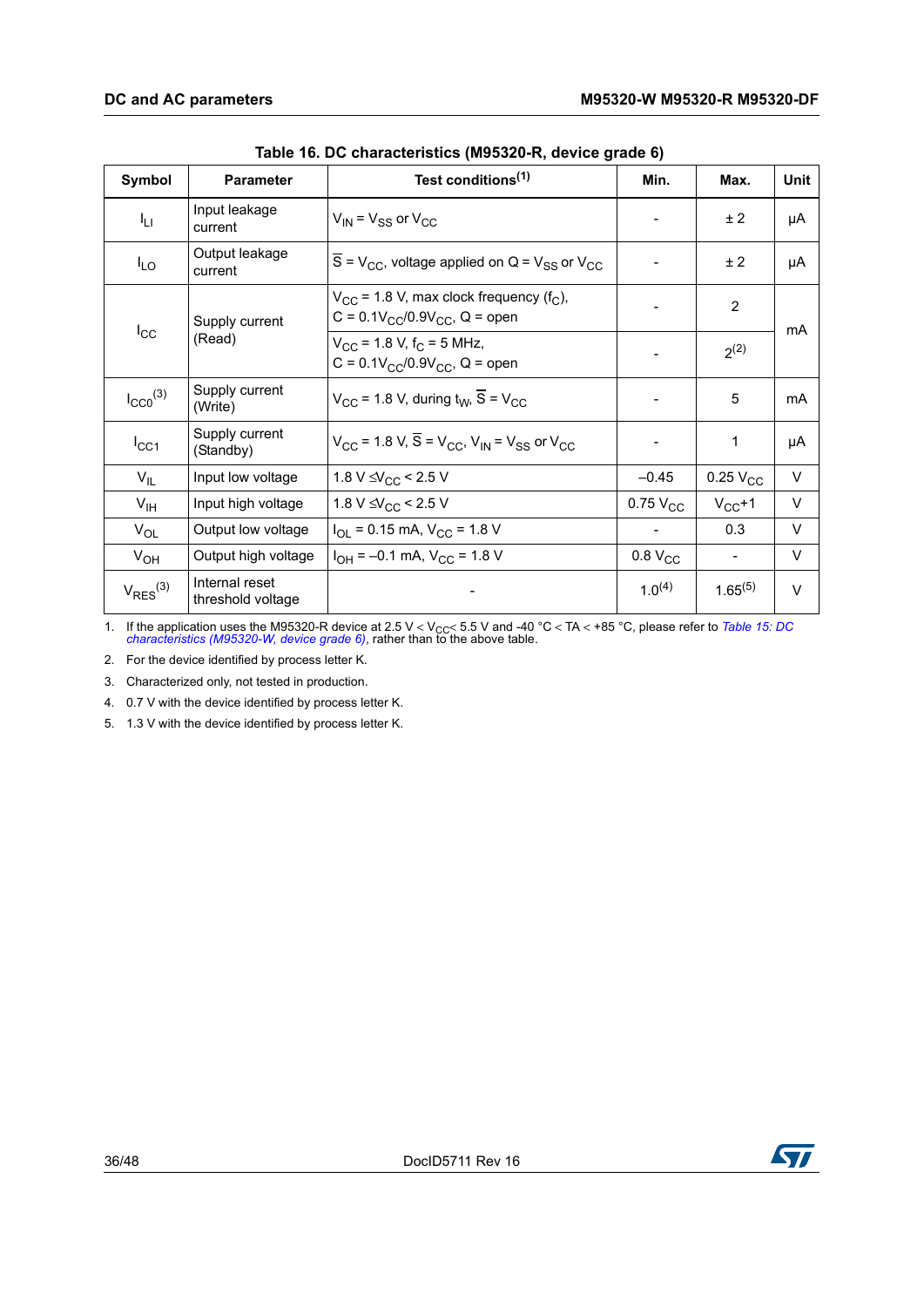<span id="page-36-0"></span>

| Symbol                   | <b>Parameter</b>                    | Test conditions <sup>(1)</sup>                                                                            | Min.                | Max.            | Unit   |
|--------------------------|-------------------------------------|-----------------------------------------------------------------------------------------------------------|---------------------|-----------------|--------|
| I <sub>LI</sub>          | Input leakage<br>current            | $V_{IN}$ = $V_{SS}$ or $V_{CC}$                                                                           |                     | ± 2             | μA     |
| $I_{LO}$                 | Output leakage<br>current           | $\overline{S}$ = V <sub>CC</sub> , voltage applied on Q = V <sub>SS</sub> or V <sub>CC</sub>              |                     | ± 2             | μA     |
|                          | Supply current                      | $V_{CC}$ = 1.7 V, max clock frequency ( $f_{C}$ )<br>C = 0.1 $V_{CC}/0.9$ $V_{CC}$ , Q = open             |                     | $\overline{2}$  | mA     |
| $I_{\rm CC}$             | (Read)                              | $V_{\text{CC}}$ = 1.7 V, $f_{\text{C}}$ = 5 MHz,<br>C = 0.1 $V_{CC}/0.9$ $V_{CC}$ , Q = open              |                     | 2               |        |
| $I_{CC0}$ <sup>(2)</sup> | Supply current<br>(Write)           | $V_{CC}$ = 1.7 V, during $t_W$ , S = $V_{CC}$                                                             |                     | 5               | mA     |
| $I_{\rm CC1}$            | Supply current<br>(Standby)         | $V_{CC}$ = 1.7 V, $\overline{S}$ = V <sub>CC</sub> , V <sub>IN</sub> = V <sub>SS</sub> or V <sub>CC</sub> |                     | 1               | μA     |
| $V_{IL}$                 | Input low voltage                   | 1.7 V $\leq$ $\sqrt{C_{CC}}$ < 2.5 V                                                                      | $-0.45$             | $0.25$ $V_{CC}$ | $\vee$ |
| $V_{\text{IH}}$          | Input high voltage                  | 1.7 V $\leq$ V <sub>CC</sub> < 2.5 V                                                                      | $0.75$ $V_{CC}$     | $V_{CC}+1$      | V      |
| $V_{OL}$                 | Output low voltage                  | $I_{OL}$ = 0.15 mA, $V_{CC}$ = 1.7 V                                                                      |                     | 0.3             | v      |
| $V_{OH}$                 | Output high voltage                 | $I_{OH} = -0.1$ mA, $V_{CC} = 1.7$ V                                                                      | 0.8 V <sub>CC</sub> |                 | V      |
| $V_{RES}^{(2)}$          | Internal reset<br>threshold voltage |                                                                                                           | 1.0                 | 1.65            | $\vee$ |

**Table 17. DC characteristics (M95320-DF, device grade 6)** 

1. If the application uses the M95320-DF devices at 2.5 V ≤ V<sub>CC</sub> ≤ 5.5 V and –40 °C ≤T<sub>A</sub> ≤ +85 °C, please refer to *[Table 15:](#page-34-0) [DC characteristics \(M95320-W, device grade 6\)](#page-34-0)*, rather than to the above table.

2. Characterized only, not tested in production.

![](_page_36_Picture_6.jpeg)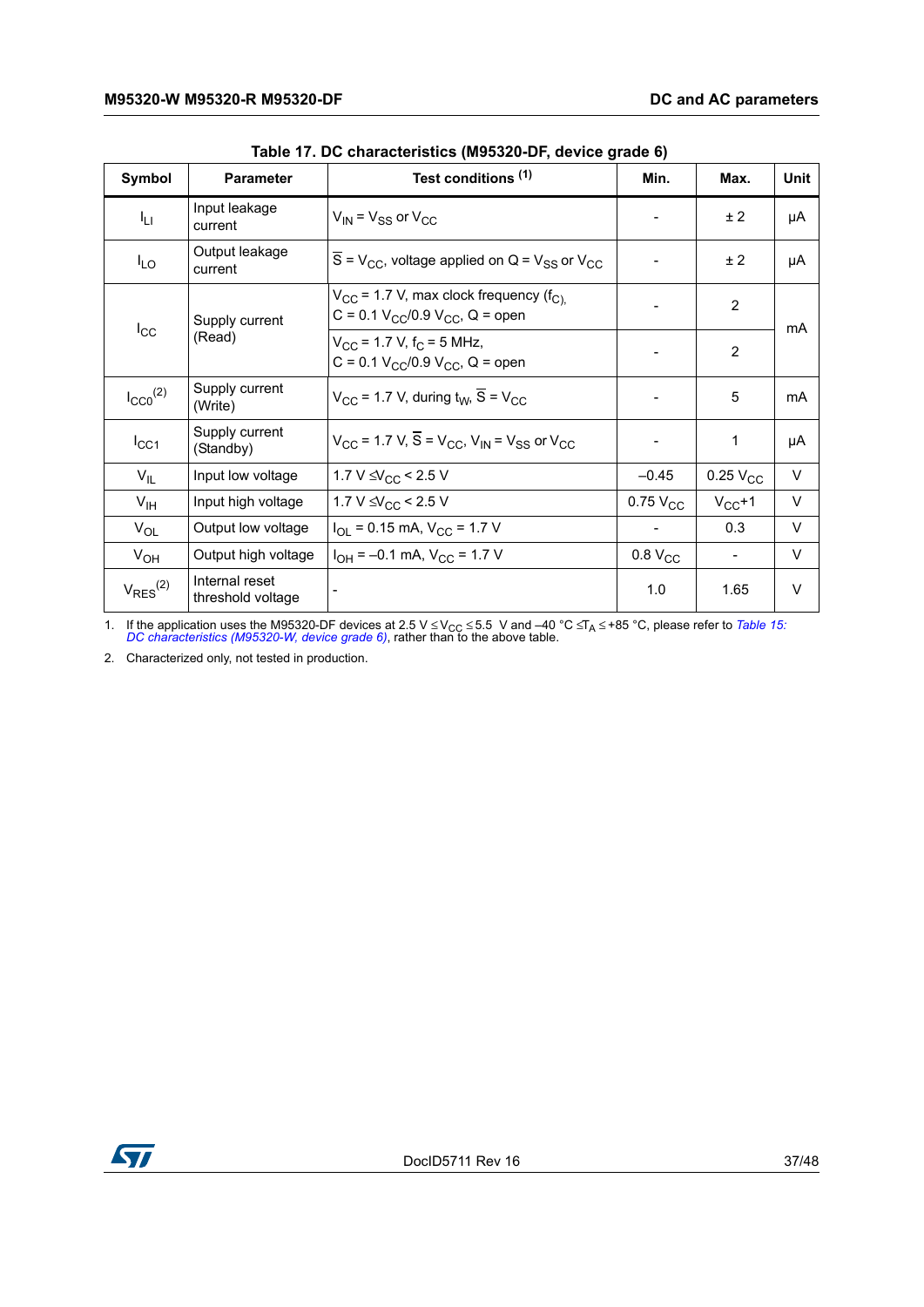<span id="page-37-0"></span>

| Test conditions specified in Table 9 and Table 11 |                          |                                              |                                            |                          |                                                |                          |             |  |  |
|---------------------------------------------------|--------------------------|----------------------------------------------|--------------------------------------------|--------------------------|------------------------------------------------|--------------------------|-------------|--|--|
| Symbol<br>Alt.                                    |                          | <b>Parameter</b>                             | $V_{CC}$ = 2.5 to 5.5 V                    |                          | <b>New products</b><br>$V_{CC}$ = 4.5 to 5.5 V |                          | <b>Unit</b> |  |  |
|                                                   |                          | Min.                                         |                                            | Max.                     | Min.                                           | Max.                     |             |  |  |
| $f_{\rm C}$                                       | $f_{\rm SCK}$            | Clock frequency                              | DC                                         | 10                       | DC                                             | 20                       | <b>MHz</b>  |  |  |
| t <sub>SLCH</sub>                                 | $t_{\text{CSS1}}$        | $\overline{S}$ active setup time             | 30                                         |                          | 15                                             | $\blacksquare$           | ns          |  |  |
| t <sub>SHCH</sub>                                 | $t_{\text{CSS2}}$        | S not active setup time                      | 30                                         | $\overline{\phantom{a}}$ | 15                                             | $\overline{\phantom{a}}$ | ns          |  |  |
| t <sub>SHSL</sub>                                 | $t_{CS}$                 | S deselect time                              | 40                                         | $\blacksquare$           | 20                                             | $\qquad \qquad -$        | ns          |  |  |
| t <sub>CHSH</sub>                                 | $t_{\mathsf{CSH}}$       | $\overline{S}$ active hold time              | 30                                         | $\blacksquare$           | 15                                             | $\blacksquare$           | ns          |  |  |
| t <sub>CHSL</sub>                                 | $\overline{a}$           | $\overline{S}$ not active hold time          | 30                                         | $\overline{\phantom{a}}$ | 15                                             | $\overline{\phantom{a}}$ | ns          |  |  |
| $t_{CH}$ <sup>(1)</sup>                           | $t_{CLH}$                | Clock high time                              | 40                                         |                          | 20                                             | $\blacksquare$           | ns          |  |  |
| $t_{CL}$ <sup>(1)</sup>                           | $t_{CLL}$                | Clock low time                               | 40<br>$\blacksquare$                       |                          | 20                                             | $\overline{\phantom{0}}$ | ns          |  |  |
| $t_{CLCH}^{(2)}$                                  | $t_{\sf RC}$             | Clock rise time                              | $\overline{2}$<br>$\overline{\phantom{a}}$ |                          | $\blacksquare$                                 | 2                        | μs          |  |  |
| $t_{CHCL}$ <sup>(2)</sup>                         | $t_{FC}$                 | Clock fall time                              |                                            | $\overline{2}$           |                                                | $\overline{2}$           | μs          |  |  |
| t <sub>DVCH</sub>                                 | t <sub>DSU</sub>         | Data in setup time                           | 10                                         | $\blacksquare$           | 5                                              | $\frac{1}{2}$            | ns          |  |  |
| $t$ <sub>CHDX</sub>                               | $t_{DH}$                 | Data in hold time                            | 10                                         |                          | 10                                             | $\overline{\phantom{a}}$ | ns          |  |  |
| $t_{HHCH}$                                        | $\overline{a}$           | Clock low hold time after HOLD not active    | 30                                         | $\overline{a}$           | 15                                             | $\blacksquare$           | ns          |  |  |
| t <sub>HLCH</sub>                                 | $\qquad \qquad -$        | Clock low hold time after HOLD active        | 30<br>$\overline{\phantom{a}}$             |                          | 15                                             | $\qquad \qquad -$        | ns          |  |  |
| $t$ <sub>CLHL</sub>                               | $\overline{\phantom{m}}$ | Clock low set-up time before HOLD active     | 0                                          |                          | 0                                              | $\qquad \qquad -$        | ns          |  |  |
| $t$ <sub>CLHH</sub>                               | $\overline{a}$           | Clock low set-up time before HOLD not active | $\mathbf 0$                                | $\overline{\phantom{a}}$ | 0                                              | $\overline{\phantom{a}}$ | ns          |  |  |
| $t_{SHQZ}^{(2)}$                                  | t <sub>DIS</sub>         | Output disable time                          | $\overline{a}$                             | 40                       | $\overline{a}$                                 | 20                       | ns          |  |  |
| $t_{CLQV}^{(3)}$                                  | t                        | Clock low to output valid                    | $\sim$                                     | 40                       | $\blacksquare$                                 | 20                       | ns          |  |  |
| t <sub>CLQX</sub>                                 | $t_{HO}$                 | Output hold time                             | 0                                          | $\Box$                   | 0                                              | $\overline{a}$           | ns          |  |  |
| $t_{\text{QLQH}}^{(2)}$                           | $t_{\mathsf{RO}}$        | Output rise time                             | $\frac{1}{2}$                              | 40                       | $\overline{a}$                                 | 20                       | ns          |  |  |
| $t_{QHQL}$ <sup>(2)</sup>                         | $t_{FO}$                 | Output fall time                             | $\overline{a}$                             | 40                       | $\overline{a}$                                 | 20                       | ns          |  |  |
| t <sub>HHQV</sub>                                 | $t_{LZ}$                 | HOLD high to output valid                    | $\blacksquare$                             | 40                       | $\frac{1}{2}$                                  | 20                       | ns          |  |  |
| $t_{HLQZ}^{(2)}$                                  | $t_{HZ}$                 | HOLD low to output high-Z                    | $\blacksquare$                             | 40                       | $\overline{a}$                                 | 20                       | ns          |  |  |
| $t_{\rm W}$                                       | $t_{WC}$                 | Write time                                   |                                            | 5                        |                                                | 5                        | ms          |  |  |

| Table 18. AC characteristics (M95320-W, device grade 6) |  |  |
|---------------------------------------------------------|--|--|
|---------------------------------------------------------|--|--|

1.  $t_{CH} + t_{CL}$  must never be lower than the shortest possible clock period, 1/f<sub>C</sub>(max).

2. Characterized only, not tested in production.

3.  $t_{CLQV}$  must be compatible with  $t_{CL}$  (clock low time): if the SPI bus master offers a Read setup time  $t_{SU}$  = 0 ns,  $t_{CL}$  can be equal to (or greater than)  $t_{CLQV}$ , in all other cases,  $t_{CL}$  must be equal t

![](_page_37_Picture_8.jpeg)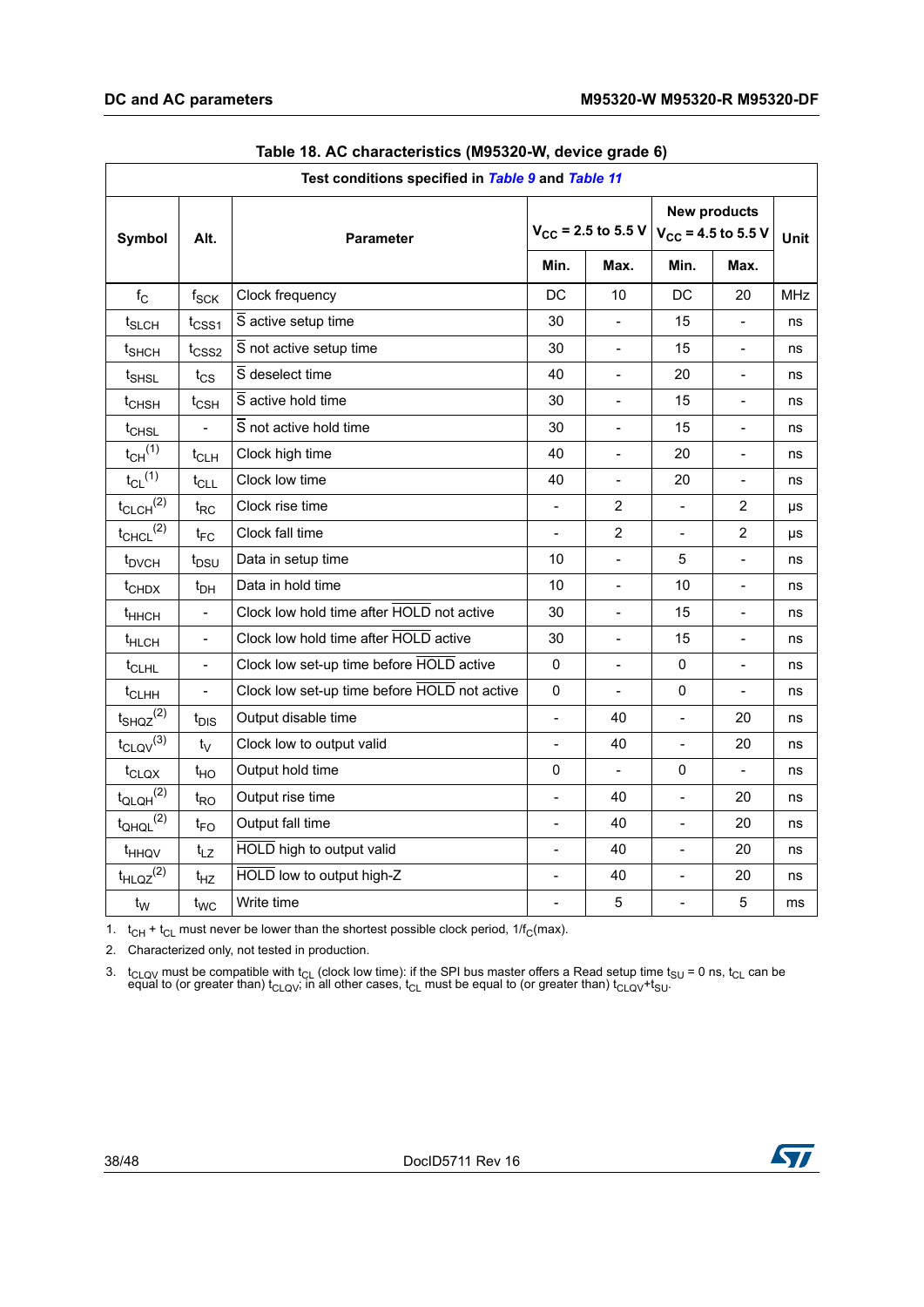<span id="page-38-0"></span>

| Test conditions specified in Table 9 and Table 11 <sup>(1)</sup> |                                                                      |                                              |                          |                          |            |  |  |
|------------------------------------------------------------------|----------------------------------------------------------------------|----------------------------------------------|--------------------------|--------------------------|------------|--|--|
| <b>Symbol</b>                                                    | Alt.                                                                 | Parameter                                    | Min.                     | Max.                     | Unit       |  |  |
| $f_{\rm C}$                                                      | $f_{SCK}$                                                            | Clock frequency                              | D.C.                     | 5                        | <b>MHz</b> |  |  |
| $t_{SLCH}$                                                       | $t_{\text{CSS1}}$                                                    | S active setup time                          | 60                       | $\overline{\phantom{0}}$ | ns         |  |  |
| t <sub>SHCH</sub>                                                | $t_{\text{CSS2}}$                                                    | $\overline{S}$ not active setup time         | 60                       | $\blacksquare$           | ns         |  |  |
| $t_{\sf SHSL}$                                                   | $t_{\text{CS}}$                                                      | S deselect time                              | 90                       | $\overline{a}$           | ns         |  |  |
| t <sub>CHSH</sub>                                                | $t_{\mathsf{CSH}}$                                                   | $\overline{S}$ active hold time              | 60                       | $\overline{a}$           | ns         |  |  |
| t <sub>CHSL</sub>                                                | $\overline{a}$                                                       | $\overline{S}$ not active hold time          | 60                       | $\blacksquare$           | ns         |  |  |
| $t_{CH}$ <sup>(2)</sup>                                          | $t_{CLH}$                                                            | Clock high time                              | 90                       | $\overline{\phantom{0}}$ | ns         |  |  |
| $t_{CL}$ <sup>(2)</sup>                                          | $t_{CLL}$                                                            | Clock low time                               | 90                       | $\blacksquare$           | ns         |  |  |
| $t_{CLCH}$ $(3)$                                                 | $t_{RC}$                                                             | Clock rise time                              |                          | $\overline{2}$           | μs         |  |  |
| $t_{CHCL}$ $(3)$                                                 | $t_{FC}$                                                             | Clock fall time                              |                          | $\overline{2}$           | μs         |  |  |
| t <sub>DVCH</sub>                                                | $t_{DSU}$                                                            | Data in setup time                           | 20                       | $\overline{\phantom{a}}$ | ns         |  |  |
| t <sub>CHDX</sub>                                                | $t_{DH}$                                                             | Data in hold time                            | 20                       | $\overline{\phantom{0}}$ | ns         |  |  |
| t <sub>HHCH</sub>                                                | $\overline{a}$                                                       | Clock low hold time after HOLD not active    | 60                       | $\blacksquare$           | ns         |  |  |
| t <sub>HLCH</sub>                                                | $\overline{a}$                                                       | Clock low hold time after HOLD active        |                          |                          | ns         |  |  |
| t <sub>CLHL</sub>                                                | Clock low set-up time before HOLD active<br>$\overline{\phantom{m}}$ |                                              | 0                        | $\blacksquare$           | ns         |  |  |
| $t$ <sub>CLHH</sub>                                              | $\qquad \qquad \blacksquare$                                         | Clock low set-up time before HOLD not active | 0                        | $\overline{\phantom{a}}$ | ns         |  |  |
| $t_{SHQZ}^{(3)}$                                                 | $t_{\text{DIS}}$                                                     | Output disable time                          |                          | 80                       | ns         |  |  |
| t <sub>CLQV</sub>                                                | $t_V$                                                                | Clock low to output valid                    | $\overline{\phantom{a}}$ | 80                       | ns         |  |  |
| $t_{\text{CLQX}}$                                                | $t_{HO}$                                                             | Output hold time                             | 0                        |                          | ns         |  |  |
| $t_{\text{QLQH}}^{(3)}$                                          | $t_{RO}$                                                             | Output rise time                             | $\blacksquare$           | 80                       | ns         |  |  |
| $t_{QHQL}$ <sup>(3)</sup>                                        | $t_{FO}$                                                             | Output fall time                             | $\overline{\phantom{m}}$ | 80                       | ns         |  |  |
| t <sub>HHQV</sub>                                                | $t_{LZ}$                                                             | HOLD high to output valid                    | $\qquad \qquad -$        | 80                       | ns         |  |  |
| $t_{HLQZ}^{(3)}$                                                 | $t_{HZ}$                                                             | HOLD low to output high-Z                    | $\overline{a}$           | 80                       | ns         |  |  |
| $t_{\rm W}$                                                      | $t_{WC}$                                                             | Write time                                   |                          | 5                        | ms         |  |  |

| Table 19. AC characteristics (M95320-R, M95320-DF, device grade 6) |  |
|--------------------------------------------------------------------|--|
|                                                                    |  |

1. If the application uses the M95320-R or M95320-DF devices at 2.5 V ≤ V<sub>CC</sub> ≤ 5.5 V and -40 °C ≤ T<sub>A</sub> ≤ +85 °C, please refer to *[Table 18: AC characteristics \(M95320-W, device grade 6\)](#page-37-0)*, rather than to the above table.

2.  $t_{CH} + t_{CL}$  must never be lower than the shortest possible clock period,  $1/f_C$ (max).

3. Characterized only, not tested in production.

![](_page_38_Picture_7.jpeg)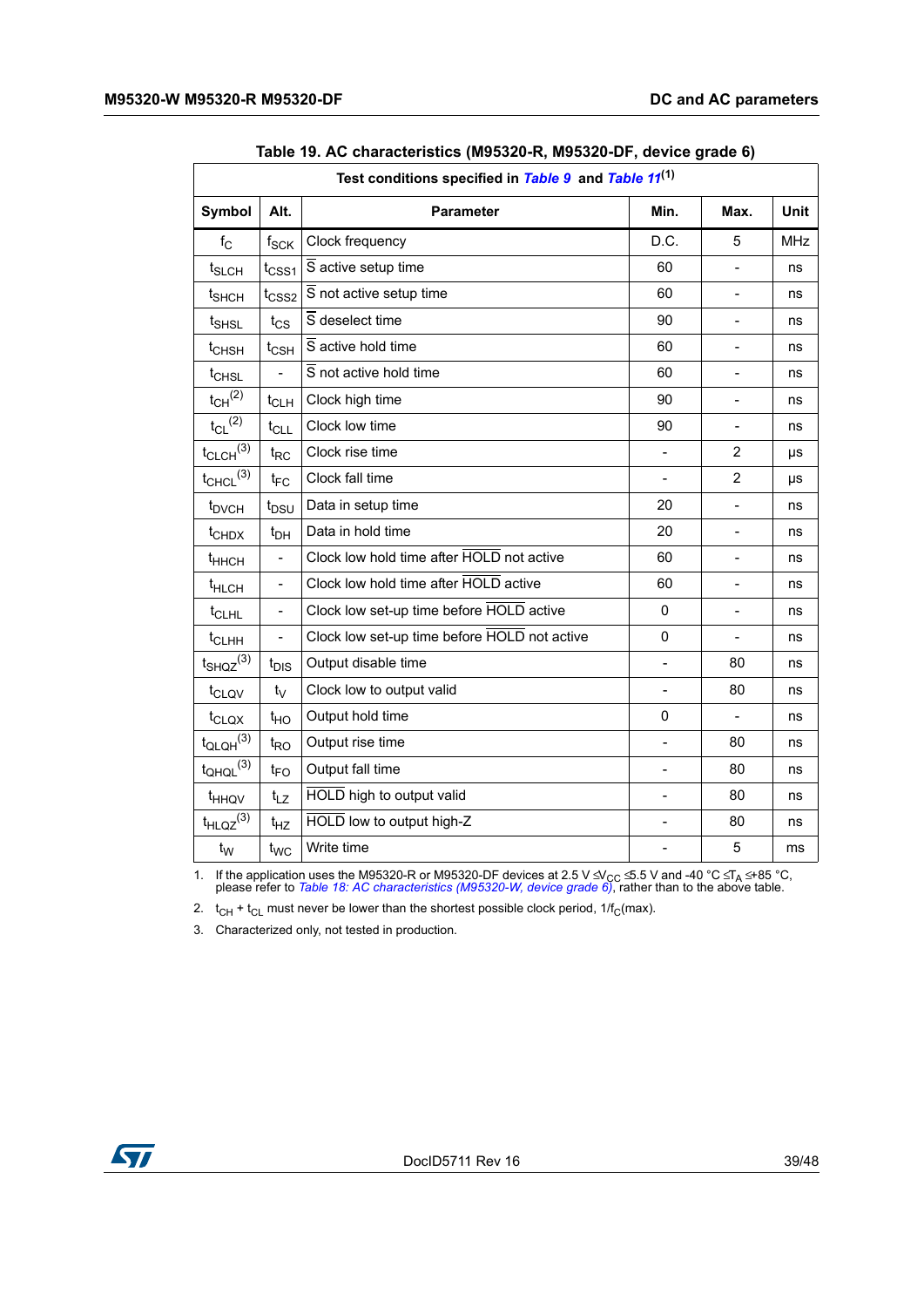<span id="page-39-0"></span>![](_page_39_Figure_2.jpeg)

<span id="page-39-1"></span>![](_page_39_Figure_3.jpeg)

#### **Figure 21. Serial output timing**

<span id="page-39-2"></span>![](_page_39_Figure_5.jpeg)

![](_page_39_Picture_7.jpeg)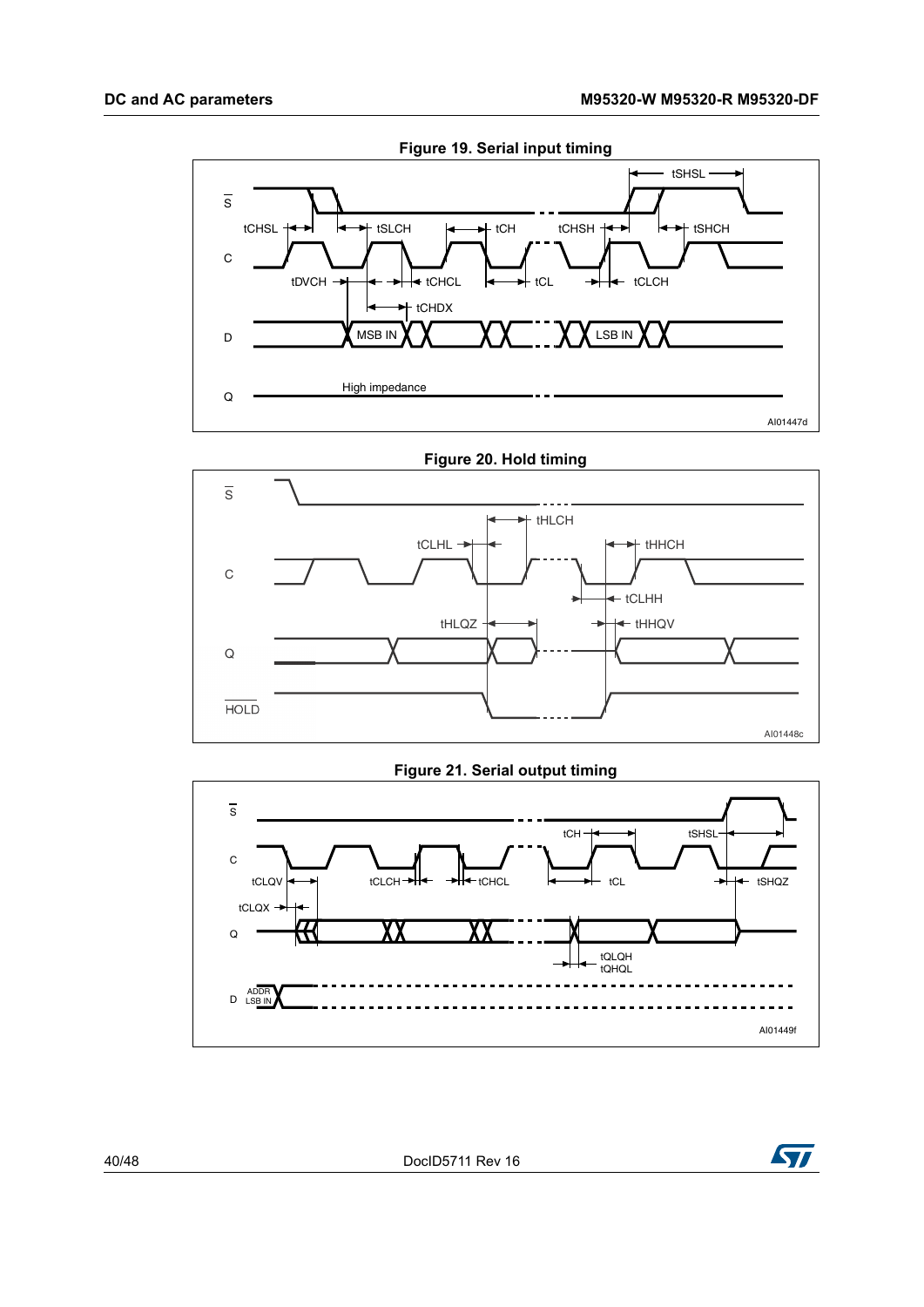# <span id="page-40-0"></span>**10 Package information**

<span id="page-40-4"></span>In order to meet environmental requirements, ST offers these devices in different grades of ECOPACK® packages, depending on their level of environmental compliance. ECOPACK® specifications, grade definitions and product status are available at: *www.st.com*. ECOPACK® is an ST trademark.

# <span id="page-40-1"></span>**10.1 SO8N package information**

<span id="page-40-3"></span>![](_page_40_Figure_5.jpeg)

![](_page_40_Figure_6.jpeg)

<span id="page-40-2"></span>1. Drawing is not to scale.

| Table 20. SO8N - 8-lead plastic small outline, 150 mils body width, |
|---------------------------------------------------------------------|
| package mechanical data                                             |

|                |             | millimeters              |             | inches <sup>(1)</sup> |                |             |
|----------------|-------------|--------------------------|-------------|-----------------------|----------------|-------------|
| Symbol         | Min.        | Typ.                     | Max.        | Min.                  | Typ.           | Max.        |
| A              |             |                          | 1.750       |                       |                | 0.0689      |
| A <sub>1</sub> | 0.100       | $\overline{a}$           | 0.250       | 0.0039                | $\overline{a}$ | 0.0098      |
| A2             | 1.250       | $\overline{\phantom{0}}$ |             | 0.0492                |                |             |
| b              | 0.280       |                          | 0.480       | 0.0110                |                | 0.0189      |
| C              | 0.170       | -                        | 0.230       | 0.0067                | -              | 0.0091      |
| D              | 4.800       | 4.900                    | 5.000       | 0.1890                | 0.1929         | 0.1969      |
| E              | 5.800       | 6.000                    | 6.200       | 0.2283                | 0.2362         | 0.2441      |
| E1             | 3.800       | 3.900                    | 4.000       | 0.1496                | 0.1535         | 0.1575      |
| e              |             | 1.270                    |             |                       | 0.0500         |             |
| h              | 0.250       |                          | 0.500       | 0.0098                |                | 0.0197      |
| k              | $0^{\circ}$ | -                        | $8^{\circ}$ | $0^{\circ}$           | -              | $8^{\circ}$ |
|                | 0.400       |                          | 1.270       | 0.0157                |                | 0.0500      |

![](_page_40_Picture_10.jpeg)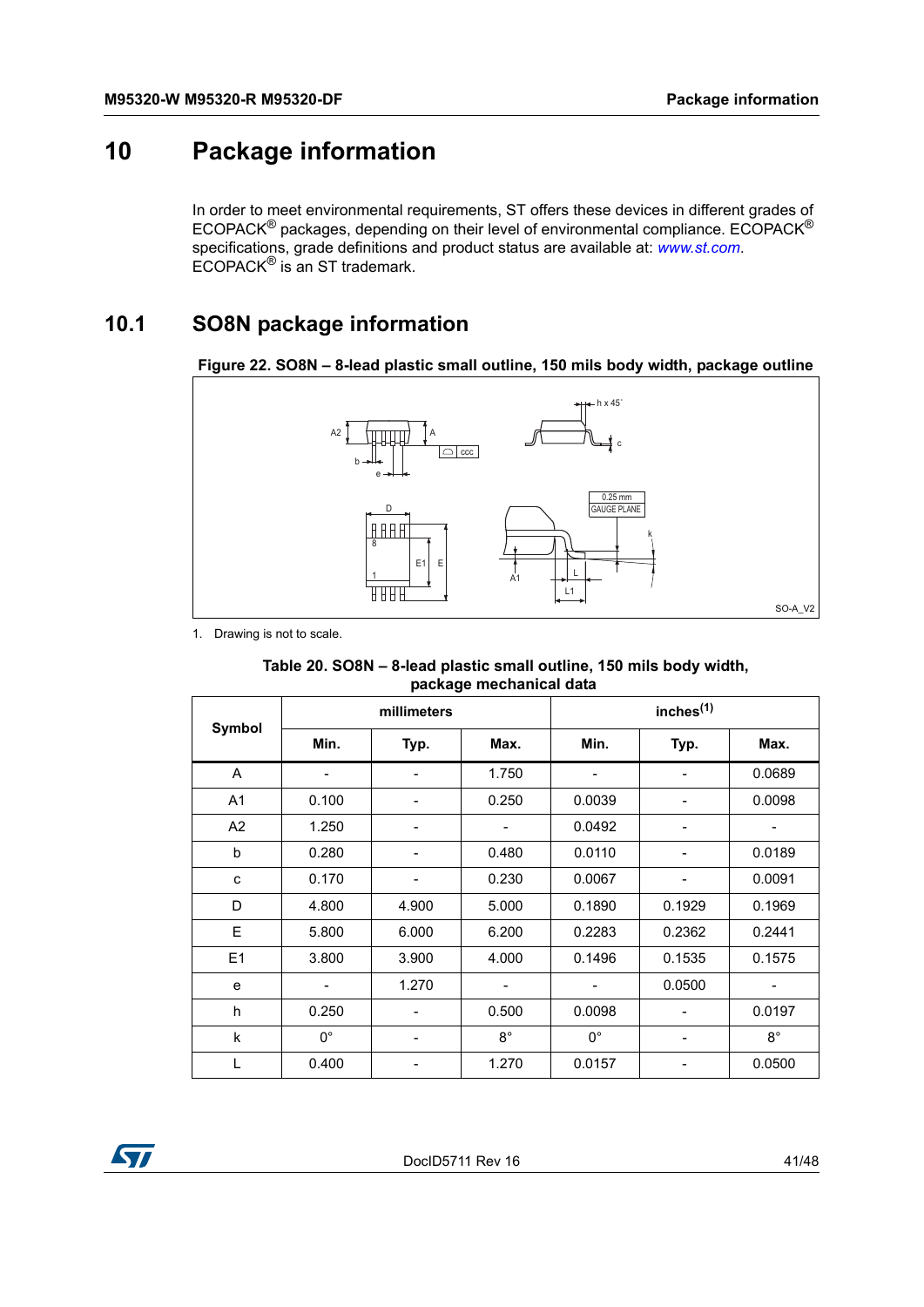| Table 20. SO8N – 8-lead plastic small outline, 150 mils body width, |
|---------------------------------------------------------------------|
| package mechanical data (continued)                                 |

| Symbol |                          | millimeters |                          | inches $(1)$<br>Min.<br>Max.<br>Typ. |                          |        |
|--------|--------------------------|-------------|--------------------------|--------------------------------------|--------------------------|--------|
|        | Min.                     | Typ.        | Max.                     |                                      |                          |        |
| L1     | $\overline{\phantom{0}}$ | 1.040       | $\overline{\phantom{0}}$ | -                                    | 0.0409                   | -      |
| ccc    | -                        | -           | 0.100                    | -                                    | $\overline{\phantom{a}}$ | 0.0039 |

1. Values in inches are converted from mm and rounded to four decimal digits.

![](_page_41_Figure_5.jpeg)

<span id="page-41-0"></span>![](_page_41_Figure_6.jpeg)

1. Dimensions are expressed in millimeters.

![](_page_41_Picture_8.jpeg)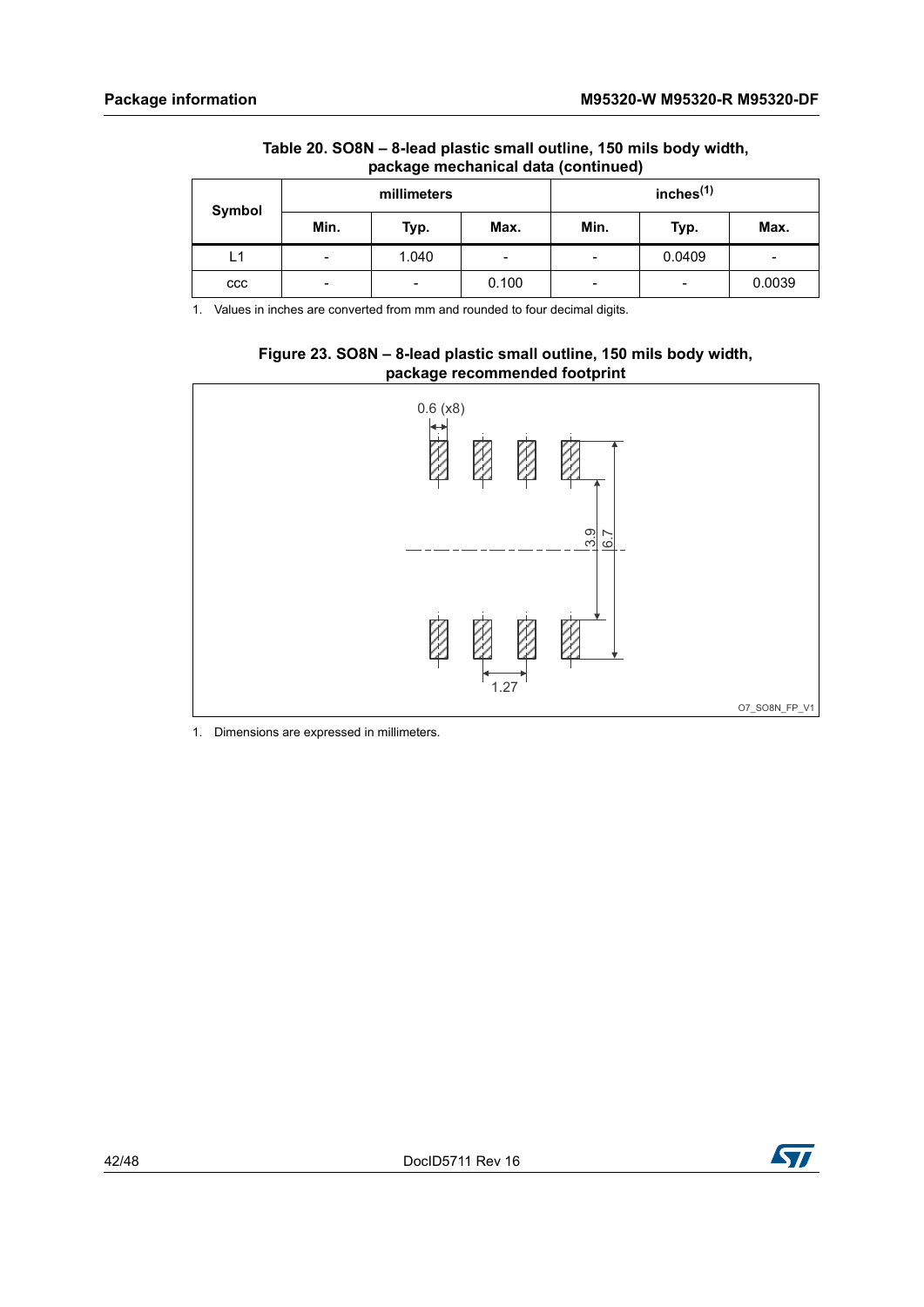# <span id="page-42-0"></span>**10.2 TSSOP8 package information**

![](_page_42_Figure_3.jpeg)

<span id="page-42-2"></span>**Figure 24.TSSOP8 – 8-lead thin shrink small outline, 3 x 4.4 mm, 0.5 mm pitch, package outline**

1. Drawing is not to scale.

#### <span id="page-42-1"></span>**Table 21. TSSOP8 – 8-lead thin shrink small outline, 3 x 4.4 mm, 0.5 mm pitch, package mechanical data**

| Symbol         | millimeters              |                |             | inches <sup>(1)</sup>    |                          |             |  |
|----------------|--------------------------|----------------|-------------|--------------------------|--------------------------|-------------|--|
|                | Min.                     | Typ.           | Max.        | Min.                     | Typ.                     | Max.        |  |
| A              | -                        | $\overline{a}$ | 1.200       | $\overline{a}$           | $\overline{a}$           | 0.0472      |  |
| A <sub>1</sub> | 0.050                    |                | 0.150       | 0.0020                   |                          | 0.0059      |  |
| A <sub>2</sub> | 0.800                    | 1.000          | 1.050       | 0.0315                   | 0.0394                   | 0.0413      |  |
| b              | 0.190                    |                | 0.300       | 0.0075                   |                          | 0.0118      |  |
| C              | 0.090                    |                | 0.200       | 0.0035                   |                          | 0.0079      |  |
| <b>CP</b>      | $\overline{\phantom{a}}$ | -              | 0.100       | $\overline{\phantom{0}}$ | $\overline{\phantom{0}}$ | 0.0039      |  |
| D              | 2.900                    | 3.000          | 3.100       | 0.1142                   | 0.1181                   | 0.1220      |  |
| e              | -                        | 0.650          |             |                          | 0.0256<br>-              |             |  |
| E              | 6.200                    | 6.400          | 6.600       | 0.2441                   | 0.2520                   | 0.2598      |  |
| E <sub>1</sub> | 4.300                    | 4.400          | 4.500       | 0.1693                   | 0.1732                   | 0.1772      |  |
| L              | 0.450                    | 0.600          | 0.750       | 0.0177                   | 0.0236                   | 0.0295      |  |
| L1             |                          | 1.000          | -           |                          | 0.0394                   | -           |  |
| $\alpha$       | $0^{\circ}$              |                | $8^{\circ}$ | $0^{\circ}$              |                          | $8^{\circ}$ |  |

1. Values in inches are converted from mm and rounded to four decimal digits.

![](_page_42_Picture_9.jpeg)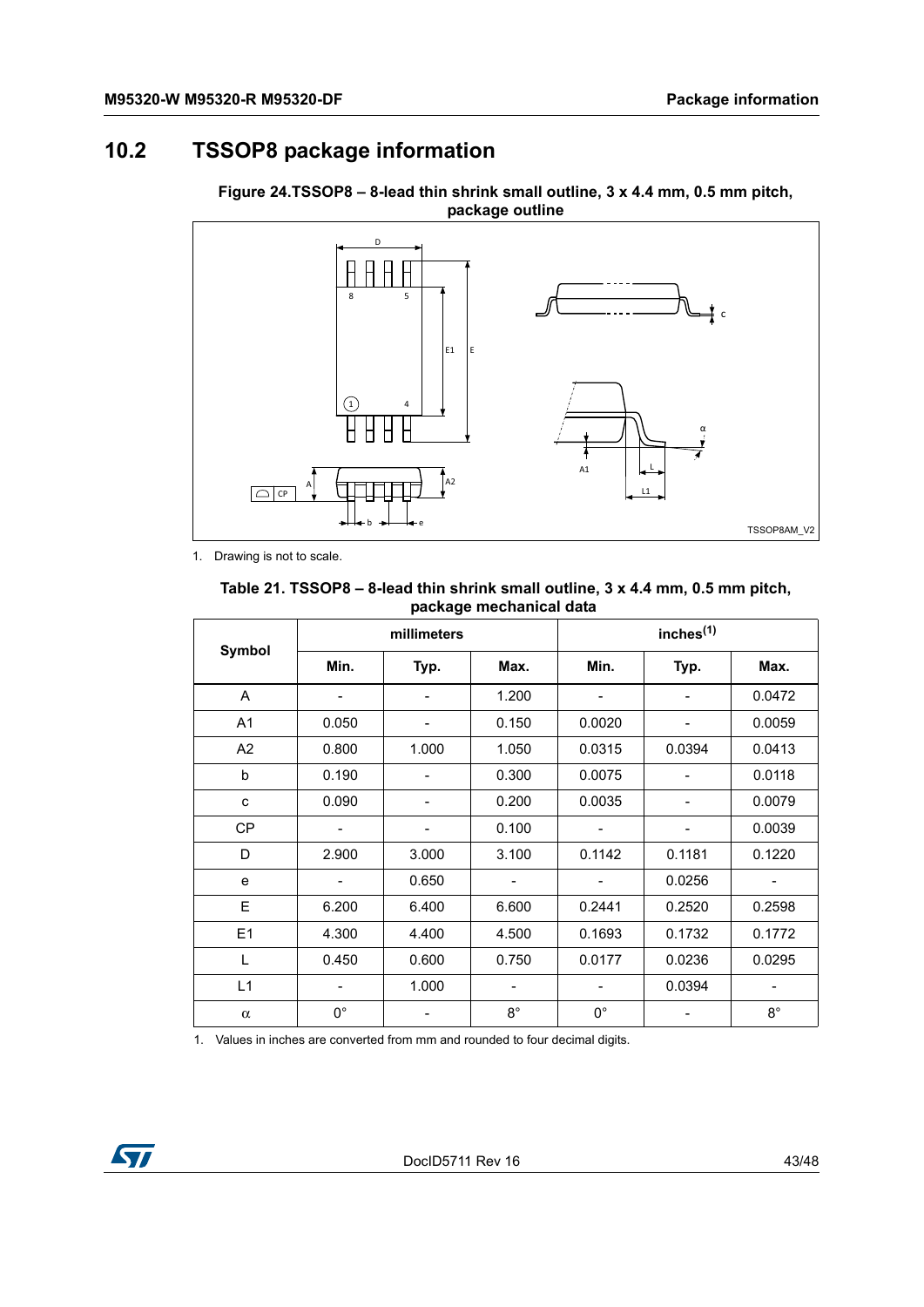# <span id="page-43-0"></span>**10.3 UFDFN8 package information**

![](_page_43_Figure_3.jpeg)

<span id="page-43-2"></span>**Figure 25. UFDFPN8 (MLP8) – 8-lead ultra thin fine pitch dual flat no lead, package outline**

1. Drawing is not to scale.

2. The central pad (area E2 by D2 in the above illustration) must be either connected to  $V_{SS}$  or left floating (not connected) in the end application.

| Symbol         | millimeters |                              |                          | inches <sup>(1)</sup> |        |        |  |
|----------------|-------------|------------------------------|--------------------------|-----------------------|--------|--------|--|
|                | <b>Typ</b>  | Min                          | <b>Max</b>               | <b>Typ</b>            | Min    | Max    |  |
| A              | 0.550       | 0.450                        | 0.600                    | 0.0217                | 0.0177 | 0.0236 |  |
| A <sub>1</sub> | 0.020       | 0.000                        | 0.050                    | 0.0008                | 0.0000 | 0.0020 |  |
| b              | 0.250       | 0.200                        | 0.300                    | 0.0098                | 0.0079 | 0.0118 |  |
| D              | 2.000       | 1.900                        | 2.100                    | 0.0787                | 0.0748 | 0.0827 |  |
| D <sub>2</sub> |             | 1.200                        | 1.600                    |                       | 0.0472 | 0.0630 |  |
| E              | 3.000       | 2.900                        | 3.100                    | 0.1181                | 0.1142 | 0.1220 |  |
| E <sub>2</sub> |             | 1.200                        | 1.600                    |                       | 0.0472 | 0.0630 |  |
| e              | 0.500       |                              | $\overline{\phantom{a}}$ | 0.0197                |        | -      |  |
| Κ              |             | 0.300                        |                          |                       | 0.0118 |        |  |
| L              |             | 0.300                        | 0.500                    |                       | 0.0118 | 0.0197 |  |
| L1             |             | $\qquad \qquad \blacksquare$ | 0.150                    |                       |        | 0.0059 |  |
| L <sub>3</sub> |             | 0.300                        | $\overline{\phantom{a}}$ |                       | 0.0118 | -      |  |
| $eee^{(2)}$    |             | 0.080                        |                          |                       | 0.0031 |        |  |

#### <span id="page-43-1"></span>**Table 22. UFDFPN8 (MLP8) – 8-lead ultra thin fine pitch dual flat package no lead 2 x 3 mm, data**

1. Values in inches are converted from mm and rounded to four decimal digits.

2. Applied for exposed die paddle and terminals. Exclude embedding part of exposed die paddle from measuring.

![](_page_43_Picture_12.jpeg)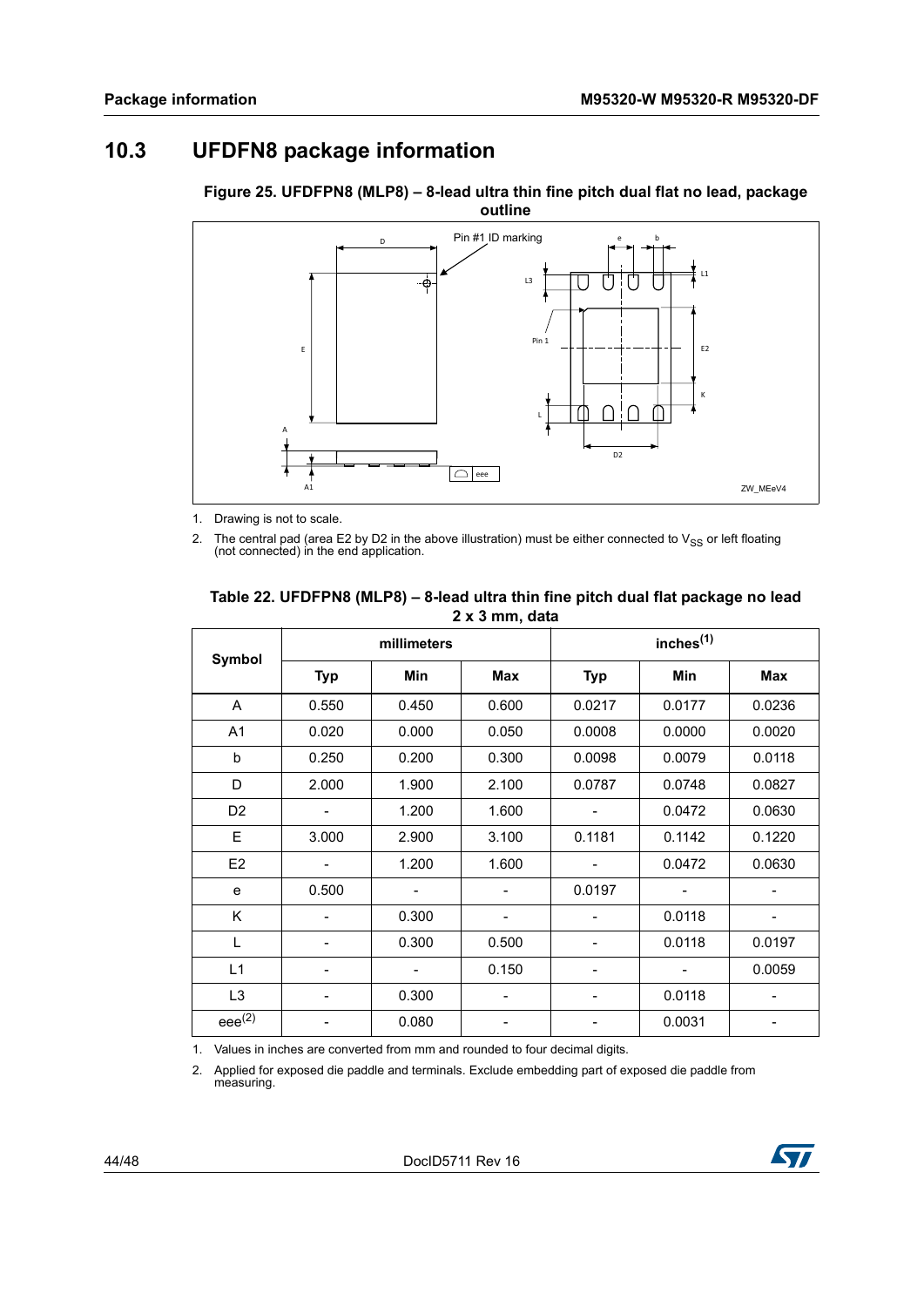# <span id="page-44-0"></span>**11 Part numbering**

<span id="page-44-1"></span>

|                                                                                           | Table 23. Ordering information scheme |      |   |   |   |       |
|-------------------------------------------------------------------------------------------|---------------------------------------|------|---|---|---|-------|
| Example:                                                                                  | M95320                                | W MN | 6 | т | P | $/$ P |
| Device type                                                                               |                                       |      |   |   |   |       |
| M95 = SPI serial access EEPROM                                                            |                                       |      |   |   |   |       |
| <b>Device function</b>                                                                    |                                       |      |   |   |   |       |
| $320 = 32$ Kbit (4096 x 8)                                                                |                                       |      |   |   |   |       |
| 320-D = 32 Kbit plus Identification page                                                  |                                       |      |   |   |   |       |
| <b>Operating voltage</b>                                                                  |                                       |      |   |   |   |       |
| $W = V_{CC} = 2.5$ to 5.5 V                                                               |                                       |      |   |   |   |       |
| $R = V_{CC} = 1.8$ to 5.5 V                                                               |                                       |      |   |   |   |       |
| $F = V_{CC} = 1.7$ to 5.5 V                                                               |                                       |      |   |   |   |       |
| Package <sup>(1)</sup>                                                                    |                                       |      |   |   |   |       |
| $MN = SO8(150 \text{ mil width})$                                                         |                                       |      |   |   |   |       |
| DW = TSSOP8 (169 mil width)                                                               |                                       |      |   |   |   |       |
| $MC = MLP8 (2 x 3 mm)$                                                                    |                                       |      |   |   |   |       |
| Device grade                                                                              |                                       |      |   |   |   |       |
| 6 = Industrial temperature range, $-40$ to 85 °C<br>Device tested with standard test flow |                                       |      |   |   |   |       |
| <b>Option</b>                                                                             |                                       |      |   |   |   |       |
| $T =$ Tape and reel packing                                                               |                                       |      |   |   |   |       |
| $blank = tube$ packing                                                                    |                                       |      |   |   |   |       |
| <b>Plating technology</b>                                                                 |                                       |      |   |   |   |       |
| G or P = RoHS compliant and halogen-free<br>$(ECOPACK2^{\circledR})$                      |                                       |      |   |   |   |       |
| Process $^{(2)}$                                                                          |                                       |      |   |   |   |       |

/P or /K = Manufacturing technology code

- 1. All packages are ECOPACK2® (RoHS-compliant and free of brominated, chlorinated and antimony-oxide flame retardants).
- 2. The process letters apply only when ordering devices in WLCSP package. The process letters appear on the device package (marking) and on the shipment box. Please contact your nearest ST Sales Office for further information.

![](_page_44_Picture_7.jpeg)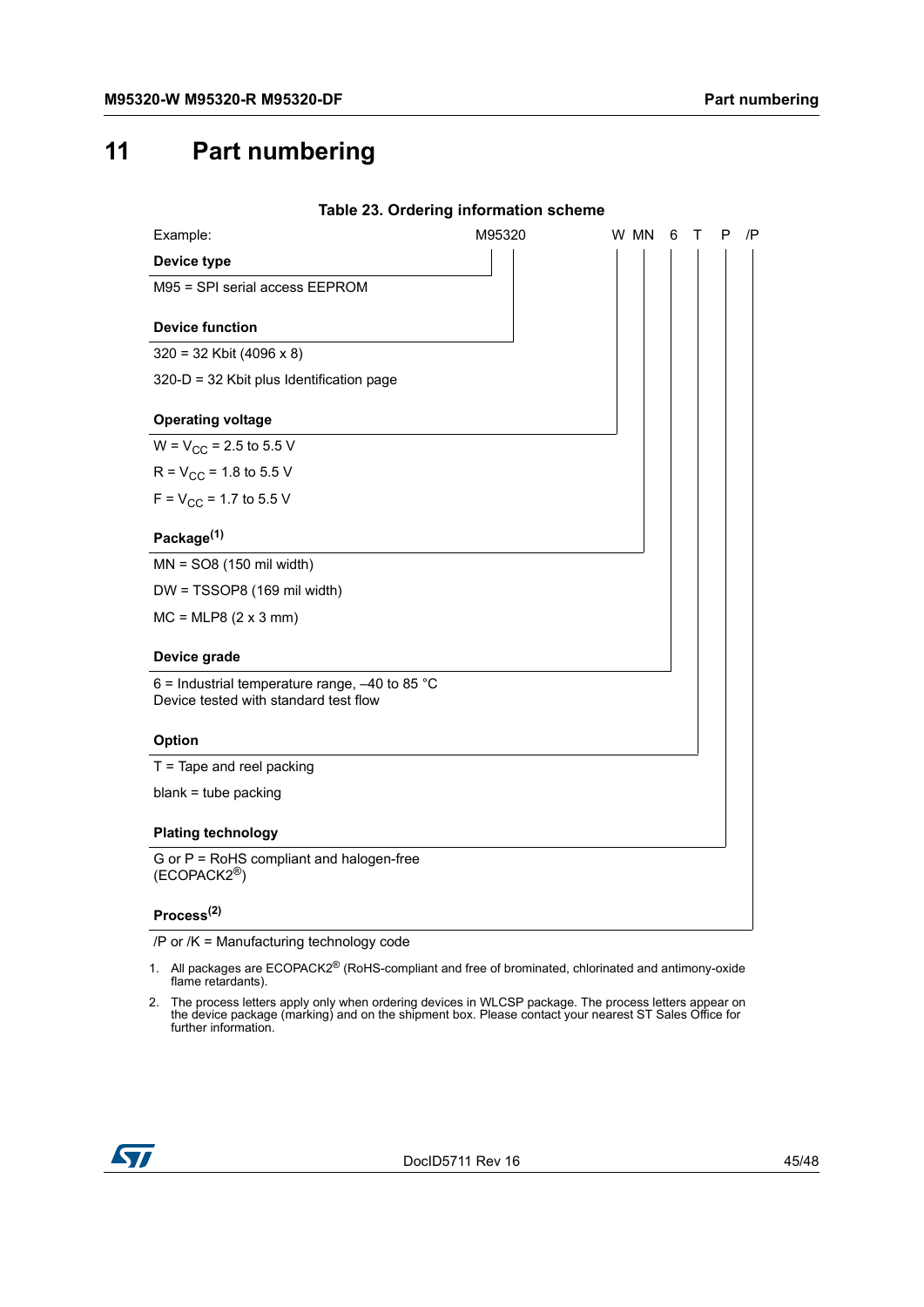*Note: Parts marked as "ES", "E" or accompanied by an Engineering Sample notification letter, are not yet qualified and therefore not yet ready to be used in production and any consequences deriving from such usage will not be at ST charge. In no event, ST will be liable for any customer usage of these engineering samples in production. ST Quality has to be contacted prior to any decision to use these Engineering samples to run qualification activity.*

![](_page_45_Picture_5.jpeg)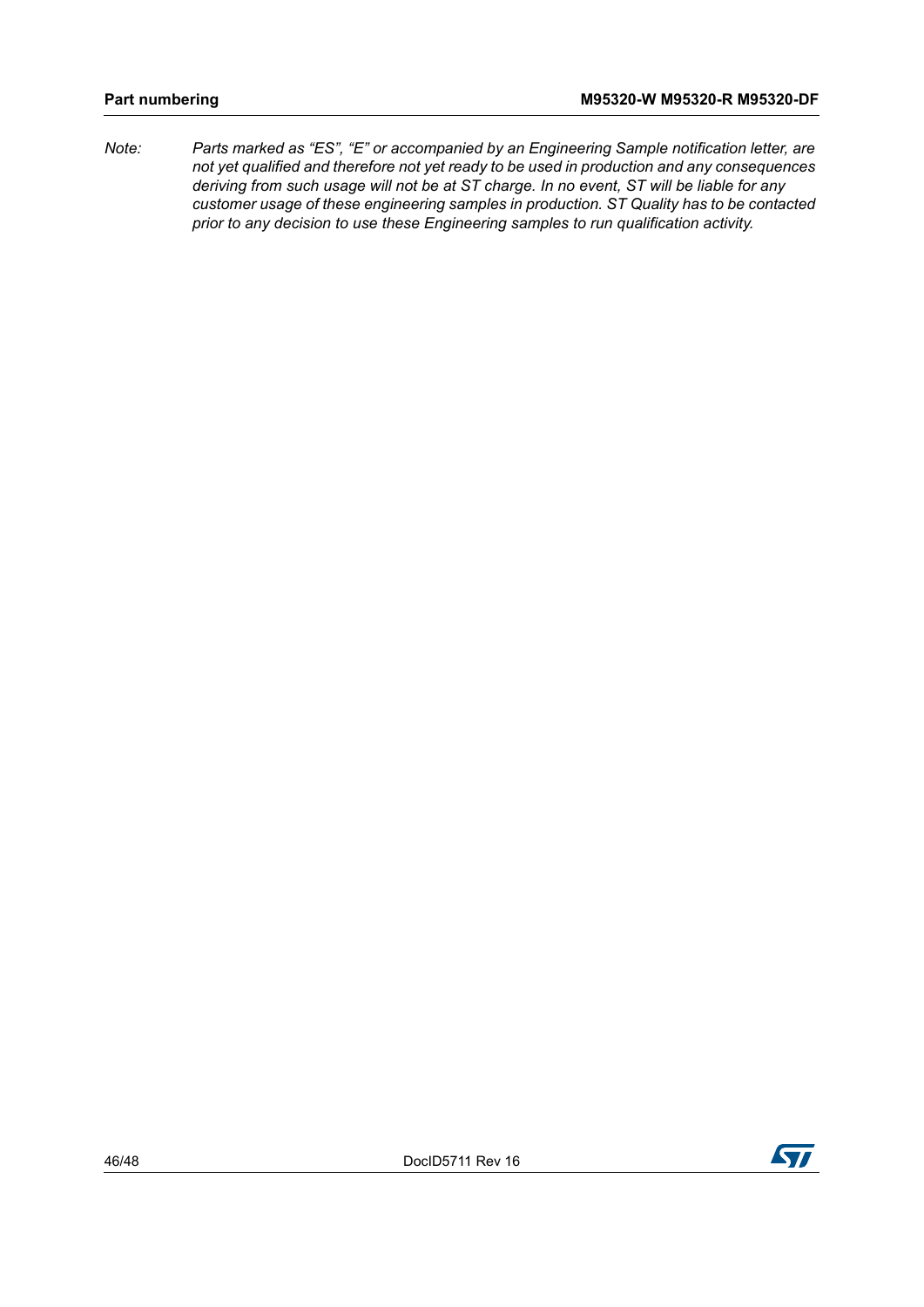# <span id="page-46-0"></span>**12 Revision history**

<span id="page-46-1"></span>

| <b>Date</b>       | <b>Revision</b> | <b>Changes</b>                                                                                                                                                                                                                                                                                                                                                                                                                                                                                                                                                                                                                                                                                                                                                               |  |  |
|-------------------|-----------------|------------------------------------------------------------------------------------------------------------------------------------------------------------------------------------------------------------------------------------------------------------------------------------------------------------------------------------------------------------------------------------------------------------------------------------------------------------------------------------------------------------------------------------------------------------------------------------------------------------------------------------------------------------------------------------------------------------------------------------------------------------------------------|--|--|
| 13-May-2011       | 13              | Added part number M95320-DR and related explanations:<br>- Table 4: M95320-DR instruction set<br>- Section 6.7: Read Identification Page<br>- Section 6.9: Read Lock Status<br>- Section 6.10: Lock ID<br>- Figure 16: Read Lock Status sequence<br>- Figure 17: Lock ID sequence<br>Updated:<br>- Features<br>- Section 1: Description<br>- Section 6.4: Write Status Register (WRSR)<br>- Section 6.6: Write to Memory Array (WRITE)<br>- Table 8: Absolute maximum ratings<br>- Table 40: UFDFPN8 (MLP8) 8-lead ultra thin fine pitch dual flat<br>package no lead 2 x 3 mm, data<br>- All tables in Section 9: DC and AC parameters<br>- Section 11: Part numbering<br>- Figure 27: UFDFPN8 (MLP8) - 8-lead ultra thin fine pitch dual flat no<br>lead, package outline. |  |  |
| 29-May-2012       | 14              | Datasheet split into:<br>- M95320-W, M95320-R, M95320-DR (this datasheet) for standard<br>products (range 6),<br>- M95320-125 datasheet for automotive products (range 3).                                                                                                                                                                                                                                                                                                                                                                                                                                                                                                                                                                                                   |  |  |
| 12-Nov-2012<br>15 |                 | Removed:<br>- M95320-DR product<br>- MLP rev B package<br>Added:<br>- M95320-DF product<br>Updated:<br>- Section 7.2: Initial delivery state.                                                                                                                                                                                                                                                                                                                                                                                                                                                                                                                                                                                                                                |  |  |
| 13-Nov-2015       | 16              | Updated Figure 3: Block diagram.<br>Updated tables in Section 6: Instructions, footnotes 1 and 2 in Table 7:<br>Absolute maximum ratings and Table 23: Ordering information scheme.<br>Updated Section 7.2: Initial delivery state, Section 10: Package<br><i>information</i> and its subsections.                                                                                                                                                                                                                                                                                                                                                                                                                                                                           |  |  |

![](_page_46_Picture_5.jpeg)